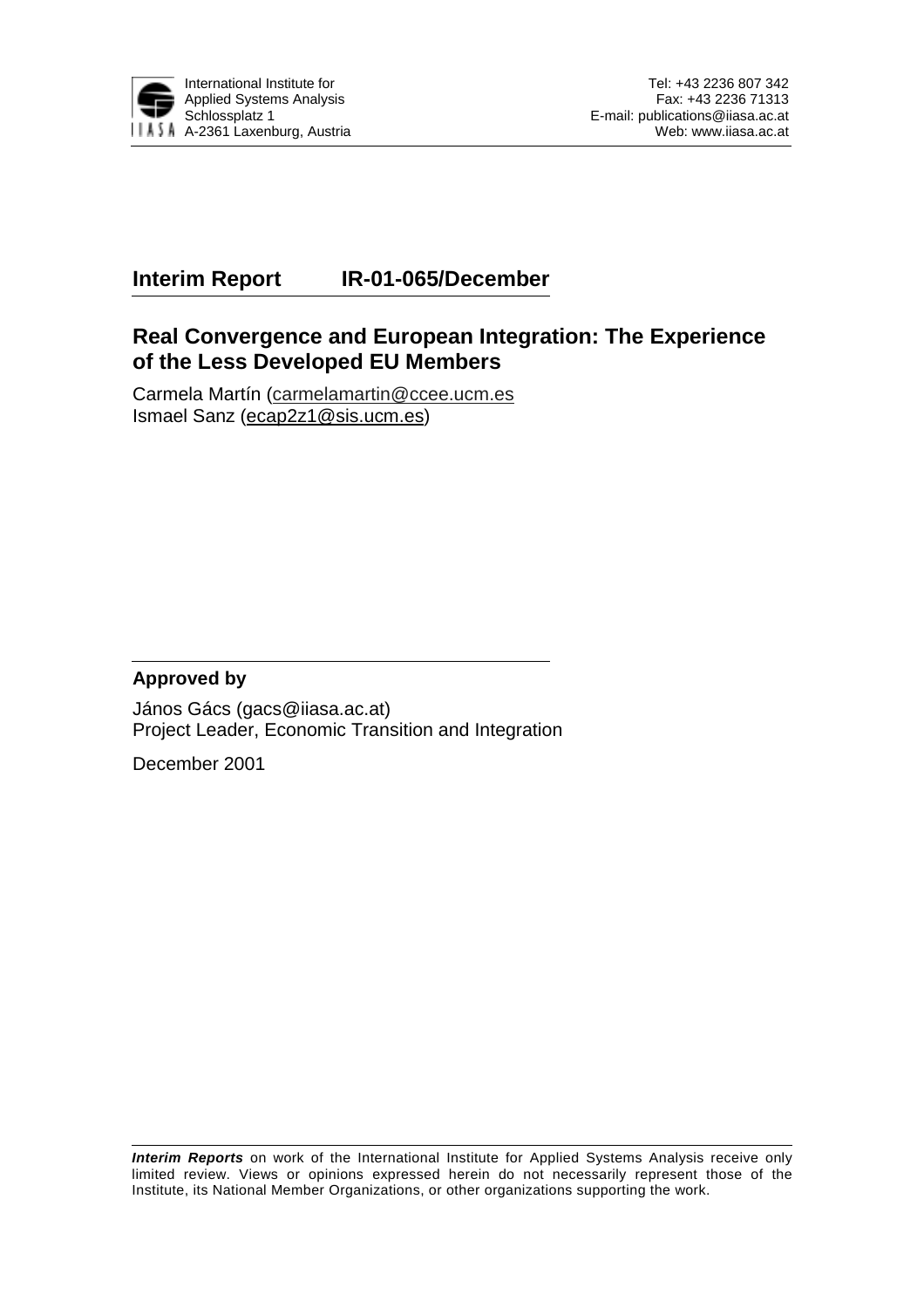# **Contents**

| 4. Main determinants of real convergence of the Cohesion countries in the EU16 |  |
|--------------------------------------------------------------------------------|--|
|                                                                                |  |
|                                                                                |  |
|                                                                                |  |
| 5. Conclusions and lessons for the Central and Eastern European candidates30   |  |
|                                                                                |  |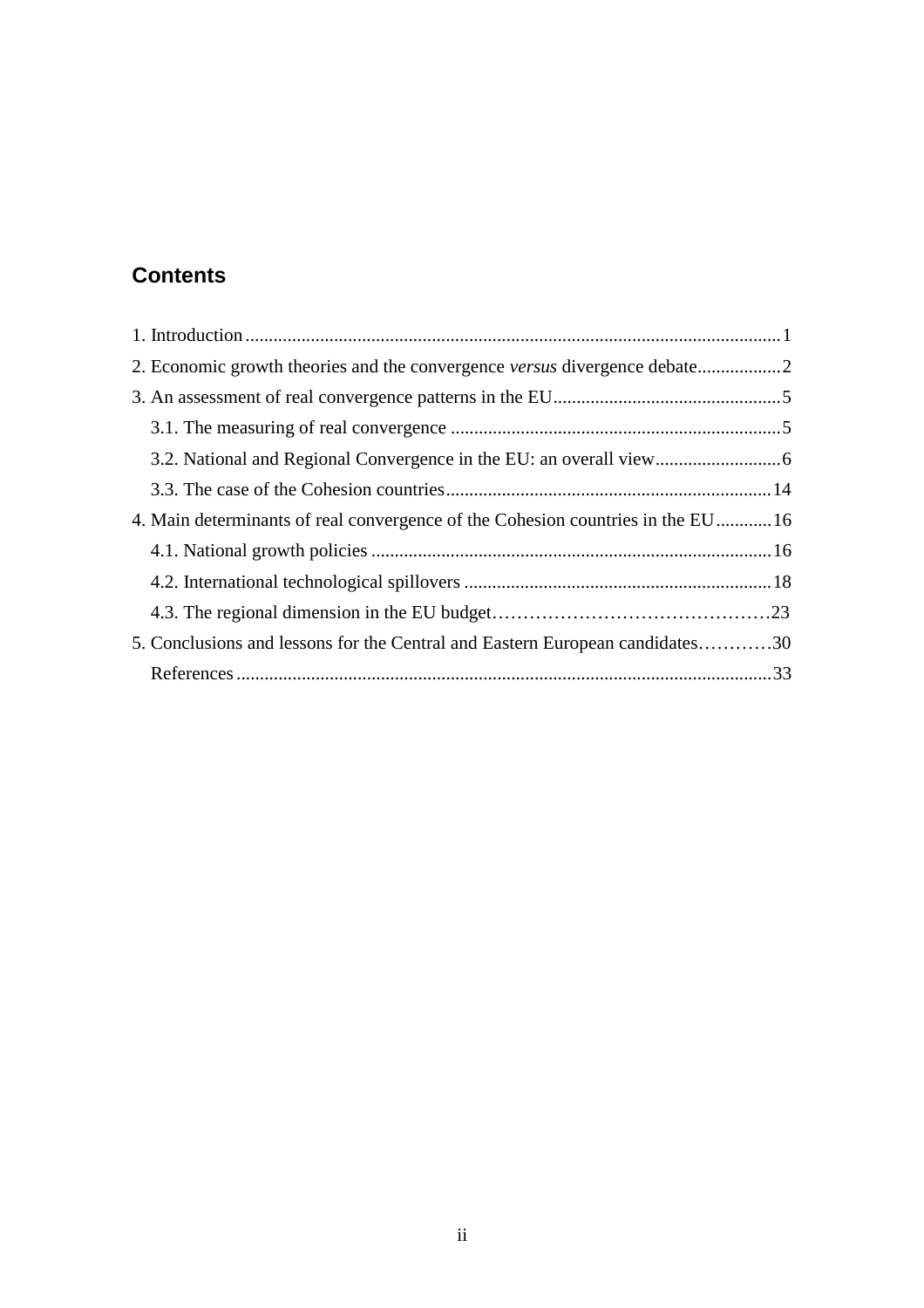## **Abstract**

 This study aims at providing an assessment about real convergence across countries and regions in the EU, focusing more specifically on the four cohesion EU members (Spain, Portugal, Ireland and Greece), since they seem to be more appropriate to draw lessons for the Central and Eastern European countries (CEECs). The results obtained when making an assessment of real convergence in the EU, both at country and regional level, show that in the course of the last few years a process of convergence has taken place between the per capita income levels of the EU regions and also, to a larger extent, of the Member States. Nevertheless, also marked differences could be identified: Ireland is undoubtedly the most successful of the four, while Greece showed the least satisfactory performance.

 In this respect, the differences that may be observed between these countries suggest that advances in real convergence are far from being a spontaneous outcome of the accession to the EU, but largely determined by the growth strategy implemented by the countries themselves. Lastly, our study suggests that the Community's regional policy has played a significant role in favor of real convergence between the Member States of the EU. However, the experience of Greece indicates that the impact of EU's financial assistance on the beneficiary countries depends not only on its amount, but also on the efficiency with which its allocation is carried out.

 One important lesson to be drawn is that the accession is likely to contribute significantly to improving the possibilities of the current CEECs candidates in aligning their per capita income levels with those of the more advanced current EU members. However, we have also learnt that the prospects of growth and income convergence towards EU levels in the current candidates will depend crucially on the measures taken by each country, and particularly on their capacity to invest more and more efficiently.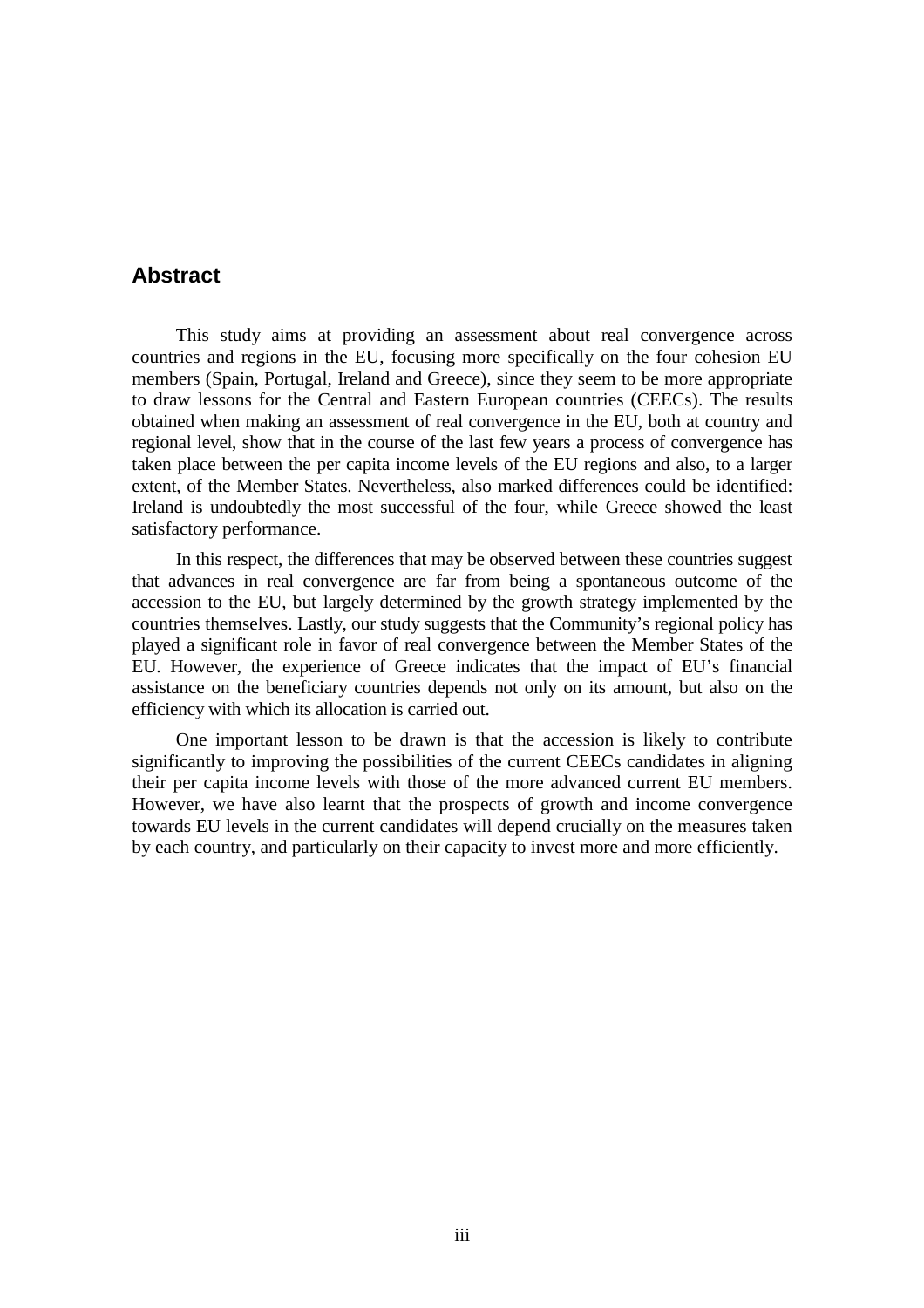## **Foreword**

#### *by János Gács*

This paper is one of the results of a broad, multi-year research project of the Economic Transition and Integration Project of IIASA entitled "Catching Up and EU Accession – Prospects for First and Second Wave Countries". The research was particularly encouraged by IIASA's Swedish and Hungarian national member organizations, while financial support was provided by the (then) Swedish national member organization, the Swedish Council for Planning and Coordination of Research (FRN). Preparations for the project started in 1999. In addition to other forms of communication two workshops, one in Budapest in January 2000, and one in Stockholm in May 2001, helped to elaborate the research agenda, coordinate collaborative work and discuss results. Publication of the studies prepared in the framework of this projects started in September 2001.

The main ideas of the research project can be summarized as follows.

The accession of the Central and East European countries (CEECs) to the EU is likely to lead to conflicts between these countries and the incumbent members unless there is a rapid narrowing of the gap in per capita incomes between them. The CEECs are much poorer and have proportionately much larger agricultural sectors than the average EU country, and their combined populations make up between one-fourth and one-third of that of the current EU. Due to these characteristics there is concern in EU member states about a mass migration from the East following accession, about social and environmental "dumping" from CEECs, and about an increased demand by the CEECs on the EU's Structural and Cohesion Funds, as well as on the funds provided under the Common Agricultural Policy.

These concerns, however, are counterbalanced to a large degree by a "catching up" predicted by both theory and experience: poorer countries, unless their development is impeded by institutional barriers, usually develop faster than richer ones, and there is a tendency toward convergence in levels of GDP per capita. In recent years, this catching up process seems to have started. In addition, trends in capital inflows and stock market developments suggest that the expected return on capital in the region is sufficiently high to support the buildup of stronger production capacities.

The research project on catching up studied the pattern according to which preparations for membership can trigger changes that will affect the growth process before and after membership. Special attention was paid to CEECs in different positions: those that started negotiations in 1998 and may reach membership first, and those that started negotiations in 2000. The effects on the sources of growth in both the pre-accession and post-accession periods were studied.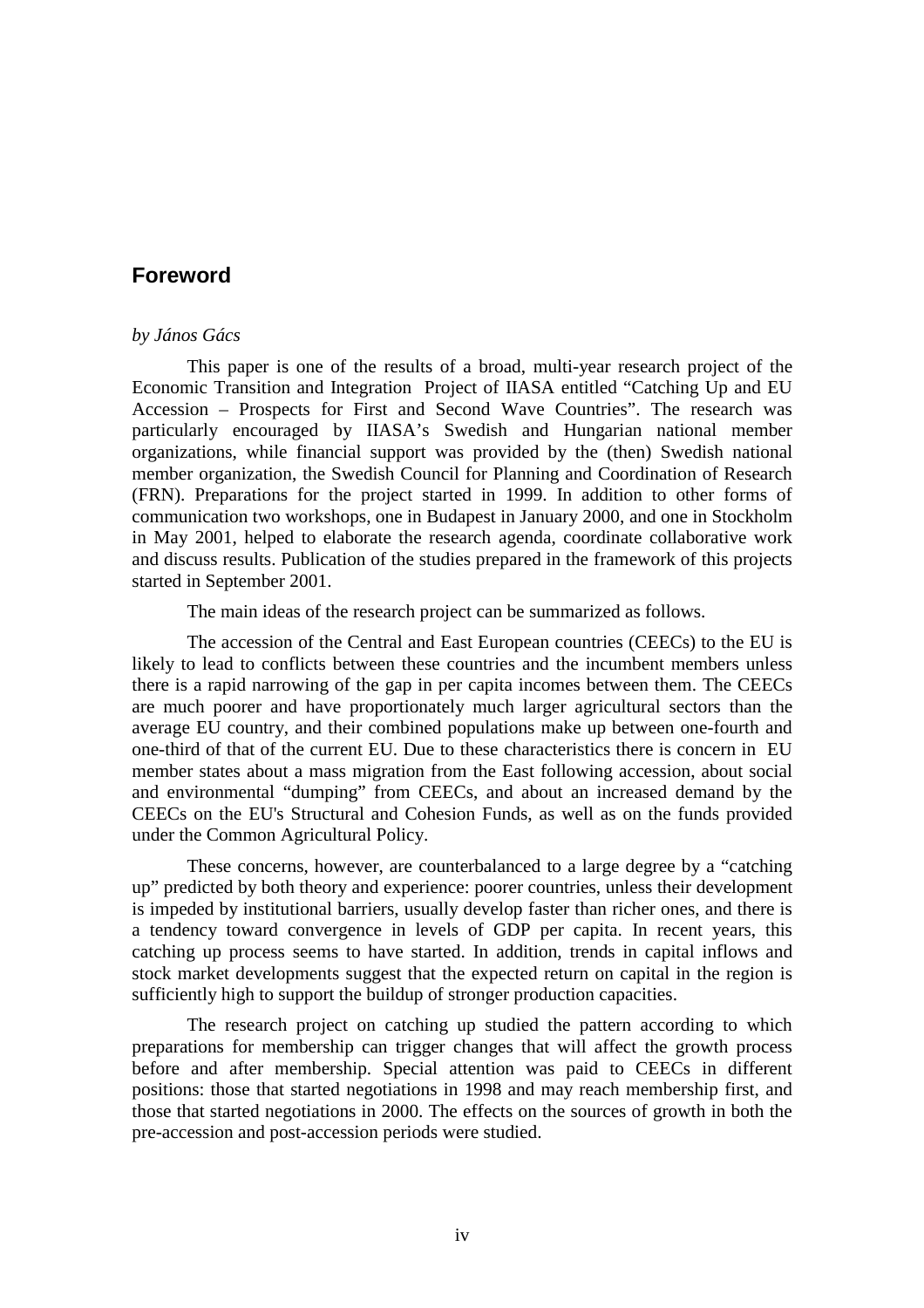The following specific topics were investigated by the contributors of the project: the relevance of the export led East Asian development experience for CEECs; the forces of convergence and divergence that worked in the less developed EU member states (Spain, Portugal, Ireland and Greece) following their accession; the mixed experience of East Germany in catching up in a growth theoretic perspective; the role of domestic savings and savings behavior in the catch-up process; the likely pattern of the so-called Balassa-Samuelson process (real appreciation associated with the expected rapid productivity growth) in the course of the convergence; evaluation of the possible effects of EU structural aid on the candidate countries' development based on the experience of the cohesion countries of the EU; financial convergence of the candidate countries to the EU and the growth process; the role of institutions in the process of transition and catching up; and the relationship between the growth process and human development (health, education, standard of living, including inequality) in the context of EU accession.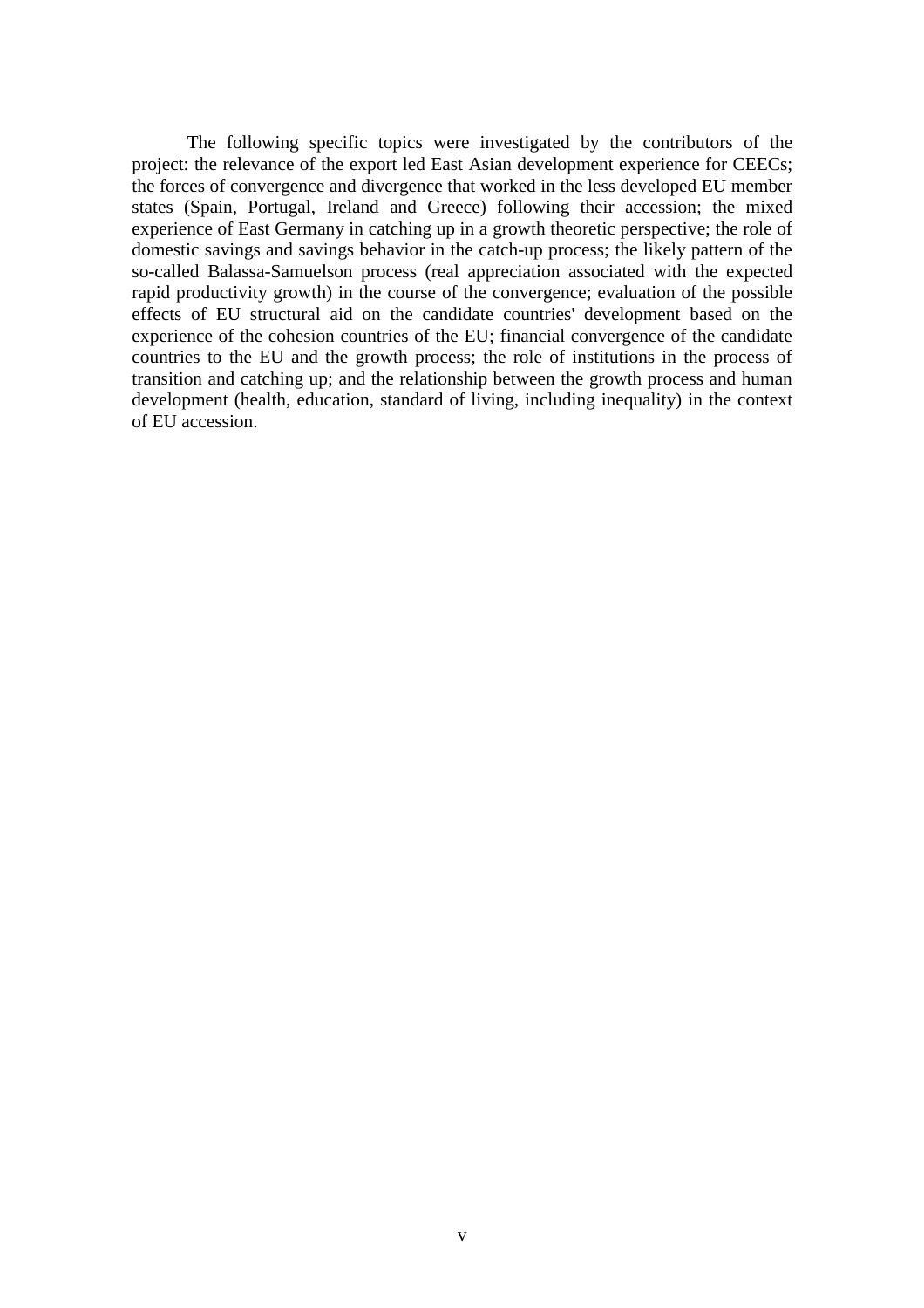# **Acknowledgments**

The authors gratefully acknowledge helpful comments from participants in the International Workshop: "Catching Up and EU Accession. Prospects for New Members", Stockholm, 3-5 May, 2001 and, specially, those from Konrad Lammers and János Gács.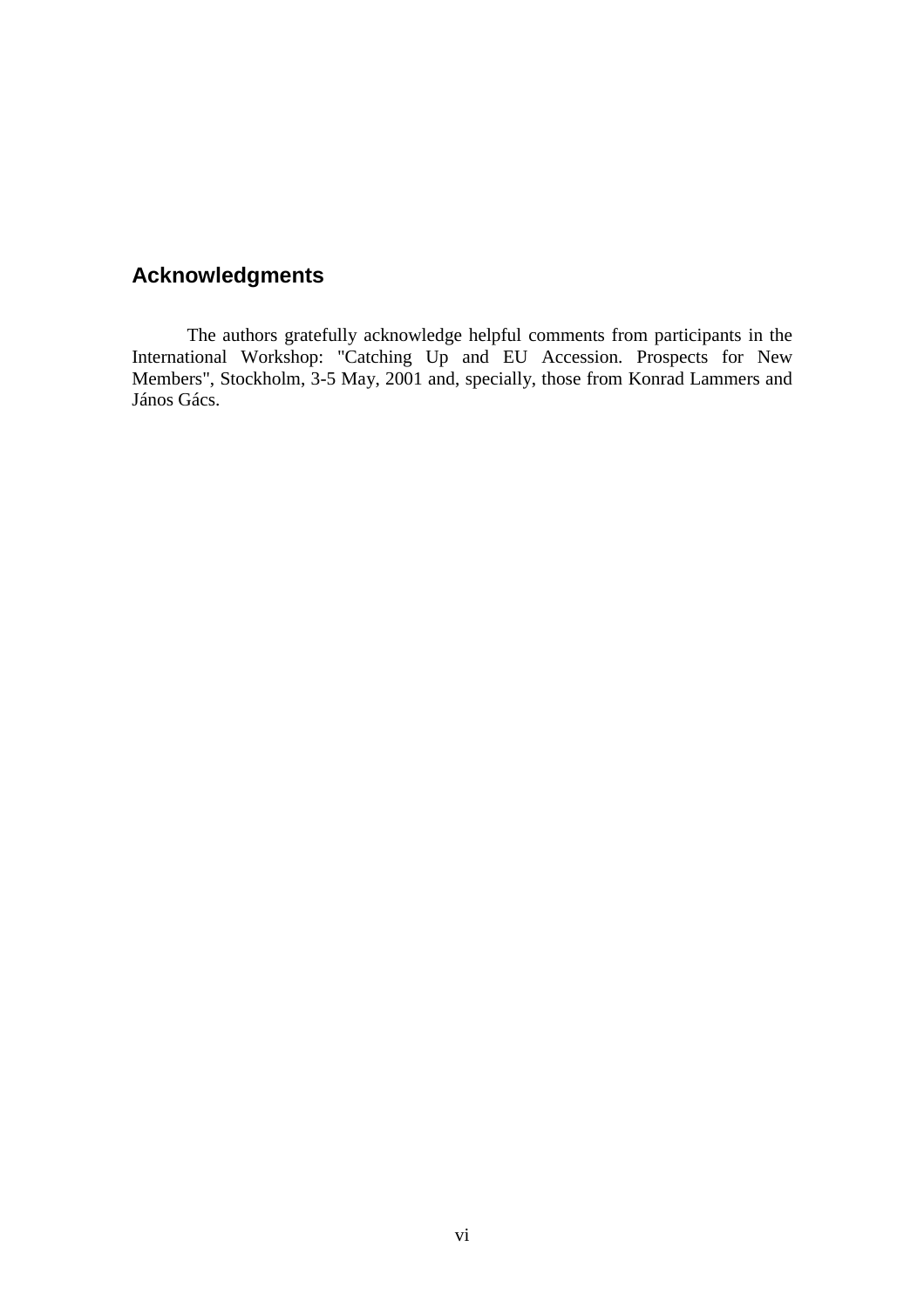# **About the Authors**

Carmela Martín is professor at the Department of Applied Economics II and Director of the European Economy Group, both at Universidad Complutense de Madrid, as well as Head of Programme on European Studies at FUNCAS (Fundación de la Cajas Ahorros Confederadas), Madrid. Ismael Sanz is currently working on his Ph.D. thesis at the Department of Applied Economics II, Universidad Complutense de Madrid.

In 2000-2001 the authors participated in the research project "Catching Up and EU Accession – Prospects for First and Second Wave Countries" of the ETI project of IIASA.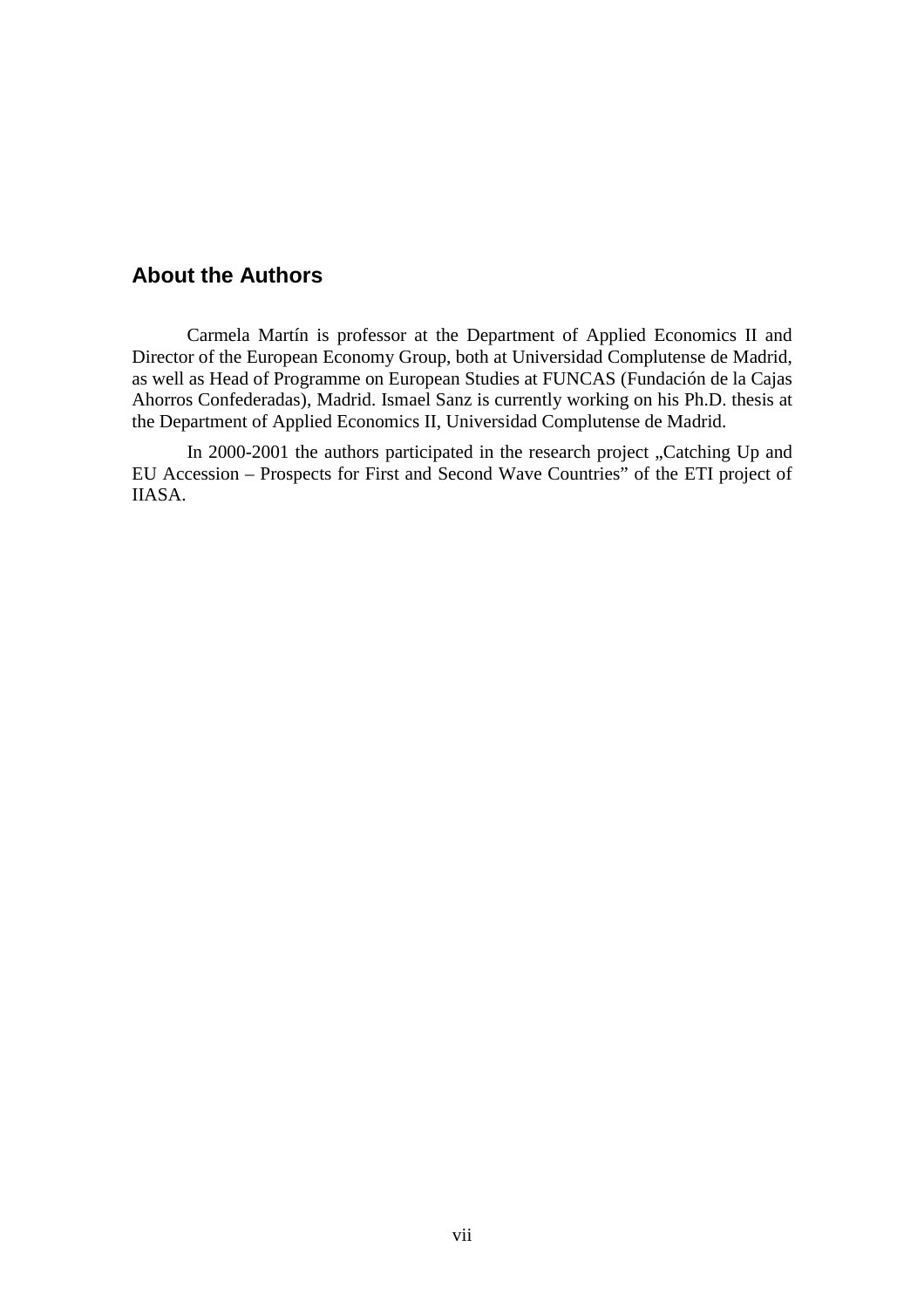# **Real Convergence and European Integration: The Experience of the Less Developed EU Members**

Carmela Martín Ismael Sanz

#### **1. Introduction**

 The issue of real convergence - the reduction of economic inequality between countries (regions) - has been capturing the attention of policy-makers and researchers in recent years. This issue is specially important in the European Union (EU), where the goal of economic and social cohesion aimed at reducing disparities between member countries and regions is included in the Maastricht Treaty. It is not only of major importance for the present Member States, but will also become crucial in the context of the eastern enlargement of the union. Thus, testing the existence of real convergence is a key task of economic research that has implications for national and EU policies, in particular the EU regional policy channeled mainly through the Cohesion and Structural Funds.

 Although our understanding of the question of real convergence has grown since the mid 1980s, neither economic theory nor empirical evidence available provide an unambiguous proof for the existence of real convergence. Indeed, apart form the ambiguity of theoretical predictions there are difficulties involved in the measuring of real convergence.

 In this context, this study aims at providing an assessment about real convergence across countries and regions in the EU, focusing more specifically on the four cohesion EU members (Spain, Portugal, Ireland and Greece), since they seem to be more appropriate to draw lessons for the Central and Eastern European countries (CEECs), that have already started accession negotiations.

 Section 2 briefly summarizes the soundest hypotheses in growth literature regarding the convergence *versus* divergence debate. Then, section 3 discusses the possible ways for measuring real convergence and, on this basis, it provides an assessment of real convergence patterns in the EU. In this respect, it offers first an overall view of the fifteen EU members, at both national and regional levels, and secondly it focuses on the four cohesion countries. Section 4 analyzes the likely explanatory factors that may account for the differences in these catch-up experiences. Here, we begin by taking into account the peculiarities of the growth strategies of the cohesion countries concerning the domestic efforts to improve their technological capability and capital endowments. Then, we explore the likely contribution of international technological spillovers. And, finally, we examine the role played by the EU's regional policy. Section 5 concludes and offers some final remarks regarding the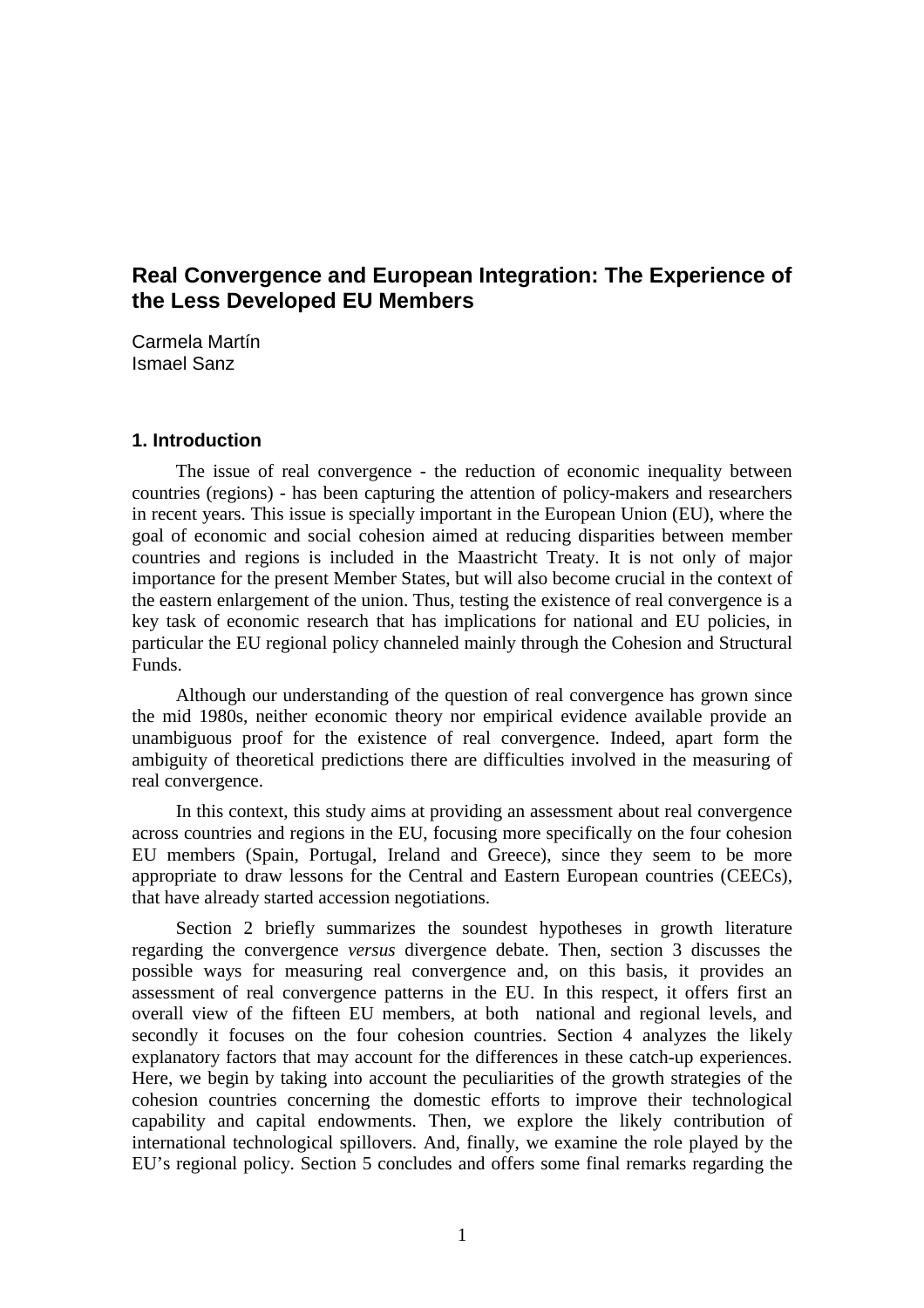extent to which the experiences of the four Cohesion EU members can be useful for the Central and Eastern European candidates.

### **2. Economic growth theories and the convergence versus divergence debate**

 Broadly speaking, real convergence in an area formed by different countries (regions) is understood to mean the approximation of the levels of economic welfare generally proxied by per capita GDP - across those countries (regions). So, the question of real convergence has to do with the study of economic growth, which in turn has traditionally been approached through an aggregate production function. Using this approach, two main groups of models - the neo-classical and the new endogenous growth models - arrive at very different predictions of real convergence.

 The neo-classical growth models - as in Solow (1956) and his following versions, for example Mankiw, Romer and Weil (1992) - imply convergence between poor and rich countries (regions). In these models, output per worker can rise only if the ratio of capital per worker increases or if technology (i.e. total factor productivity) improves. Then, assuming that technologies are identical and exogenous, the mechanism behind convergence rest on the diminishing returns to capital: countries (regions) with low capital stocks and per capita income should have a higher marginal product and return to capital. This should therefore lead to more capital accumulation and faster growth in poor countries (regions) than in rich ones.

 Consequently, opening up the country (region) - as happens in the framework of an integration process - would only accelerate the convergence process, as capital should flow to capital-scarce countries (regions) to benefit from higher returns. This is, in fact, the line of reasoning that is in the conventional theory of economic integration developed since the pioneering work of Viner  $(1950)^{1}$ . Thus, those models - sharing the assumptions of neo-classical growth theory - predict a tendency that in the member countries, prices, costs and income levels converge, with trade and international factor mobility acting as the convergence mechanisms. This process of real convergence is further stimulated in the case of monetary union by the reduction of transaction costs and the elimination of foreign-exchange uncertainty.

However, the new more sophisticated growth models developed in the 1980s do not predict that income convergence between rich and poor countries (regions) is the only possible outcome<sup>2</sup>. Thus, according to one of its first contributions, Romer (1986), returns to capital do not have to be diminishing. From this it follows, therefore, that the impact of economic integration on convergence is not so clear as in the Solow setting. In the approach proposed in Lucas (1988), where human capital with increasing returns is the main driving force of economic growth, the possibility of the brain drain acting as a vehicle of cross country growth divergence is considered. Finally, in some versions of

<sup>&</sup>lt;sup>1</sup> Hine (1994) and Baldwin and Venables (1995) offer revisions of the theory and summarize the results of the main empirical studies.

 $2^2$  A detailed overview of endogenous growth models developed since the early 1980s can be found in Barro and Sala-i-Martin (1995); Grossman (1996) and Aghion and Howitt (1998), and a recent survey of the empirical evidence is presented in Temple (1999).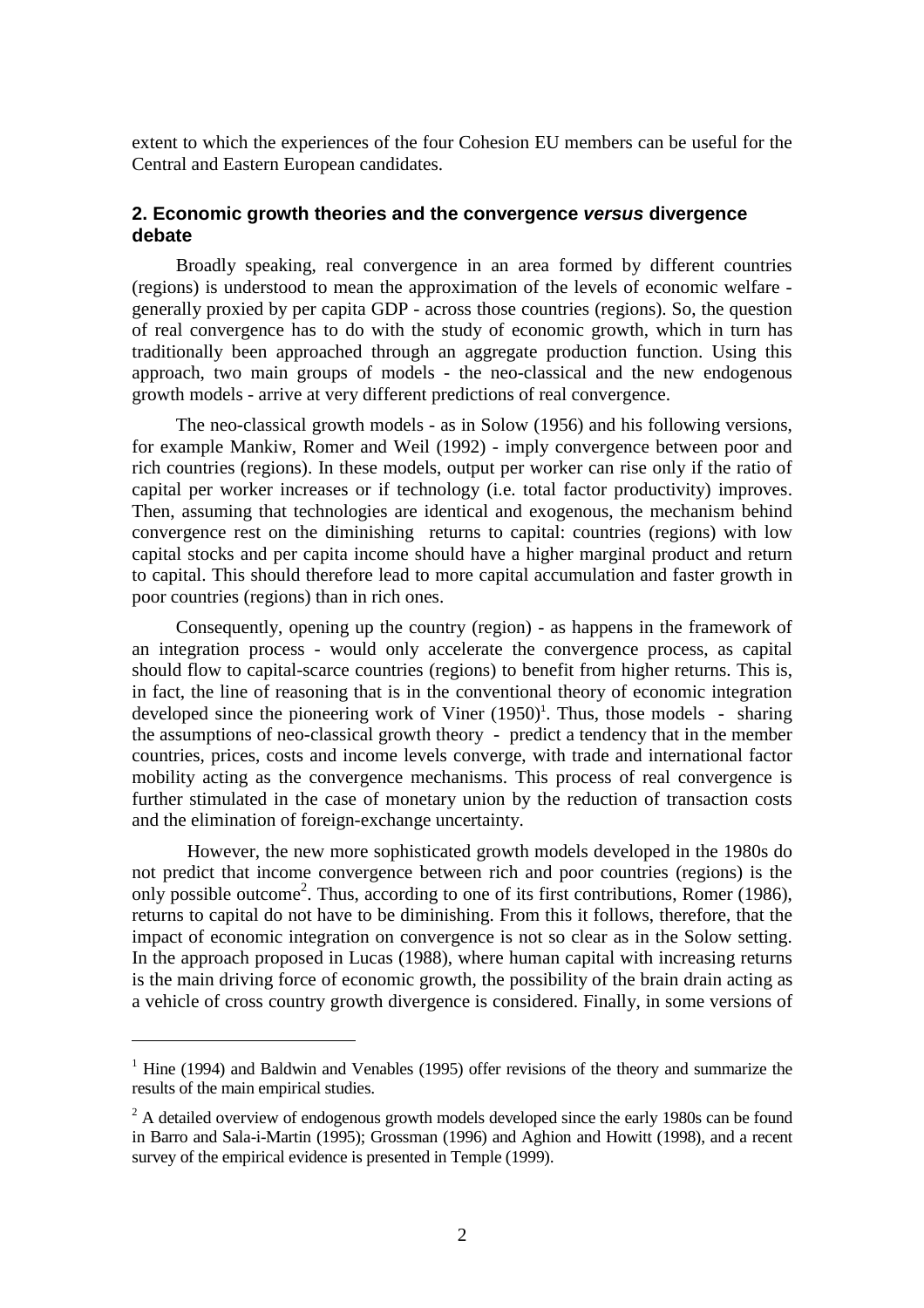endogenous growth models, in the same vein as Romer's (1990), the importance of commercially oriented R&D efforts has been emphasized as the main engine of growth, thus also explaining the existence of permanent, and under some circumstances, even widening, technological and income gaps between countries.

 In addition, the new economic geography literature pioneered by Krugman (1991) and reviewed in Ottaviano and Puga (1998) pose several reasons, in particular the existence of agglomeration economies, to explain why economic integration may lead to a pattern of increased spatial income inequality.

 Since the neo-classical and endogenous models have different views on the mechanisms and processes generating growth and convergence (divergence), they have different implications for public policy.

 In the neo-classical model, policy does not have an impact on the long run rate of growth, given that it predicts that poorer economies will grow faster than rich ones and converge to the same long-run equilibrium level of income.

 In the endogenous models, however, income convergence need not occur. Government policy can, therefore, positively affect the long-run growth rate through economic incentives for the accumulation of various forms of capital and through the promotion of technological innovations. Thus, pro-active regional policy may play a significant role in achieving convergence.

Nevertheless, some recent versions of endogenous growth models point to more optimistic prospects for international (and interregional) convergence. A characteristic feature of these models is that they assume the existence of knowledge spillover effects of an international scope. Thus, by considering that imitation is cheaper than innovation, these models imply that convergence through technological diffusion is a likely outcome3 . Apart from taking into account contracts for transfer of technology, they emphasize the role of trade and foreign direct investment as channels for technology spillovers.

Studies that - such as Nadiri (1993), Nadiri and Kim (1996), Coe and Helpman (1995), and Keller (1999) - are focused on technology spillovers spread by trade underline the special importance of transactions in intermediate goods. Yet they also admit this role for trade in final goods, in particular in those ones that allow for reverse engineering practices by the importing country. As for the technology spillover effects through foreign direct investments, there are a great number of studies – see for example Blomström and Wolff (1994), and Baldwin, Braconier and Forslid (1999) and the references therein - which agree on the importance of these effects for growth in the host countries.

In this respect, the most elaborated and realistic formulations of innovationdriven growth models also stress the complementarity between both domestic R&D and foreign R&D spillovers and human capital investments. Thus, both the level (stock) and rate of investment in human capital prove crucial for growth not only as a separate factor, but also as a complement to exploiting the effects of new technologies created by

<sup>&</sup>lt;sup>3</sup> Note here that historians have always argued that technology transfer favored by relatively cheap imitation –what Gerschenkron called the "advantage of backwardness" is a key driving force behind economic growth.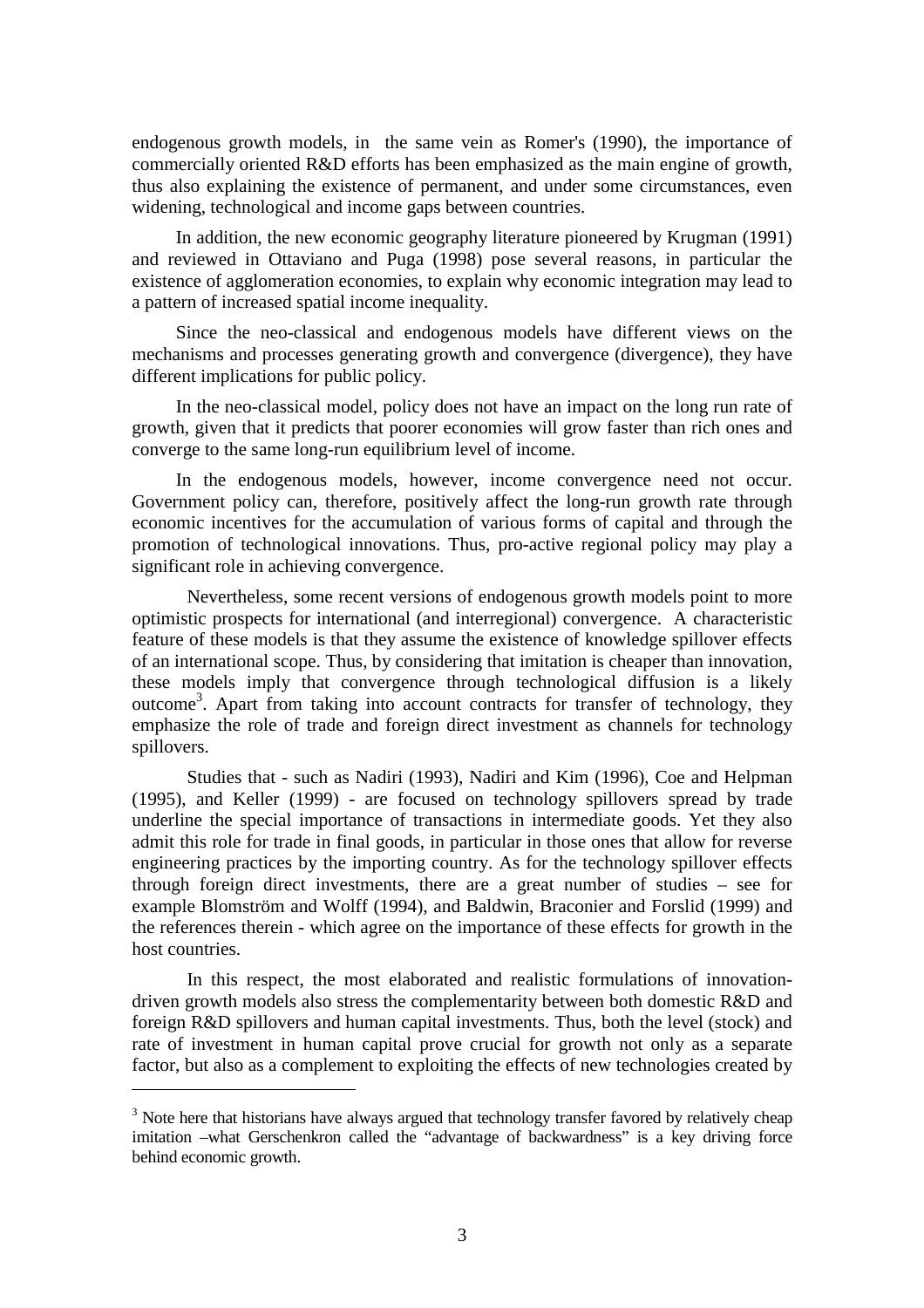either domestic or foreign innovation efforts<sup>4</sup>. In this sense, human capital is usually considered as an essential condition for convergence.

In addition, some studies – see as an example Aschauer (1989, 2000), Munnell (1990), Easterly and Rebelo (1993), and Argimon et al. (1997) - underscore the importance of public capital in general, and more specifically the endowment of infrastructure, because of their significant positive externalities on the productivity of companies. Those externalities seem to be particularly big in the case of the transport and communication infrastructure (Easterly and Rebelo, 1993; Roller and Waverman, 1994). Moreover, as for telecommunication and the internet infrastructure, it has been put forward how important they are for the technological upgrading of the whole productive system (Crandall, 1997; and Koski and Majumdar, 2000).

Interestingly, some authors argue that at the present time those infrastructures associated with telecommunications and the internet are a key determining factor of growth given their crucial role in the diffusion of the radical innovations that have been taking place in the last few years. In this respect, the term *general purpose technologies*  has been introduced (Bresnahan and Trajtenberg, 1995) to refer to a certain type of drastic innovation, that has the potential for pervasive use in a wide range of sectors in ways that radically change their modes of operation. In fact, we already have a significant number of insightful studies, which illustrate the nature of general purpose technologies, the Internet in particular, and their far-reaching and enduring implications for economic growth and welfare (see Helpman, 1998 and references therein).

What is more, for some of the supporters of this view those radical and pervasive innovations in the area of information and communication technologies imply the birth of the so called "new economy". What is meant under this concept is a revolutionary change in the modes of production and in the behavior of both economic agents and institutions, which is making our inherited economic knowledge obsolete. Without going so far, one cannot but admit the paramount importance of those new technologies as determinants of both the level and the "quality" of economic growth.

Summing up, the literature reviewed above leaves one with rather inconclusive predictions as to the question of whether or not economic integration is able to produce real convergence between country members of an economic union by itself.

Thus, when the rather rigid assumptions of the pure neo-classical growth model are relaxed, particularly that production technologies are identical and exogenous across countries, opening up to trade and factor mobility may become a source of divergence. Indeed, in some versions of endogenous growth models integration, although still leading to aggregate welfare gains, may be conducive to income polarization processes.

 Nevertheless, the majority of evidence available suggests that a trend towards real convergence is the most likely outcome, although it is generally considered that this will

<sup>&</sup>lt;sup>4</sup> Indeed, as argued in Cannon (2000), there is a tendency to integrate the two existing approaches to analyzing the relationship between education and growth. The first, initiated by Lucas (1988) is based on the idea that growth is primarily driven by the rate of accumulation of human capital. The second, which has its origin in the contribution by Nelson and Phelps (1966), describes growth as being driven by the stock of human capital, which in turn affects a country's ability to generate and imitate technical progress.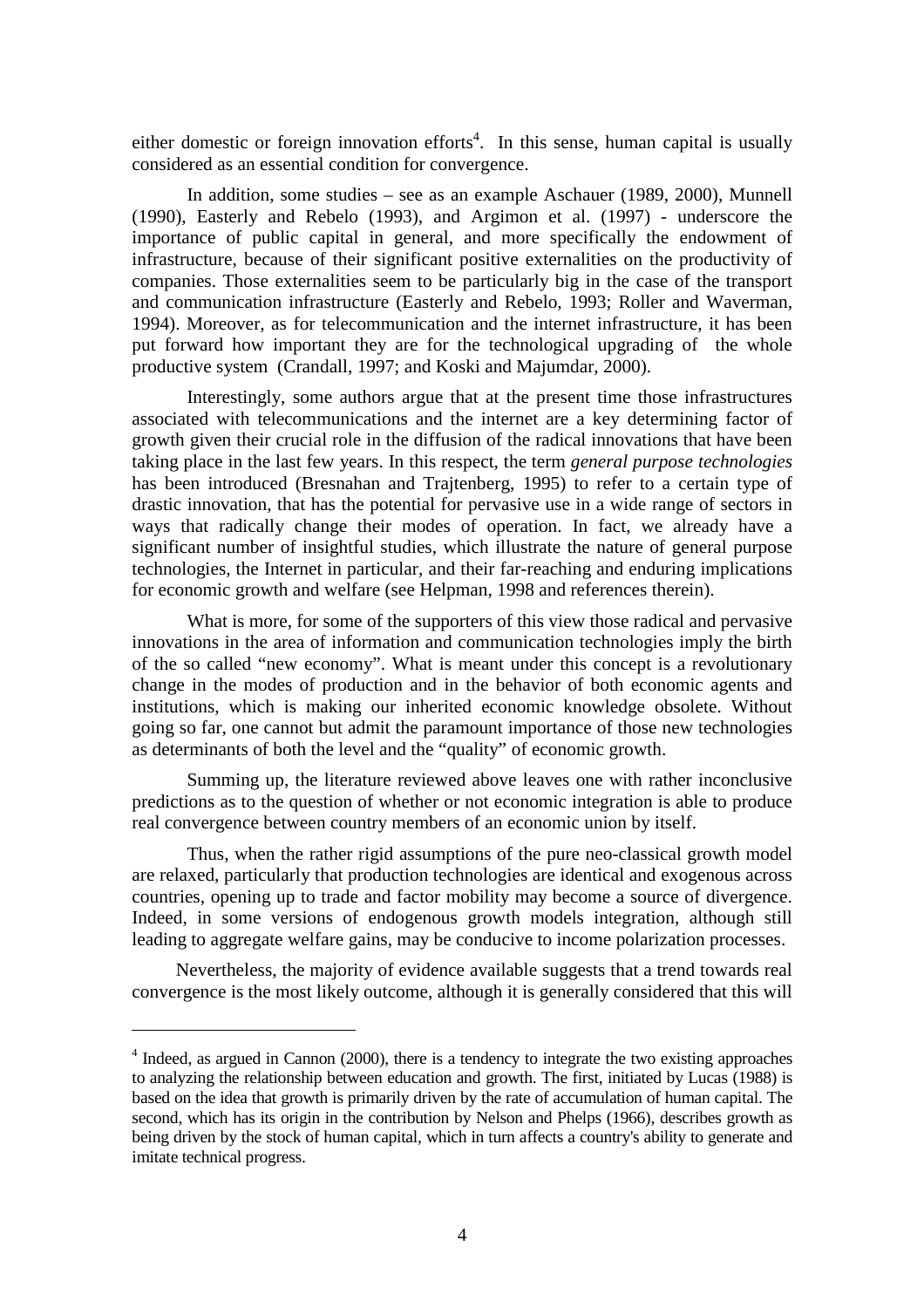be a kind of conditioned convergence. More specifically, what is suggested that laggard member countries need to boost efficient investments to enlarge and improve their endowments in all those kinds of capital assets with special influence on growth, namely: technology, human capital and infrastructure. In addition, most of those models argue that the existence of international technological spillovers make it possible to implement a strategy of growth based on a less costly way of imitation of foreign innovations, provided that the country has a good enough human capital endowment. Here it is also underlined how important it is for any strategy of growth to have the provision of good telecommunication infrastructures. In addition, the need for keeping a climate of macroeconomic stability that favors the investments in all those kinds of capital assets required to achieve a sustained economic growth has been pointed out as well.

#### **3. An assessment of real convergence patterns in the EU**

 This section aims at arriving to a general assessment of the real convergence patterns in the EU, although focused on the case of the four less developed members. For this purpose, it first proceeds to make a brief overview of the main indicators used for measuring real convergence between countries (regions).

### **3.1. The measuring of real convergence**

 There are many ways of looking at income or real convergence. Thus a choice must first be made as to the spatial units of reference: countries or regions. Then, one needs to choose among the different concepts and indicators available for that purpose.

 Indeed, what we have in the specialized literature - see Baumol, Nelson and Wolff (1994), Barro and Sala-i-Martin (1995), Quah (1993, 1996), and Boyle and McCarthy (1997, 1999) for references - is a wealth of measures and an open debate on their relative merits.

The simplest indicator for assessing real convergence between countries (regions) within an area is to test whether the relative per capita GDP of a country (region) or a set of countries has approached the average of the area.

The two most popular measures are: the *beta-*convergence and *sigma*convergence. The former implies that the poor countries (regions) grow faster than the richer ones and it is generally tested by regressing the growth in per capita GDP on its initial level for a given cross-section of countries (regions). In turn, this *beta*convergence covers two types of convergence: absolute and conditional (on a factor or a set of factors in addition to the initial level of per capita GDP). Under *sigma*convergence we mean the reduction of per capita GDP dispersion within a sample of countries (regions) (see Barro and Sala-i-Martin (1995:11) for further details).

The methodology proposed by Barro and Sala-i-Martin to test *beta-* convergence has been criticized for producing biased results. In this sense, in Quah (1993 and 1996) it is argued that this measure largely neglects the dynamics of changing national (regional) income distributions. In addition, this author identifies a tendency towards "twin peaks" in the cross country distribution, so that the world appears to polarize into distinct classes of income. In other words, countries seem to follow different growth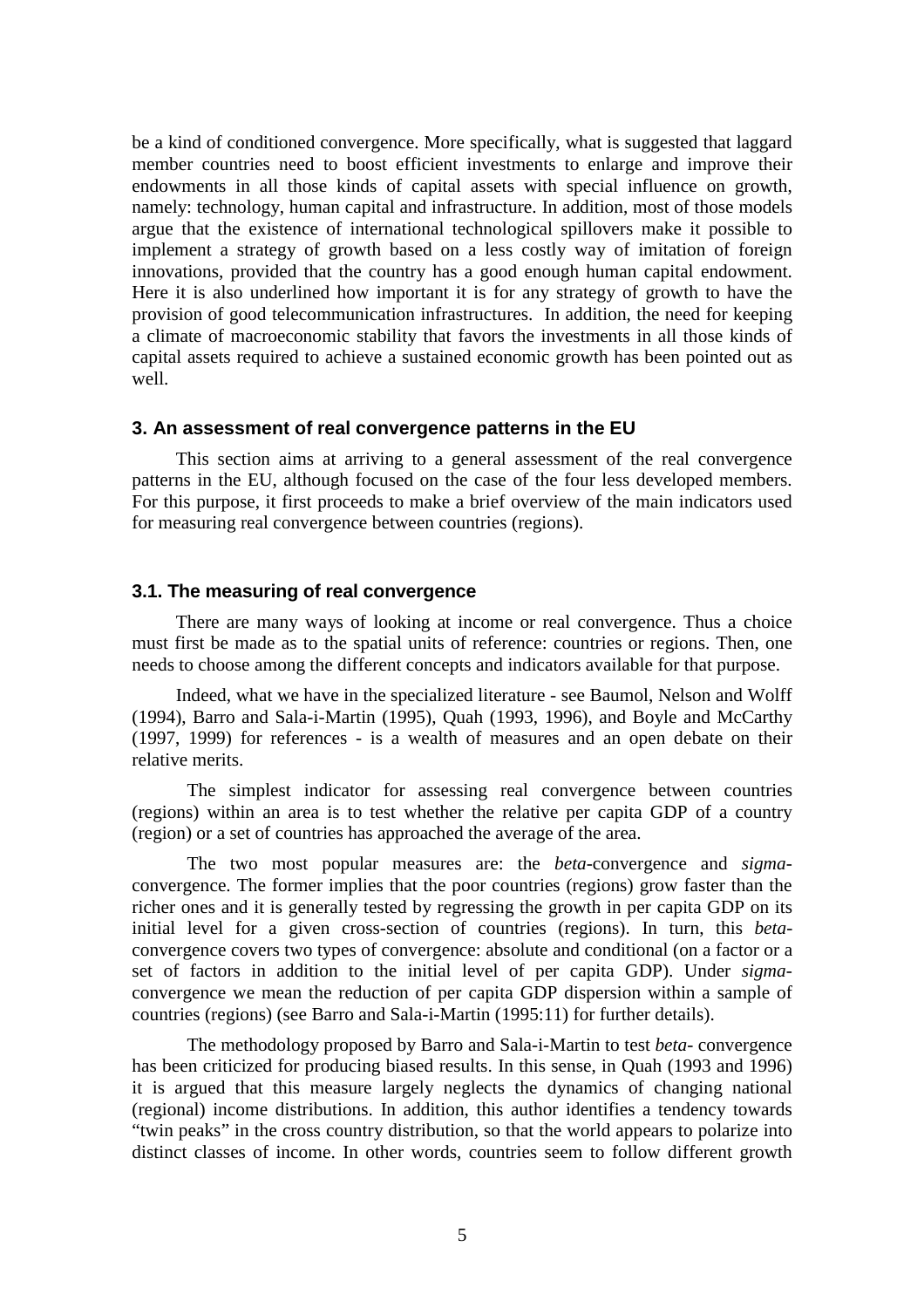paths and to converge to distinct steady states, so that they tend to cluster around different levels of per capita GDP. In this respect, Quah (1995) proposes the use of a very complex method based on the use of Markov chains to capture the dynamics of the entire cross-county distribution.

 More recently, Boyle and McCarthy (1997 and 1999) have suggested the use of the Kendall index of rank concordance - referred to as *gamma-*convergence - in addition to *sigma-*convergence in testing for *beta-*convergence. That measure seems, therefore, more adequate to capture the possible mobility of countries (regions) within the distribution of income levels over time.

 In any event, it may be claimed that none of the existing procedures is generally accepted as inherently superior to the others in any circumstances. In fact, what we find is a wide agreement about the idea that the relative merits of each of the measures may differ depending on what the purpose of the empirical analysis is. In this sense, our purpose in this paper is twofold. On the one hand, our interest is to get on overall picture of real convergence in the EU, at both national and regional levels. On the other hand, we are particularly interested in assessing the achievement in real convergence for each of the four cohesion countries within the EU.

 Consequently, below we use first regressional analysis for testing absolute and conditional β convergence - complemented by the  $\sigma$  and  $\gamma$  tests - in order to achieve a global assessment of real convergence in the EU. And, secondly, we take the simplest of the above-mentioned indicators, the trend in the gap to the EU average, so that we can analyze the relative catch-up process of each of the cohesion countries.

#### **3.2. National and regional convergence in the EU: an overall view**

 $\overline{a}$ 

 On the basis of the convergence indicators that were set out in section 3.1 we carry out here an assessment of the trend in real convergence in the EU. Before that, however, we calculate three indicators - rank, Gini and Theil's indexes -, generally used by the European Commission in its reports on economic and social cohesion in the  $EU<sup>5</sup>$ . Accordingly, beginning with rank index, the values obtained in the two reference years, 1986 and 1998<sup>6</sup>, show that the difference between the richest and the poorest regions has diminished. Specifically, at the start of the period Hamburg - the most prosperous region had a relative per capita income (198.5%) six times higher than that of Thüringen (33.3%), whereas by 1998 the rank was calculated to be at 185.5% for the selfsame Hamburg and at  $41.8\%$  for Ipeiros<sup>7</sup>. If the rank index is applied across the ten richest and ten poorest

<sup>&</sup>lt;sup>5</sup> In fact, the Directorate General XVI for Regional Policy has produced a number of reports analyzing convergence and inequality across the regions and Member States: these are the First Cohesion Report (1996) and Second Cohesion Report (2001) as well as the periodic reports on the situation of the regions, the latest edition of which is the Sixth Periodic Report on the Social and Economic Situation and Development of Regions in the European Union (1999).

<sup>6 1986</sup> is the year in which Spain and Portugal joined the EU, and 1998 is the last year for which data on GDP per capita are available.

 $<sup>7</sup>$  The EUROSTAT regional per capita income series does not have data prior to 1989 for the new</sup> Länder of Germany. It was therefore decided to assume that the relative per capita income remained stable on the eve of reunification (1986-1988).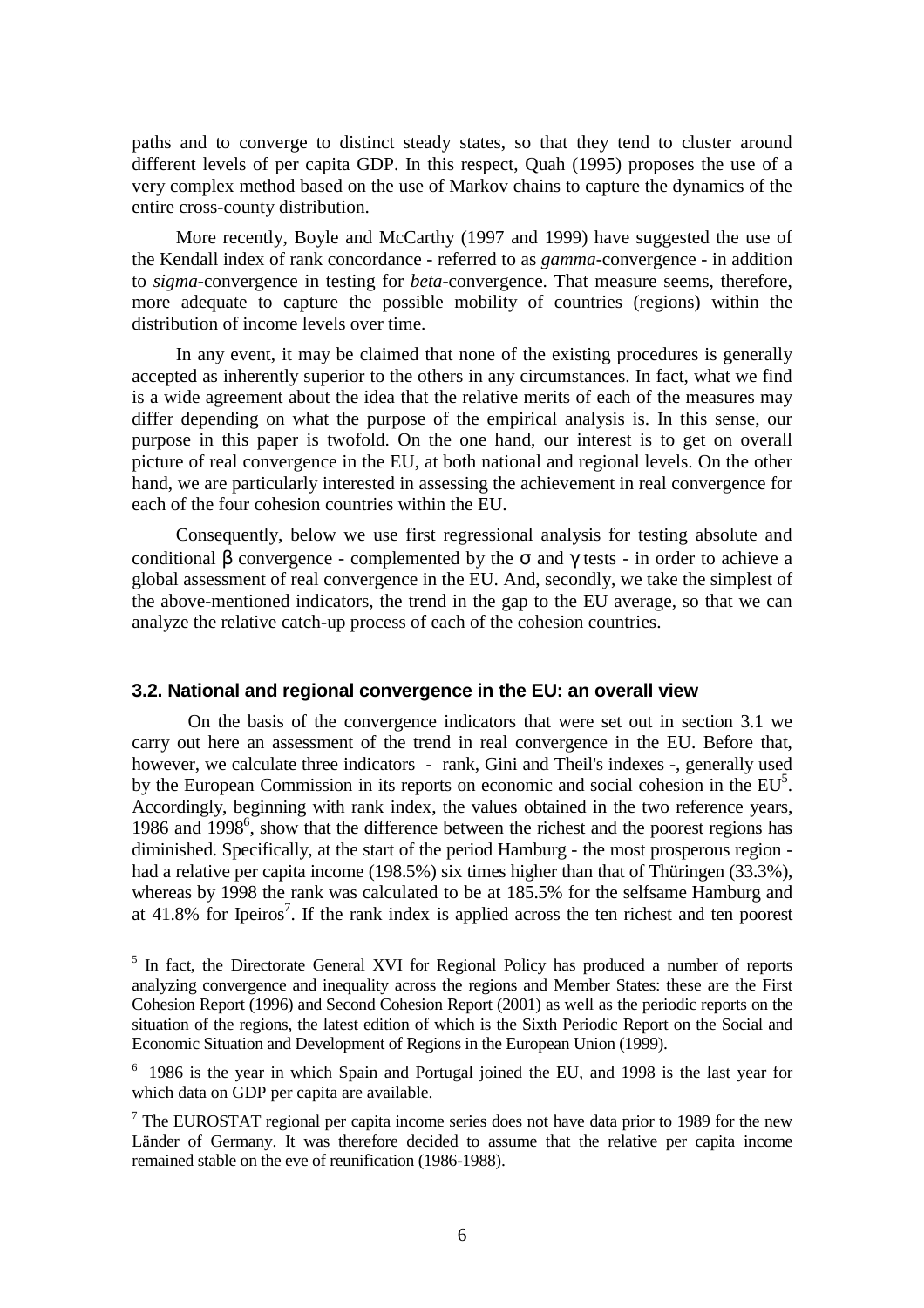regions, a similar conclusion is reached, as the relative per capita income of the former decreased from the 172.2% of 1986 to the 165.6% of 1998<sup>8</sup>, whereas in the latter it increased from 37.1% to 51.4%. If the analysis is extended to 25 regions each, it may be observed that, although the per capita income of the most prosperous set of regions has remained stable at around 148.0%, that of the least prosperous set improved considerably: from 45.0% to 61.1%.

 This diagnosis, however, is open to criticism because it is based on measurements that only take into account the modifications taking place at the extremes of the distribution. Therefore, a Lorenz curve is produced for 1986 and 1998 - and the relevant Gini coefficients calculated - for the purpose of offering a better picture of regional inequality in the EU. As it may be observed in Figure 1, the curve for 1998 is closer to the  $45^\circ$  line<sup>9</sup> than the one for 1986, which confirms the diagnosis that regional income distribution is more equitable in 1998 than in the earlier year. In fact, during the whole period the Gini index dropped from  $0.175$  to  $0.151^{10}$ . This decrease in regional inequality, however, was not uniform all the time, since it increased slightly during the 1993 recession, as is made clear by the trend in the Gini index represented in Figure 2. Note that this matches up with the results of other studies. Thus, in Martín (1999) it is pointed out that inequality tends to decrease in periods of economic expansion and to level off or slip back in times of recession. In short, the analysis carried out on the basis of the calculation of the measurements used in previous studies by the European Commission enables us to conclude that the territorial distribution of income in the EU was more equitable in 1998 than in 1986.

These indicators, however, do not allow us to ascertain the extent to which this improvement in territorial equity in the EU is attributable to the regions and/or to the Member States. We have therefore calculated Theil's index (0), which does indeed provide this information. Certainly, as may be seen in Table 1, this measurement confirms, first of all, the reduction in the spatial inequality of income in the EU, from 0.057 to  $0.034^{11}$ .

<sup>&</sup>lt;sup>8</sup> It should be noted that these values do not match up exactly with those offered by the Second Cohesion Report (2001), since in the calculations for the present paper we have homogenized the series to include Sweden, Finland, Austria and the new Länder of the former German Democratic Republic from the start of the period, 1986. We did this in order to make comparable all the data we are using in the time series 1986-1998. Note that if we included these regions only since 1991, all the other regions would increase significantly their relative GDP per capita in that year, distorting our estimations. In addition to this, the Second Cohesion Report defines the top and bottom regions in terms of the population they cover instead of the number of regions as reported in the First Cohesion Report (1996) and Sixth Periodic Report on the Social and Economic Situation and Development of Regions in the European Union (1999).

<sup>&</sup>lt;sup>9</sup> The Lorenz curve relates the accumulated proportion of income to that of the population, with per capita income arranged in descending order. In our case, the individuals are the 210 regions of the EU at a NUTS II level of disaggregation with an associated frequency equivalent to the proportion of their population to the total. Thus, the smaller the area between the curve and the 45º line, the more equitable the income distribution is. Due to its construction, the Lorenz curve only allows us to compare two distributions when the curves do not intersect.

<sup>&</sup>lt;sup>10</sup> Note that the computation of the Gini index for the EU(12) - excluding Austria, Finland, Sweden and the regions of East Germany - provides similar results: a drop from 0.162 in 1986 to 0.150 in 1998.

 $11$  If we exclude East Germany, Austria, Finland and Sweden we obtain values for the Theil's index (0) of 0.045 in 1986 and 0.037 in 1998, showing again a reduction of spatial inequality, although to a lesser extent than when these regions are included.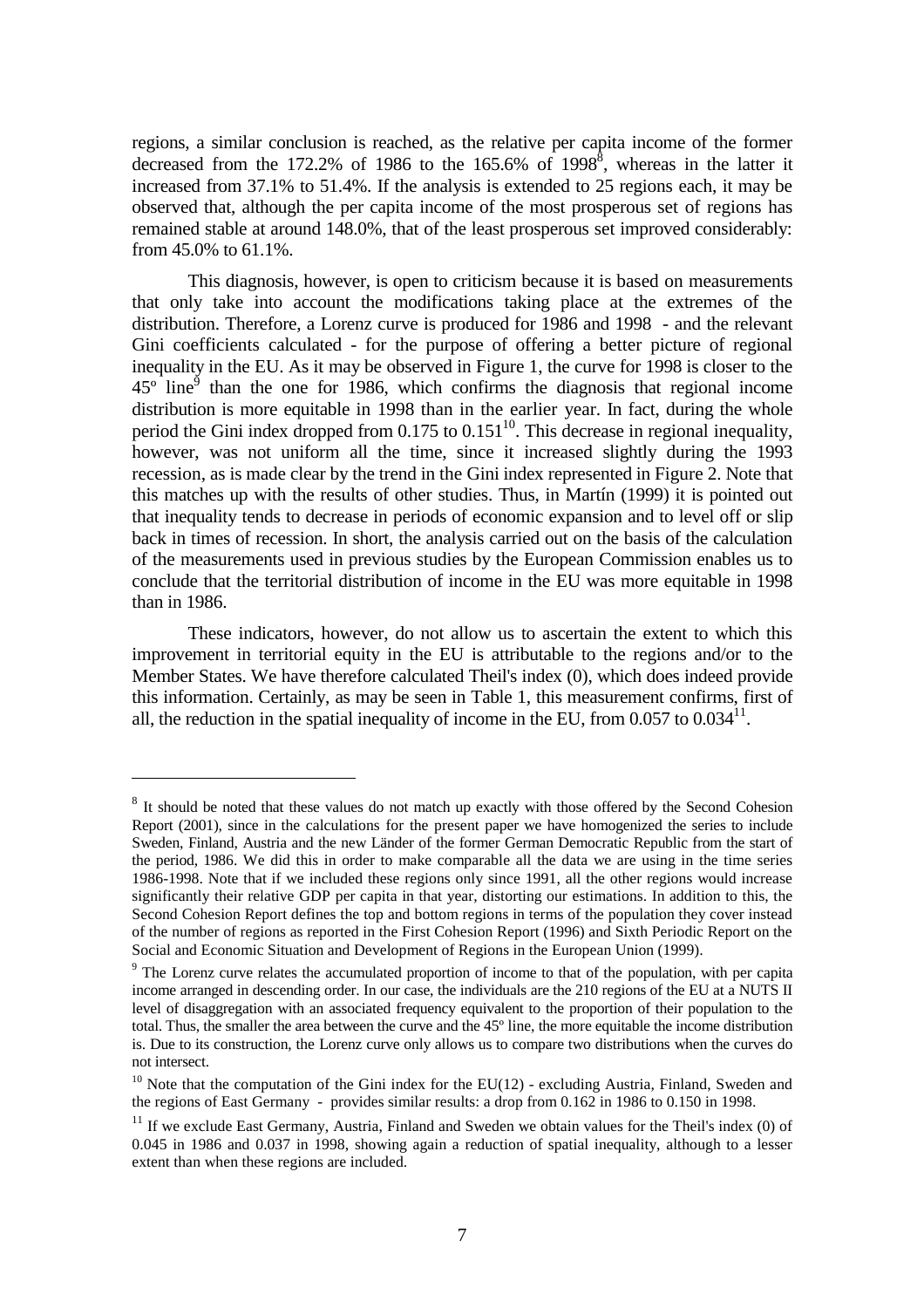#### **Table 1: Regional and state member contribution to the total income disparities in the EU (1986 and 1998)**

|                         |       | Theil (O) index |
|-------------------------|-------|-----------------|
|                         | 1986  | 1998            |
| Austria                 | 0.026 | 0.028           |
| Belgium                 | 0.026 | 0.025           |
| Denmark*                |       |                 |
| Finland                 | 0.014 | 0.027           |
| France                  | 0.032 | 0.032           |
| Germany                 | 0.107 | 0.030           |
| Greece                  | 0.005 | 0.013           |
| Holland                 | 0.015 | 0.010           |
| Ireland*                |       |                 |
| Italy                   | 0.035 | 0.042           |
| Luxembourg*             |       |                 |
| Portugal                | 0.038 | 0.017           |
| Spain                   | 0.020 | 0.028           |
| Sweden                  | 0.004 | 0.012           |
| United Kingdom          | 0.017 | 0.021           |
| Total regional inequity | 0.042 | 0.027           |
| State inequity          | 0.015 | 0.007           |
| EU inequity             | 0.057 | 0.034           |

Note: Denmark and Luxembourg do not have any disaggregation area at NUTS II level. Ireland is divided into two areas only since 1997.

Source: Own elaboration starting from the REGIO Data Base of Eurostat.

 $\overline{a}$ 

Furthermore, in the second place, it offers evidence that both inter-country differences (from 0.015 to 0.007) and inter-region differences (from 0.042 to 0.027) have contributed to this decrease, although, in relative terms, the reduction was greater in the case of the Member States. Precisely, owing to the consistent breakdown provided by Theil's index (0), it may be stated that the differences in income on the national level (0.007) are only responsible for 20.6% of the inequalities recorded in the EU in 1998 (0.035). Lastly, the decrease in total regional inequality - which is obtained as the weighted sum of the regional inequity in each State - varied considerably: while the index dropped very significantly in Portugal and Germany, it increased in the majority of the Member States, above all in the Nordic countries $^{12}$ .

<sup>&</sup>lt;sup>12</sup> The Theil's Index with β=0 is a sum of a disparity measure log (U/X<sub>i</sub>) (where U is the average GDP per capita of the total area, and  $X_i$  the GDP per capita of each region) weighted by the share of population. Thus, Theil (0) is computed for each country using its regional data. The weighted sum of these indices measures, therefore, regional inequity. Then, the State inequity is calculated using the data of each country. Finally, using the data for the 210 regions as if all of them were part of the same area we arrive to the EU inequity, which can also be obtained as the sum of total regional and State inequity.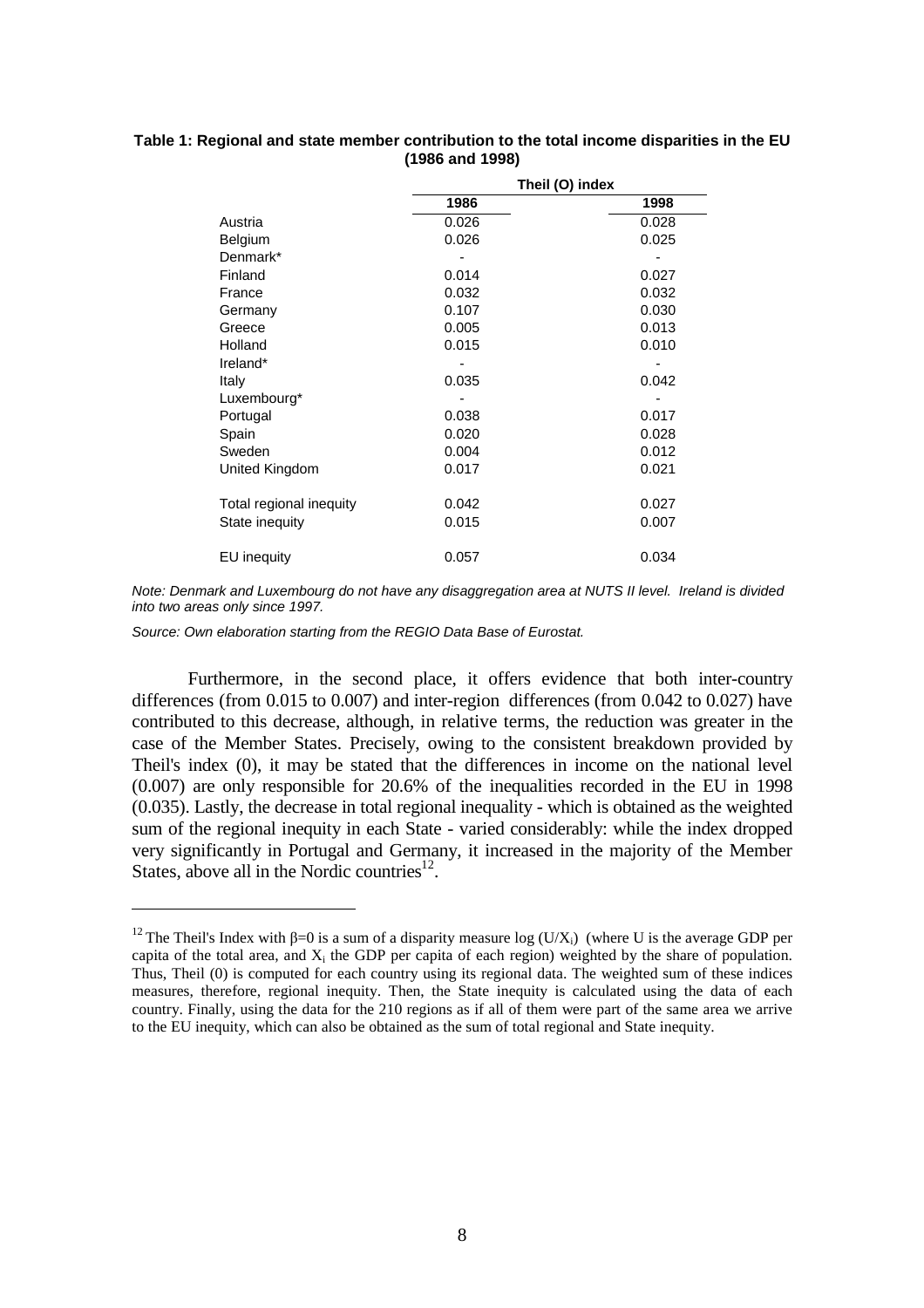**Figure 1: Regional income distribution in the EU (1986 and 1998): Lorenz curve**

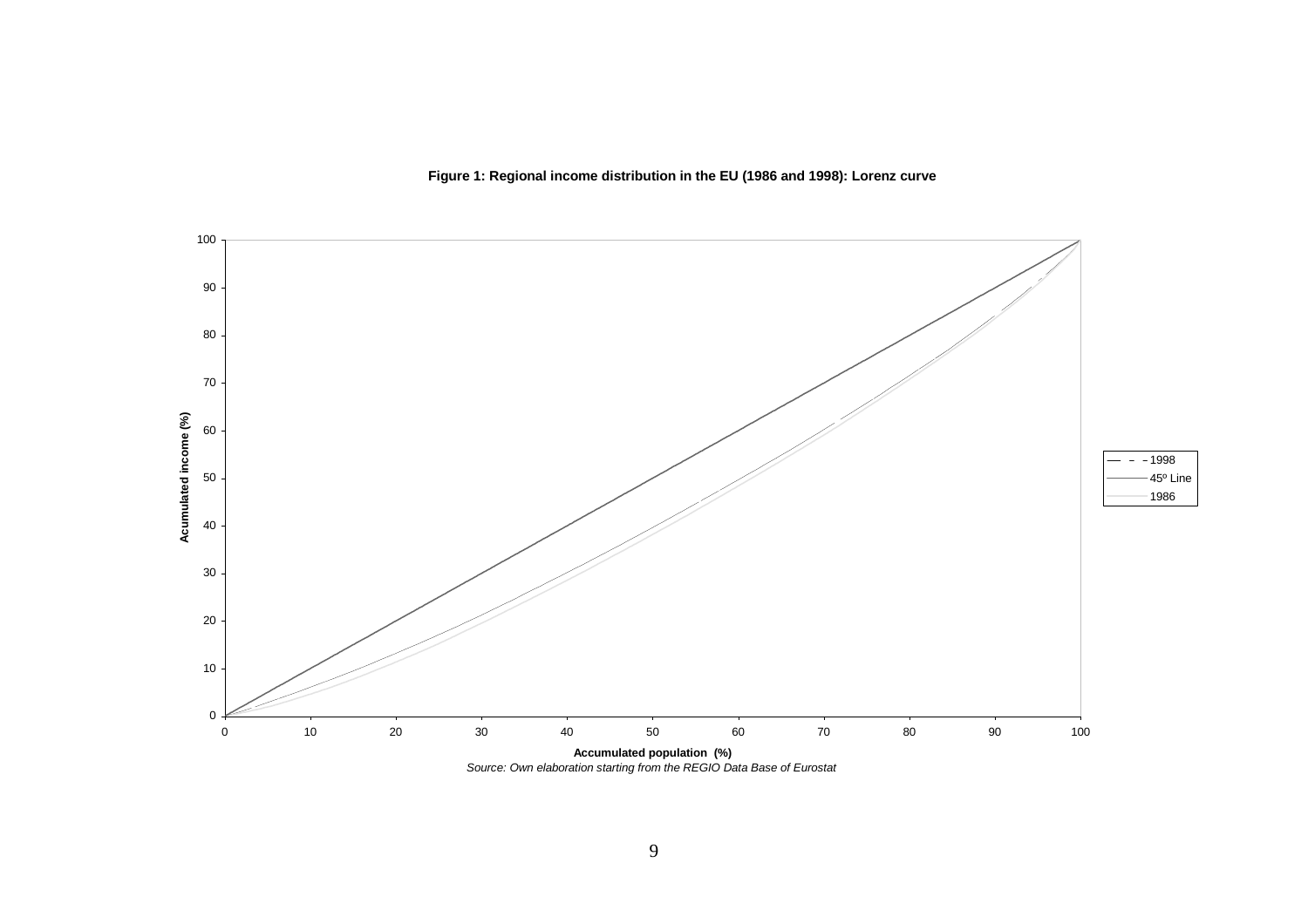

**Figure 2: Gini coefficient of the regional income distribution in the EU (1986-1998)**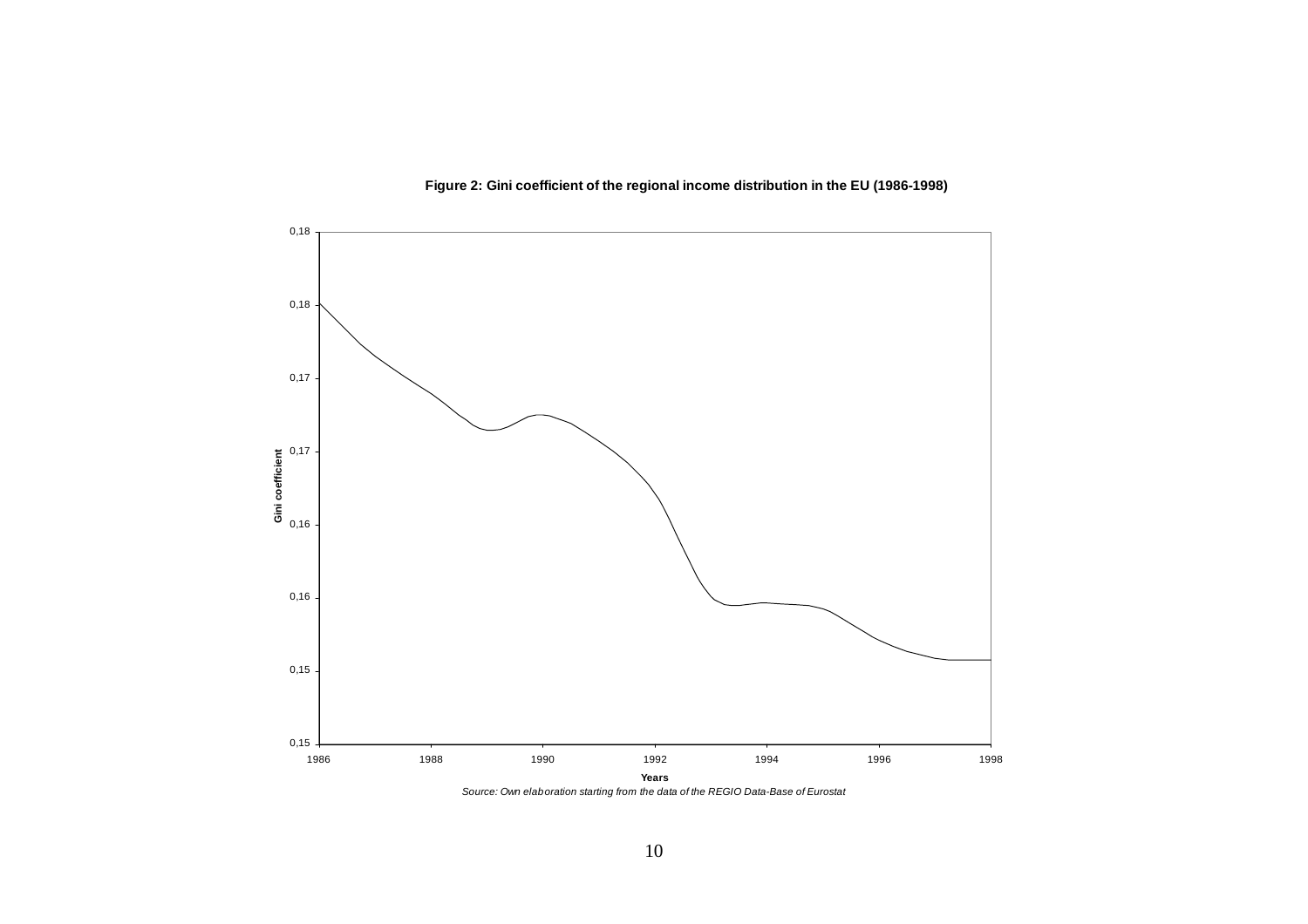It is of particular interest, that a wide variety is observed across the countries in the cohesion group. Thus, Portugal has improved equity of income distribution considerably due to the spectacular development of three regions which were very laggard in 1986: Centre, Alentejo and Algarve. On the other hand, Greece, which started from one of the lowest levels of inequality, with an index of 0.005 in 1986, almost tripled it (0.013) by 1998. In Spain, Catalonia and the Community of Madrid have experienced a rate of convergence that many other regions have not been able to follow. Hence, for Spain Theil's index (0) has shown an increase, albeit to a lesser extent than for Greece. As for Ireland, which in 1997 was disaggregated into two areas: the South and the East (where Dublin is located), the gap between these two is appreciable: whereas the former area enjoyed a per capita income in relation to the EU average of 118.5% in 1998, the latter's was only at 79.3%.

 In short, in the cohesion group we find two different models for approaching the EU per capita income, typified by Portugal and Greece. While Portugal approached the standards of EU economic well-being and at the same time reduced its internal regional differences, Greece caught up and simultaneously increased it spatial inequality<sup>13</sup>.

 In any case, it should be pointed out that the inequality indicators applied so far do not allow us to capture the dynamics of territorial income distribution satisfactorily. It is therefore advisable to resort to the convergence indicators mentioned in section 3.1. In this respect, we begin with the simplest indicator: the absolute β-convergence index. The method used for its calculation will be the one put forward by Cuadrado, García and Raymond (1999), which only differs from the more well-known 'Barro type regression' in that the former uses the rate of growth of the regions defined in relation to the average growth of the area<sup>14</sup>:

#### $\Delta$ ln GDP<sub>i,t</sub> -  $\Delta$ ln GDP<sub>EU,t</sub> = β (ln GDP<sub>i,t-1</sub> - ln GDP<sub>EU,t-1</sub>) +  $\varepsilon$ <sub>i,t</sub> (1)

Where:

 $\overline{a}$ 

 $GDP<sub>FUL</sub>$  per capita income of the EU in purchasing power standard (PPS) in year t

 $GDP_{it}$  per capita income of the region or country i in PPS in year t

i 15 Member States for country convergence and 210 regions of the EU at the NUTS II level of disaggregation for regional convergence

t all the years in the period 1986-1998

<sup>&</sup>lt;sup>13</sup> Note that Greece would have shown the same trend as presented above if we have had considered its full EU membership period. Indeed, the Theil  $(0)$  index for 1981 is 0.006, which is pretty close to that of 0.005 corresponding to 1986.

 $14$  The main advantage of this methodology is that it enables conditional β-convergence to be estimated without the need to establish the variables determinant of the steady state of the regions, besides allowing us to examine both the cross-section and the time dimension.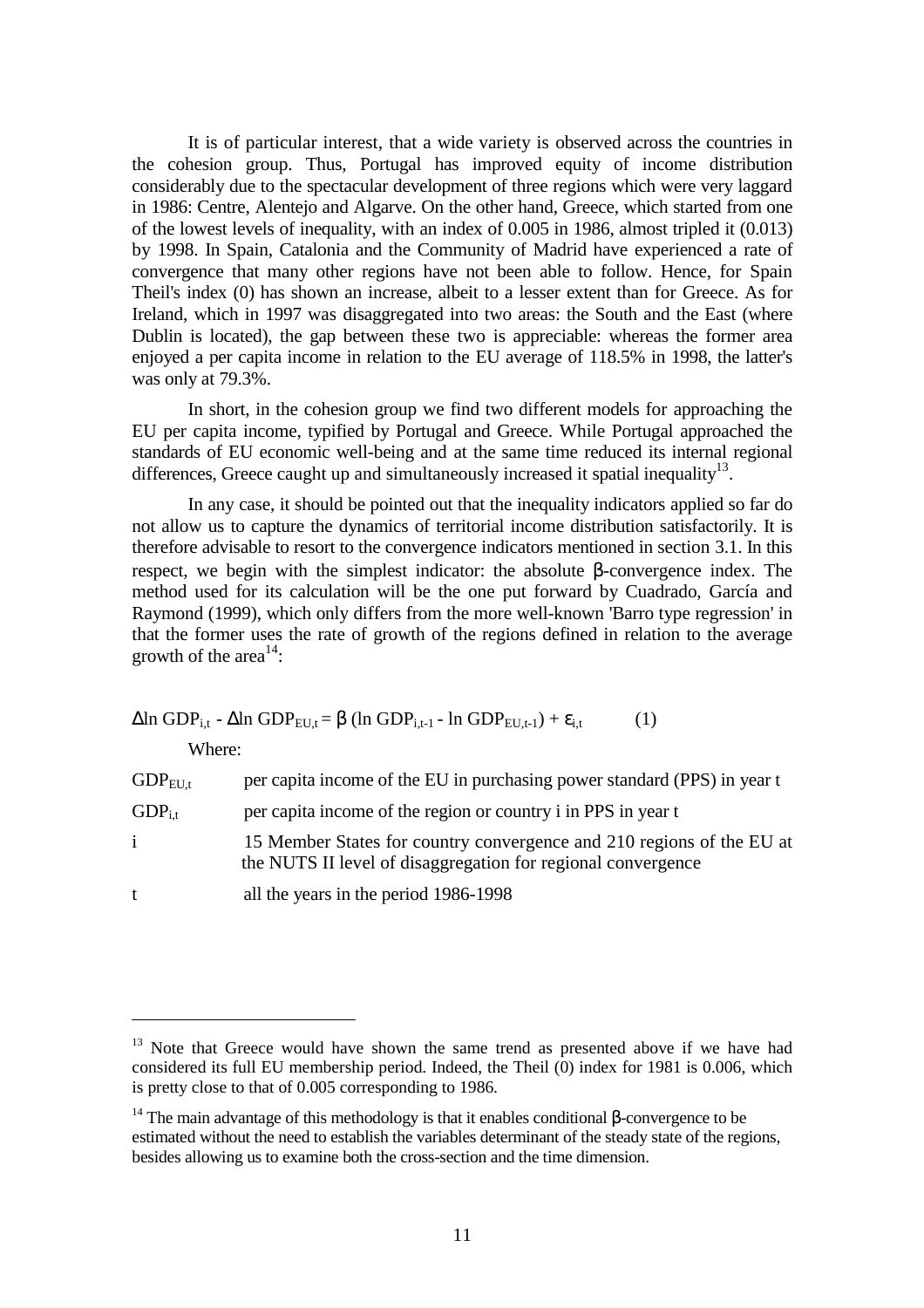| <b>Estimated</b><br>equation |                        |                        | $\triangle$ In GDP <sub>it</sub> - $\triangle$ In GDP <sub>EUt</sub> = $\beta$ (In GDP <sub>it-1</sub> - In GDP <sub>EUt-1</sub> ) + $\varepsilon$ <sub>it</sub> |                        |
|------------------------------|------------------------|------------------------|------------------------------------------------------------------------------------------------------------------------------------------------------------------|------------------------|
| <b>Estimation</b>            |                        | Absolute $\beta$       | Conditional $\beta$                                                                                                                                              |                        |
|                              | Regional               | <b>States</b>          | Regional<br>(within)                                                                                                                                             | <b>States</b><br>(GLS) |
| $\beta$                      | $-0.026$<br>$(-8.269)$ | $-0.039$<br>$(-4.827)$ | $-0.122$<br>$(-6.427)$                                                                                                                                           | $-0.031$<br>$(-2.226)$ |
| N observations               | 2520                   | 180                    | 2520                                                                                                                                                             | 180                    |
| Adjusted $R^2$               | 0.0596                 | 0.0996                 | 0.2643                                                                                                                                                           | 0.0509                 |
| Hausman Test<br>CHISQ(1)     |                        |                        | 230.24                                                                                                                                                           | 1.11                   |
| Test $A=A_i$<br>F(209,2309)  |                        |                        | 2.22                                                                                                                                                             |                        |

## **Table 2: Estimated** β**-convergence in the EU (1986-1998)**

*In parenthesis White´s (1980) heteroscedasticity consistent t-statistics.* 

 As it may be seen in Table 2 that we estimate two different equations. The first one by using country data of the 15 Member States and the second one by employing 210 regions of the EU at the NUTS II level. The β coefficient is negative and significant in both cases, although the rate of convergence at Member State level, 3.9%, is higher than the regional rate, which stands at 2.6%. It should be pointed out, however, that the results obtained for the case of the estimation of regional convergence may be biased by the 'country effect', i.e.: by the fact that growth is more affected by the development of the country to which regions belong than by the actual features of the region.

Consequently, we proceed in two ways to confirm that there has been regional convergence. First, equation (1) is estimated for the 210 regions including a dummy for the 15 Member States that takes value 1 if the region belongs to a particular country and 0 if otherwise. Thus, we reduce the spatial self-correlation caused by the fact of the regions belonging to the same geographical areas (Armstrong, 1995). In this way we obtain the same result for β-convergence, -0.026, as when excluding these country dummies. Second, the same equation (1) is estimated but taking the regional GDP per capita in relation to the country average to which each region belongs rather than in relation to the EU. By means of this procedure, similar to that used in Rodríguez-Pose (1996), an estimate of the rate of regional convergence of 2.3% is obtained. Hence, from both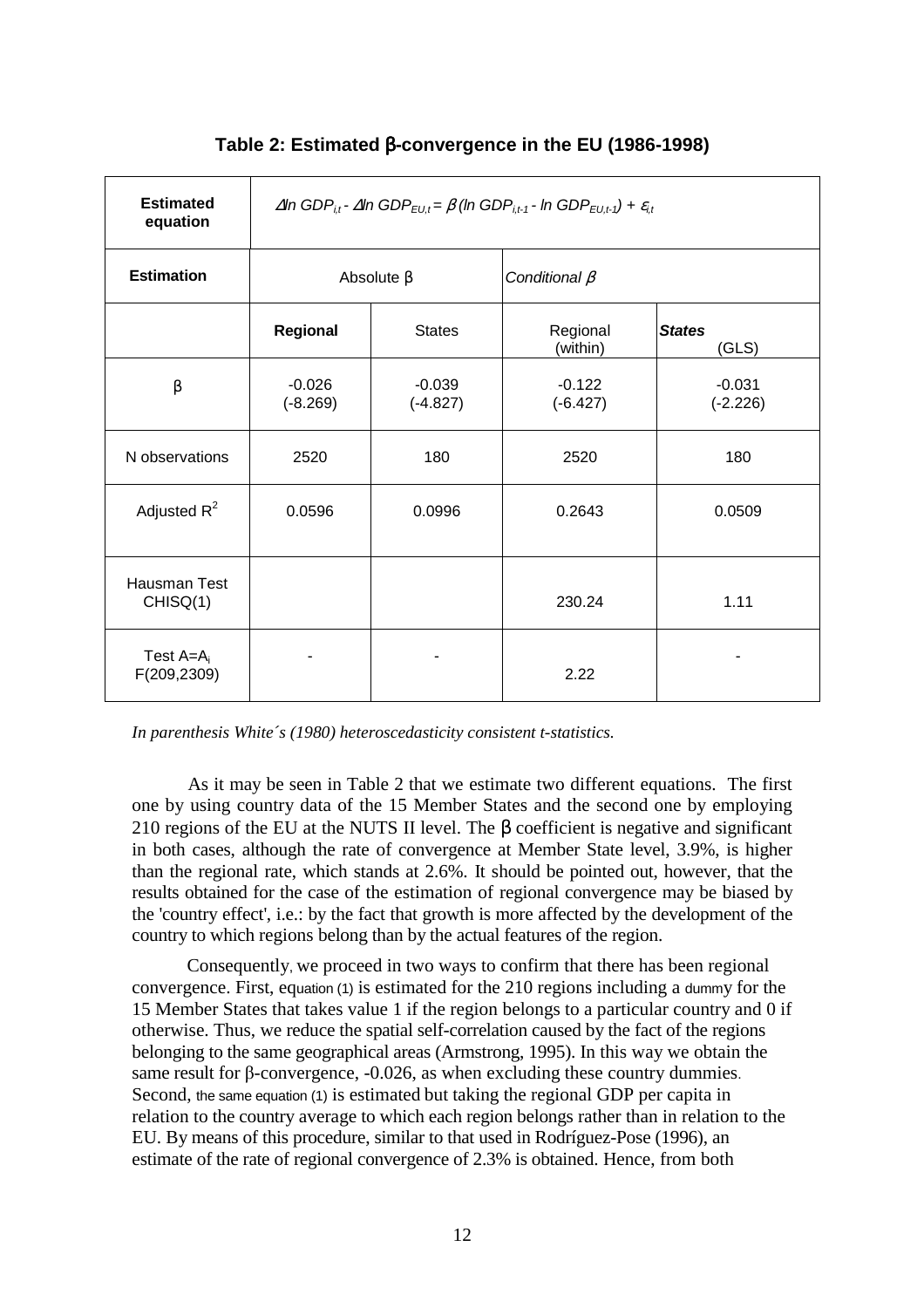procedures, it may be verified that, apart from the 'country effect' there is a convergent tendency specific of the regions.

 It should be remembered, however, that the estimations made so far consider that all the areas have the same steady state. Therefore, and in order to be able to detect the possible existence of the different steady states for each country or region, two new estimations of the equation (1) will be performed for state and regional convergence by means of the panel data procedure. The first is the within (fixed effects) through the estimation of equation (1) including per country dummy in the case of state convergence, and per region dummy for regional convergence. This procedure allows for different steady states for each country or region. The second is the Generalized Least Squares (GLS) estimation (random effects) of the pooled data, imposing a common intercept and, therefore, assuming the same steady state for each country or region. The latter estimate is more efficient than the former but will be biased if there is correlation between unobservable effects and explanatory variables. Hence, we have carried out Hausman Test of the null hypothesis of no correlation between the unobservable effects and the explanatory variables<sup>15</sup>.

Table 2 sets out the results obtained in this new estimation. Thus, for the case of the regions, Hausman's test indicates that the individual effects are correlated with per capita income, so a *within* estimation is performed to avoid bias<sup>16</sup>. In this way, an estimation for the rate of conditional convergence of 12.2% is obtained, much higher than that obtained for absolute convergence. This significant increase is due to the fact that the individual effects of each region display a positive correlation with per capita income. In fact, the F test rejects that these effects are the same for every region, which may indicate that convergence is taking place to different equilibrium income levels $17$ . Hausman's test does not dismiss the hypothesis that there is no correlation between the individual effects (at country level) and per capita income. A GLS estimate was therefore undertaken in order to increase the degree of efficiency. Accordingly, a value for the conditional  $\beta$  of 3.1% is obtained. Note that this magnitude cannot be compared with that obtained with

 $15$  If the hypothesis is rejected, we run the single unbiased estimator (within estimates). If it is not rejected, we proceed with the GLS estimates because, in addition to being unbiased, they will be the most efficient. So, there would be absolute convergence in two cases: firstly if the GLS estimator is unbiased and hence we do not include any other variable apart from the previous year's relative income per capita as an explanatory variable for the rate of change; and secondly if only the within estimator is unbiased, but we can not reject the hypothesis of country dummies being equal for all the countries (De la Fuente, 2000). In this case all the countries or regions will converge to the same steady state. On the other hand, if β is negative but the only unbiased regression is the within estimates and we reject the hypothesis of all the individual effects being the same, then there is conditional convergence. Consequently, all countries or regions will be converging to different steady states.

<sup>&</sup>lt;sup>16</sup> As may be verified in Table 2, the hypothesis that individual effects are not correlated with the explicative variable is rejected at a 1% level of significance.

 $17$  Panel data estimation of the afore-mentioned regression enables us to observe whether there are significant individual effects, but not to explore what those factors specific of each region may be. Furthermore, the fact that the individual effects are different may indicate that, although there has been a convergence process in an integrated area, this process may not continue taking place in the future (De la Fuente, 2000).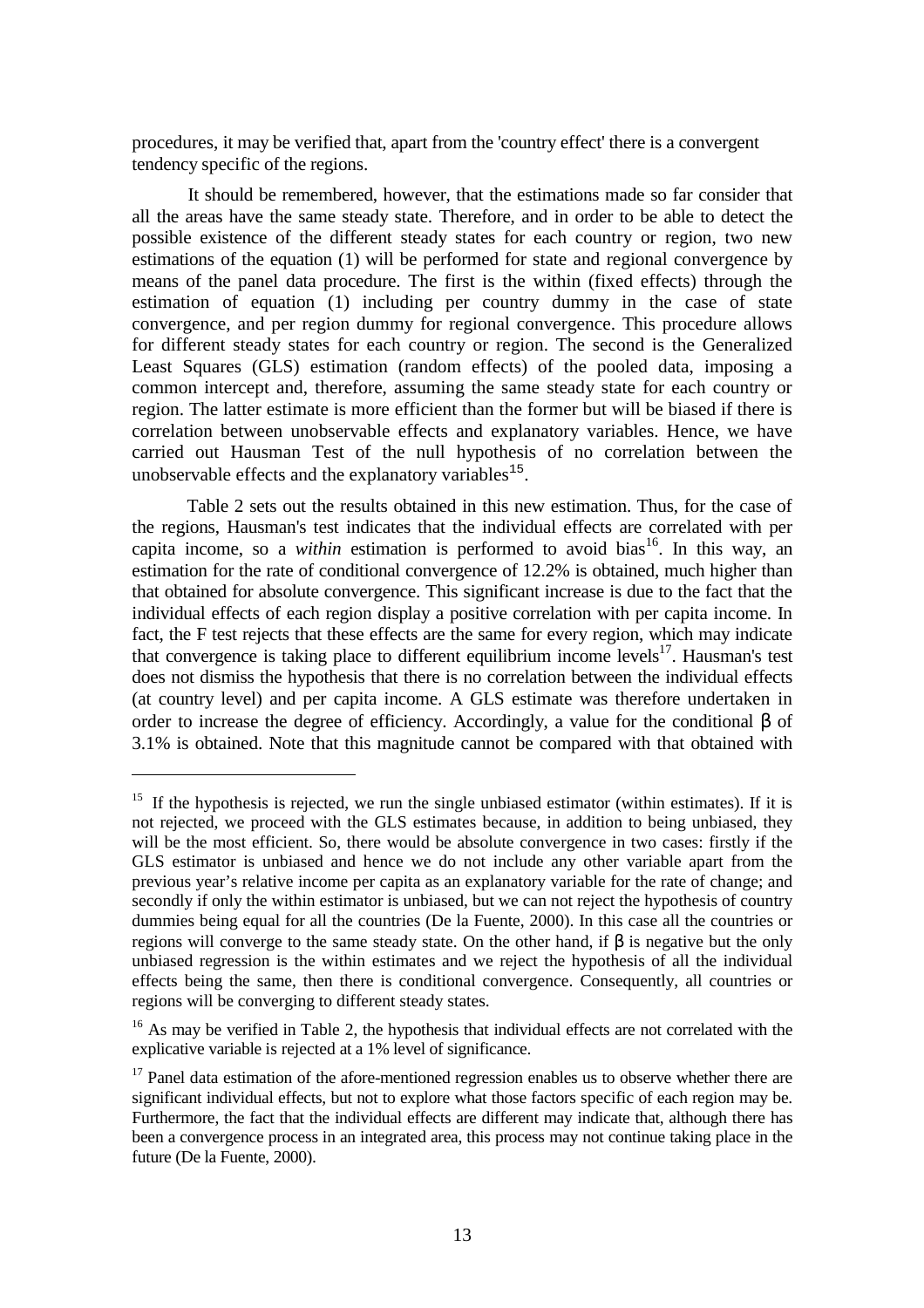the *within* estimation for the regions, as it is a case of different procedures. In addition, the fact that there are no time-constant individual effects justifying the differences in per capita income suggests that EU partners are converging to the same income level in the long term.

 In short, the most laggard areas of the EU have grown to a greater extent than the most prosperous ones over the period 1986-1998.

 However, to ascertain that a convergence process has taken place in Europe, it is necessary to calculate the σ-convergence, since, as argued in Sala-i-Martin (1995), βconvergence, both absolute and conditional, is a necessary but not a sufficient condition. Thus, on the basis of σ-convergence, it may be established that the EU has experienced a decrease in regional disparities from  $0.357$  in 1986 to  $0.266$  in 1998<sup>18</sup>. Convergence between Member States has been even greater, as disparities decreased from 0.033 to less than half, 0.015.

Finally, the value of  $\gamma$ -convergence confirms the results obtained by  $\sigma$ convergence. In fact, in the regional context convergence has been minimal, as in a rank between 0 (when the ranking is modified completely) and 1 (if the ranking is not altered) the index obtained stands at  $0.96^{19}$ . Again, the convergence estimated with respect to the Member States is much higher:  $0.83^{20}$ .

 In conclusion, all the convergence estimations performed suggest that EU Members States converge to the same steady state, whereas the regions do so to different ones and at a slower pace.

#### **3.3. The case of the Cohesion countries**

 $\overline{a}$ 

 The four countries whose per capita income was significantly below the EU average during the 1990s - Greece, Ireland, Portugal and Spain - are those referred to as "cohesion countries".

 In assessing their real convergence patterns, we will look at the trend of their respective per capita GDP in relation to the EU average expressed in PPS (Purchasing Power Standard). Specifically, Figure 3 shows the evolution of this indicator for each of the four cohesion countries, over the 1960-2000 period. Compared with their starting levels in 1960, all four countries can be said to have succeeded in catching-up, at least to some extent, to the EU average. However, the experience of the four countries in this period was very different. Ireland, whose income level is now above the EU average, is the most successful of the four and Greece the least<sup>21</sup>.

<sup>&</sup>lt;sup>18</sup> For the EU(12) regions these indices are 0.337 in 1986 and 0.290 in 1998.

 $19$  If the binary Kendall index, which only uses the information of 1986 and 1998, is calculated instead of the multi-annual index, which uses all the data of the period, an index of 0.93 is obtained. In both cases the test is significant at 1%, so it is rejected that there is no association between the rankings of different years. This statistic is distributed as a chi-square. For the EU(12) regions the result is 0.97.

 $20$  The binary Kendall index is 0.82 and both are significant at 1%.

 $21$  It should be note that Ireland's income level is about 10 percentage points lower if measured in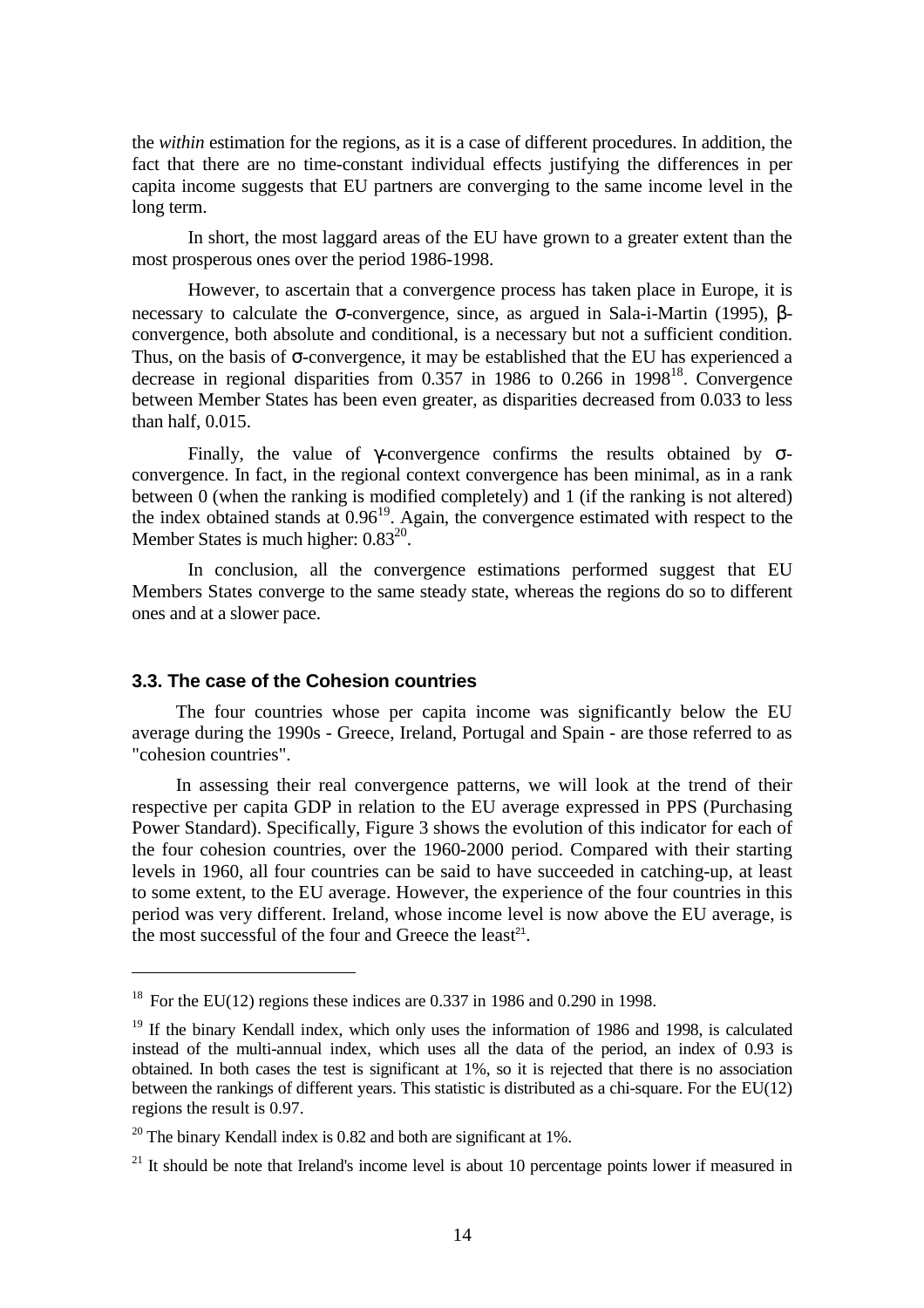The intensity of the catch-up process has varied over the time, so that, with the sole exception of Greece in the early years after its accession, the cohesion countries show a better performance after their membership. Again, the case of Ireland proves to be particularly impressive in this respect. Thus, over the 90s no other EU member has been able to match its outstanding growth performance.

 Such differences across member countries suggest that, far from being spontaneous, their respective process of real convergence is largely attributable to differences in their respective growth strategies.



terms of GNP per capita, mainly due to the significant presence of multinational firms whose repatriated profits are not included in the GNP.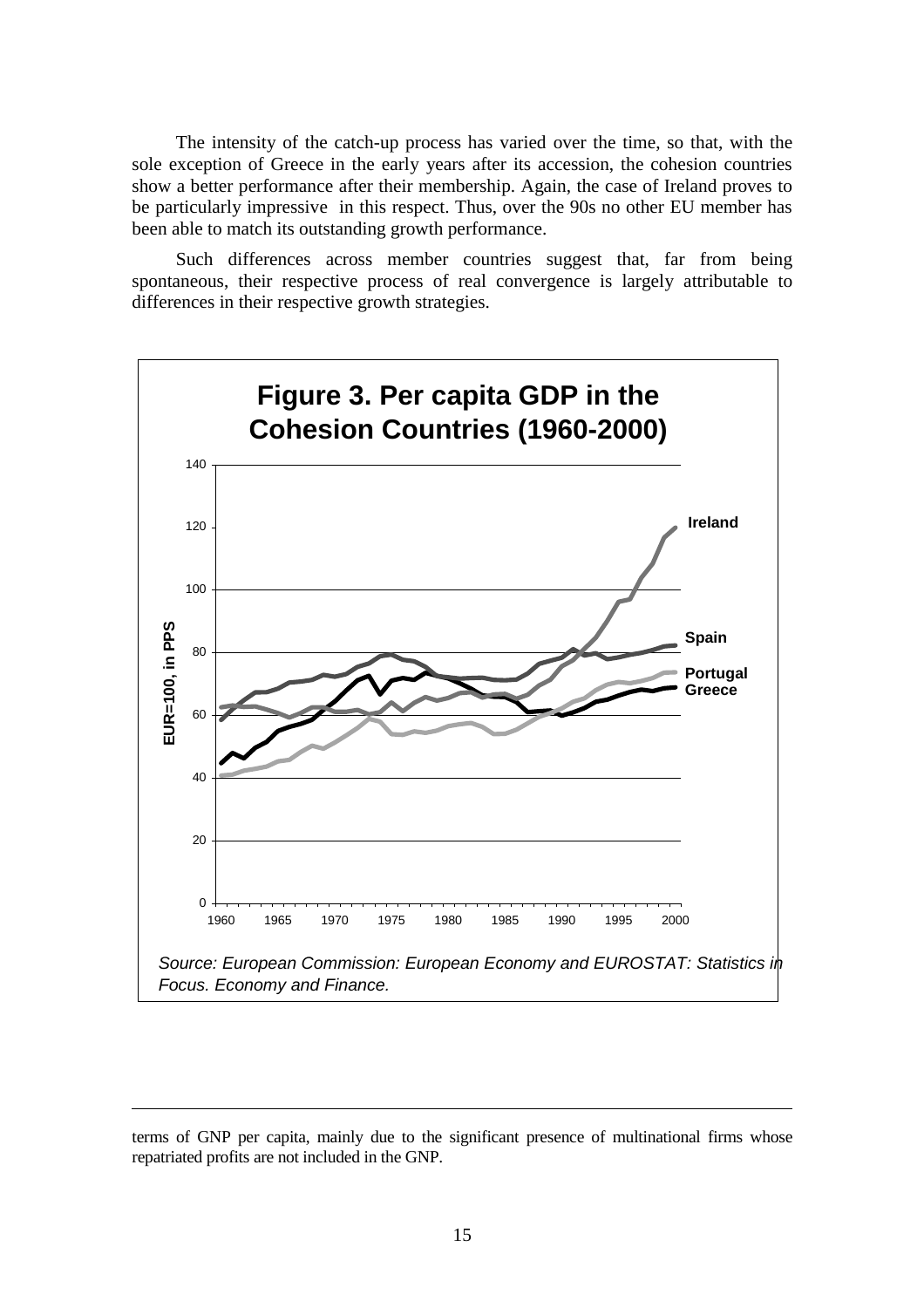### **4. Main determinants of real convergence of the Cohesion countries in the EU**

Proceeding with our aim of achieving an adequate diagnosis of real convergence experiences for less developed EU members, we will now first take into account the factors that, according to the soundest theoretical and empirical evidence, are the main determinants of growth in the medium and long term. That is to say, we will make and assessment of the endowments of the cohesion countries in both physical and intangible capital, as well as their investment efforts to increase them.

Secondly, we will explore the likely contribution of international technological spillovers - through trade and foreign direct investments - in the catch-up experiences of the four less developed EU members. And finally we will analyze the role played by the EU's Regional policy.

#### **4.1. National growth policies**

 $\overline{a}$ 

 According to the evidence on the determining factors of economic growth – recall what was summarized in section  $2 - it$  is reasonable to expect that the acrosscountries differences found in the real convergence process of the cohesion countries have to do with the differences in their respective strategies of capitalization on both kinds of capital endowments: physical and intangible.

 Regarding the level and trends in physical capital endowments we proceed first to estimate the stocks of private capital. Accumulation is calculated on the base of the respective series of private Gross Fixed Capital Formation (GFCF), conveniently deflated and depreciated under the Perpetual Inventory Method. Then, the stocks of public capital are to be obtained by applying the same procedure to the corresponding series of public GFCF. Finally, we attempt an assessment of the transport infrastructure endowment by calculating the arithmetic mean of the availability of a kind of standard motorway per square km and per capita (see Martín, 2000 for more details).

 The values estimated for all these kinds of physical capital endowments are shown in Figure 4. The figure shows that, as expected, the various endowments are generally larger in those of the four Cohesion members that have been more successful in narrowing their *per capita* GDP to the EU average than the rest.

 As for the stock of technological capital, there is a wide consensus that it can be reasonably well estimated by the accumulation of the R&D spending following the perpetual inventory method<sup>22</sup>. We have, therefore, applied this method to the series of data on R&D starting 1973 (provided by the OECD), using as a deflator that of the Gross Fixed Capital Formation and assuming a depreciation rate of 10%.

 $^{22}$  The use of the R&D expenditures as an indicator for the technological development has received two kinds of criticism. On the one hand, it has been claimed that R&D spending is an overstated measure of the efforts in technological activities in view of the high rates of failures that are likely to occur in R&D projects. On the other hand, others have argued that it is under-estimated, because it does not include the payments for imports of technology.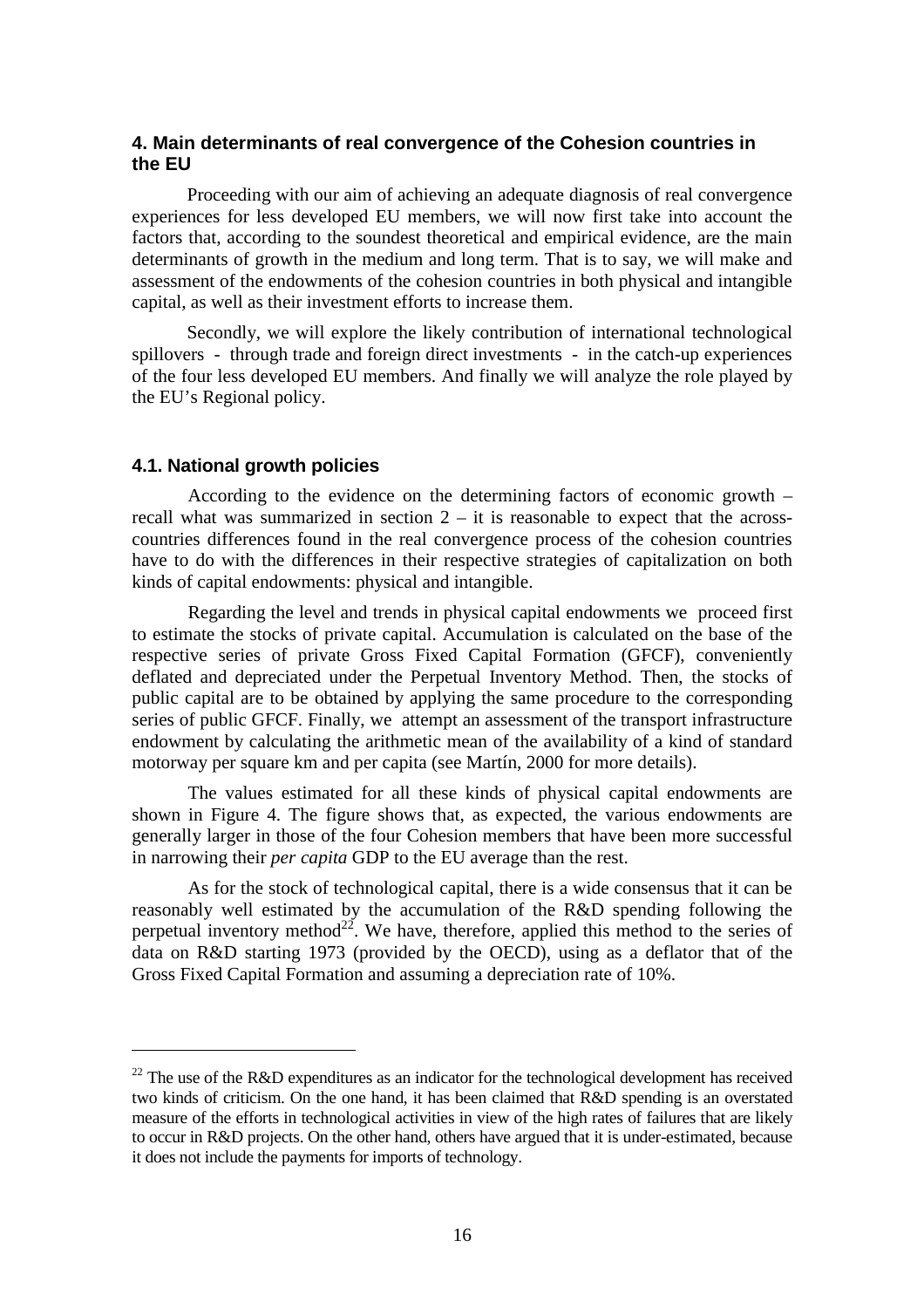

**Figure 4: Capital endowments in the cohesion countries and the EU** 

Source: OECD: National Accounts. Main Aggregates; OECD: National Accounts. Detailed Tables; OECD: Main Science and Technology Indicators; OECD: Basic Science and Technology Statistics; OECD: Labour Force Statistics; OECD: Economic Outlook; OECD: Education at a Glance; EUROSTAT: National Accounts ESA. Detailed Tables by Sector; UNESCO: Statistics Yearbook; UN-ECE: Annual Bulletin of Transport Statistics for Europe and North America and own elaboration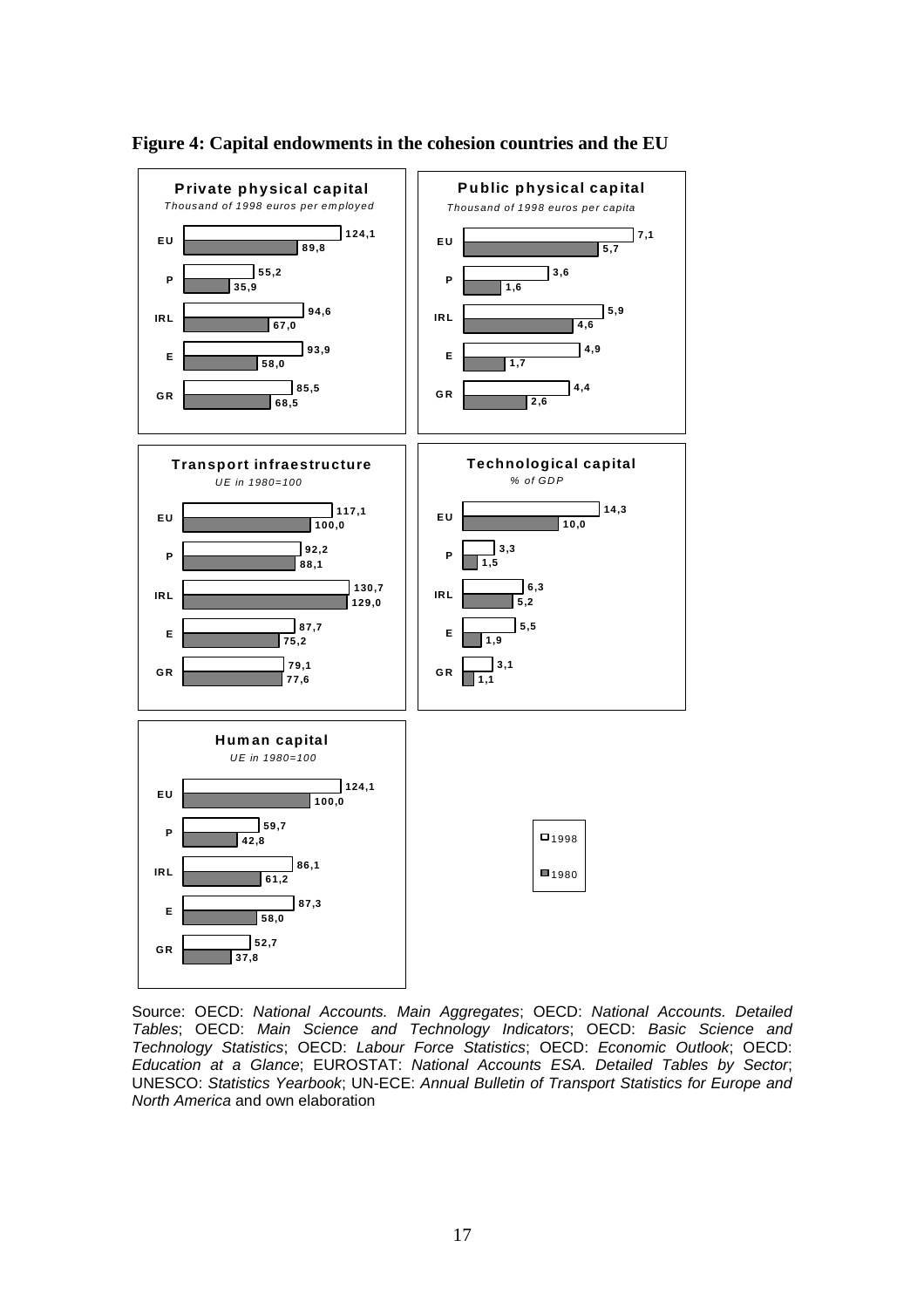As regards the estimation of human capital stock, it should be pointed out that the best procedure used up to now is the one followed in Barro and Lee (1993 and 1996). This procedure approaches the human stock of a country in terms of the level of training of its working-age population according to the years of schooling at all levels of education. While we will essentially follow this method, we will introduce an improvement trying to overcome the criticisms that the Barro and Lee (1993 and 1996) estimates received, namely that they do not take into the consideration the likely differences of quality across the *education systems* of the countries. Consequently, our estimated series of human capital stock introduce a correction, based on data on the cross country differences in education expenditure per student at every level of teaching, in an attempt to get data in terms of the same quality standard. More details about the data sources and the procedure used for the measurement of these spillovers are provided in BOX 1 below.

 The estimated values for these two intangible capital endowment indicators for Spain, Portugal, Ireland and Greece – all of them in relation to those of the EU average in the years 1980 and 1998 - are presented in the same Figure 4. From examining the figure on technology capital we deduce, among other things, that all the cohesion countries, with the exception of Ireland, have been far behind the EU average. The gap has, however, diminished significantly over time (except for the case of Ireland). This is explained by the stronger rate of investment in R&D in the most backward member countries during most of the period of reference and by the slowdown in R&D spending in some countries, such as Germany, which have got a bigger stock of technological capital.

 As for the stock of human capital the cohesion countries also show a significant but decreasing gap in relation to the EU average (except for Greece). Among the four laggard countries we should underline the special efforts made by the Spanish economy in the given period.

 Overall, the differentials found in the level and path of technological and human capital stocks across the four cohesion countries appear to confirm the hypothesis of the endogenous growth theories which stress the importance of the role of these factors in the growth and economic real convergence of countries.

#### **4.2. International technological spillovers**

 Once we have found that underlying the catch-up process in per capita GDP of the laggard EU members there have been the important efforts to increase their tangible and intangible capital endowments, it seems interesting to explore the likely contribution of international technological spillovers to this process.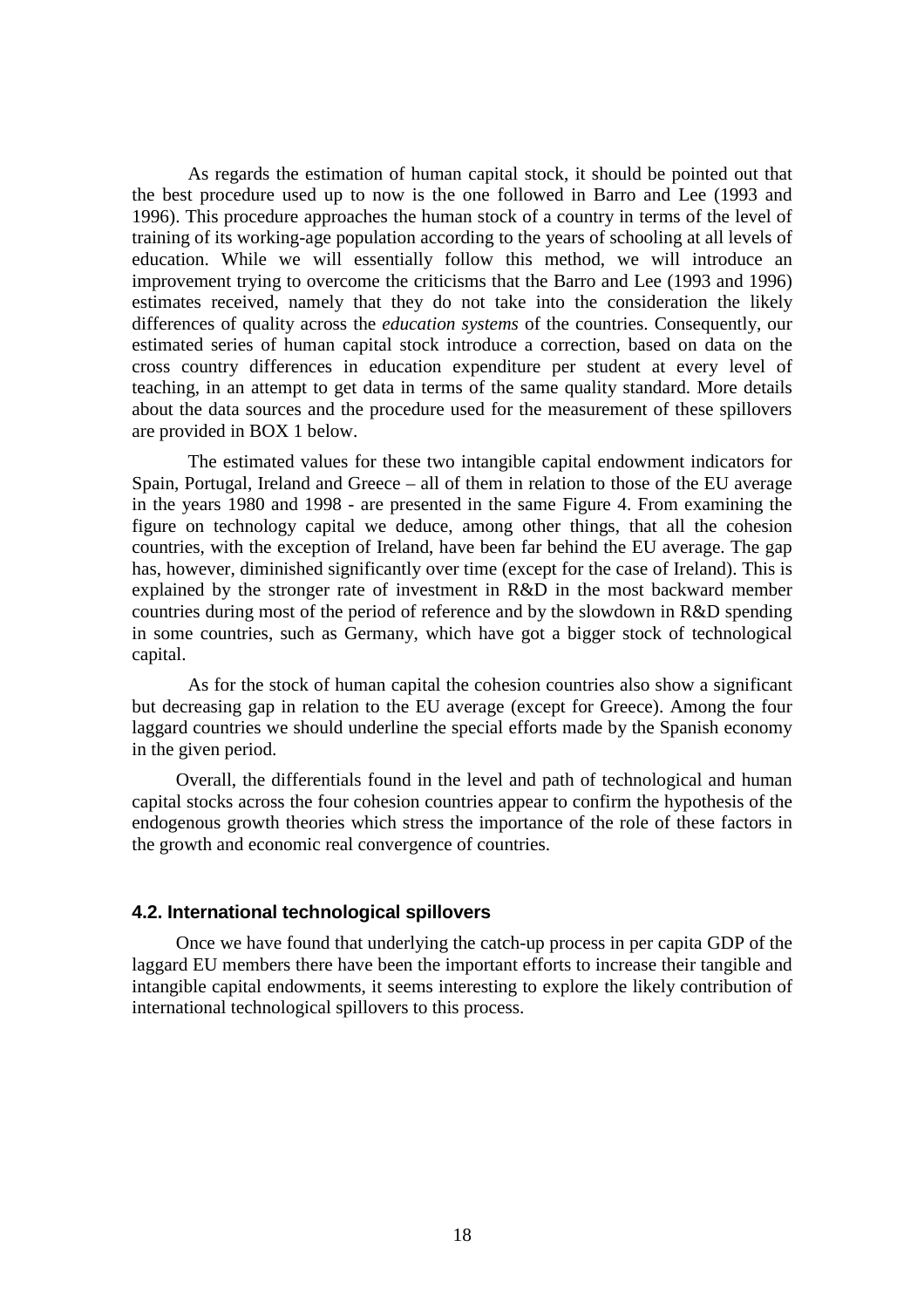### **BOX 1. CALCULATIONS OF CAPITAL ENDOWMENTS**

### • **Stock of private and public physical capital:**

Data for each country was estimated on the basis of the accumulation of investment flows since 1960 under the perpetual inventory method. The series on the private and public GFCF (Gross Fixed Capital Formation) and their deflators are those which figure in OECD: National Accounts, Vol. 1, Main Aggregates. The depreciation rate is 5.4% and was obtained from EUROSTAT (1997).

### • **Stock of transport infrastructure:**

Data for each country was estimated on the basis of the weighted sum of km of local, regional and national roads and motorways for each year. The series on the km of roads and motorways are those which figure in United Nations: Annual Bulletin of Transport Infrastructure for Europe and North America. See Martín (2000) for more details.

### • **Stock of technological capital:**

Data for each country was estimated on the basis of the accumulation of R&D expenditure since 1973 under the perpetual inventory method (with a lag of two years) and assuming a 10% depreciation rate, based on data obtained from OECD: Main Science and Technology Indicators; Basic Science and Technology Statistics; and Research and Development Expenditure in Industry.

### • **Stock of human capital:**

The human capital stock is estimated through a formulation similar to the perpetual inventory method; that is, by adding up the number of students enrolled each year since 1930 at all educational levels (primary, secondary, technical and higher education) who are of working age in the year for which the indicator is calculated, previously weighted by the ratio between expenditure per student at each level of education and in each country, and the average total cost of educating a university student in the EU. The advantage of this procedure, in addition to its easy updating, is that it allows us to take into account that the disparities in expenditure per student across different educational levels and countries indicate different quality. The original sources of data are: UNESCO: Statistical Yearbook, and OECD: Education at a Glance. See Martín (2000) for more details.

 Indeed, as was mentioned in section 2, recent growth literature has not only emphasized the importance of domestic  $R&D$  and human capital investments, but also that of the international diffusion of technology through different channels. Thus, in addition to the most conventional and direct channel, the international contracts for transfer of technology, the new growth models have stressed two other indirect ways for international diffusion of technology: those due to the assumed existence of knowledge spillover effects channeled through trade and foreign direct investment. Consequently, in these models, at a given level of domestic stock of technological and human capital, the processes of opening up and integration of a country will tend to raise its rate of growth.

 Following this line of reasoning, we will pursue our analysis of real convergence for the four target countries by trying to approach the relative importance of their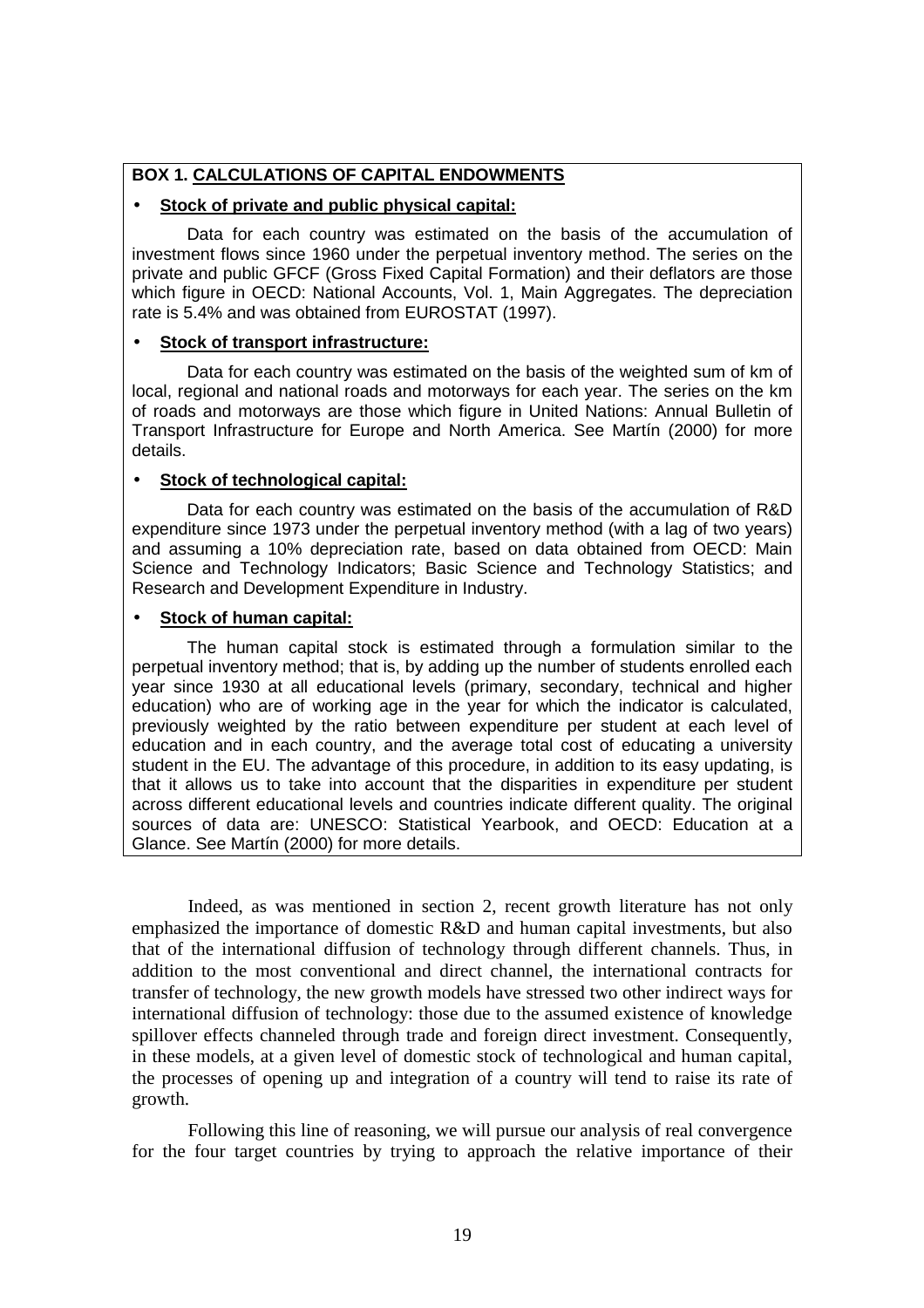capability to benefit from foreign technological innovations through the three channels mentioned above.

 In view of the fact that the four countries have concentrated their imports of goods and technology as well as their direct investment inflows in the OECD countries, we will consider this area as the origin of all their knowledge spillovers through each of these ways. To begin with, we have estimated the extent of technological spillovers coming from technology imports on the basis of the accumulation of the series of technology import payments under the perpetual inventory method. As for the spillovers incorporated in the direct investment inflows, we have calculated a weighted average of technology capital in the OECD member countries using as weights the stocks of foreign capital received from each of them. Finally, technological spillovers through imports of goods have been estimated by an analogous procedure but here using as weights the imports coming from each one of the OECD countries. More details about the data sources and the procedure used for the measurement of these spillovers are provided in BOX 2 below.

The results obtained in our estimation of the importance of those three channels of diffusion of foreign technologies are presented in Figure 5. As expected, in the light of their relatively lower stocks of technological capital from a domestic origin, technological change in the four less developed EU countries seems to have been based to a great extent on the diffusion of foreign innovations.

 A short glance at the different channels reveals some interesting features. Apart from the leading role of imports in all countries, the most salient feature is the extraordinary importance of foreign direct investment in Ireland and also, although to a lesser degree, in Spain and Portugal. Moreover, as it has been argued in other places (see OECD, 1999 and Barry, 1999) foreign direct investment has played a crucial role not only in the technological modernization but also in the transformation of the Irish economy. The traditional scarcity of inward investment flows in Greece makes the rather poor performance of this country as regards labor productivity easier to understand.

A more descriptive analysis of the trends of direct investment inflows in each country - which have given rise to cumulative data graphically reported in Figure 5 reflects that in the case of Ireland the bulk of these investments have taken place since the beginning of the 1990s, (see Figure 6), that is to say, since the eve of the formation of the European Single Market. The major share of those capital inflows come from USA and are concentrated in a rather small number of sectors which exhibit a salient export performance. All these facts suggest, therefore, that Ireland has been chosen by American investors as a base to supply all the EU market.

It is interesting to denote that this inward direct investment boom in Ireland seems to have been on the basis of the clear reorientation of both productive and trade structures towards skilled-labor and technology-intensive sectors observed in the 90s in the Irish economy. In this sense it is of interest to note that the trend in foreign direct investment and that corresponding to the increasing share of technology-intensive sectors have gone in parallel. In addition, in OECD (1999) it is documented in more detail that inward investment has been vital in the creation of an export-oriented, skilled-labor-intensive sector, concentrated in areas such as electronics, pharmaceuticals and corporate services.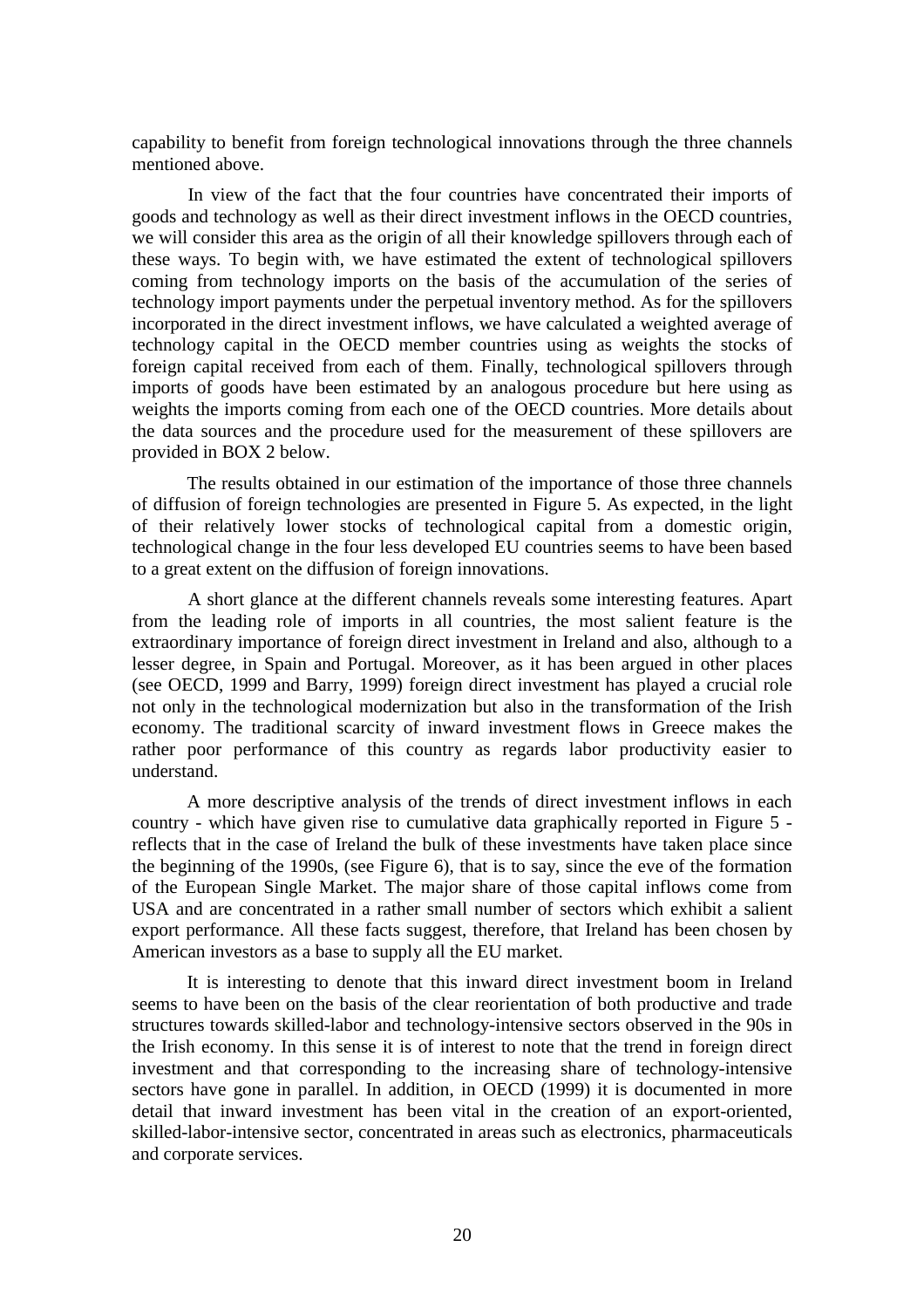#### **BOX 2. MEASUREMENT OF THE INTERNATIONAL TECHNOLOGICAL SPILLOVERS BY CHANNELS**

#### • **Foreign Capital (TSfc):**

$$
\textit{TStc}_{it} = \sum_{j=1}^{n} \frac{\textit{Fc}_{jt}^i}{\textit{GDP}_{it}} \frac{\textit{Tk}_{jt}}{\textit{Phk}_{jt}}
$$

where,

- $Fc$  Stock of foreign capital in country i from country i. The values of this variable were obtained from OECD: International Direct Investment Statistics Yearbook. Given the disparities found between data for the source and host countries, the statistics had to undergo a data-editing process.
- Tk: Stock of technological capital. Data for each country was estimated on the basis of the accumulation of R&D expenditure since1973 under the perpetual inventory method (with a lag of two years) and assuming a 10% depreciation rate, based on data obtained from OECD: Main Science and Technology Indicators; Basic Science andTechnology Statistics; and Research and Development Expenditure in Industry.
- Phk: Physical capital. Data for each country was estimated on the basis of the accumulation of investment flows since 1960 under the perpetual inventory method. The series on the GFCF (Gross Fixed Capital Formation) and their deflators are those which figure in OECD: National Accounts, Vol. 1, Main Aggregates. The depreciation rate is 5.4% and was obtained from EUROSTAT (1997).

i and j are referred to the host and the source country of the flows of foreign capital. n is the number of countries considered. In this case all OECD countries.

• **Good Imports (TSm):**

$$
TSm_{it} = \sum_{j=1}^{n} \frac{M_{it}^{i}}{GDP_{it}} \frac{Tk_{it}}{GDP_{it}}
$$

where,

- M: Imports of country i from country j. Data on bilateral trade flows were drawn from the IMF: Direction of Trade Statistics Yearbook. To overcome the problem of the lack of coincidence between the trade data from the standpoint of imports (fob) and of exports (fob), the arithmetical mean between both of them was calculated.
- **Technological imports (TStm):**

$$
\mathsf{TStm}_H = \underbrace{\mathsf{Mtm}_{it}}_{\mathsf{GDP}_{it}} = \frac{\mathsf{Mtm}_{it-1}(1-\delta)\frac{\mathsf{P}_{it}}{\mathsf{P}_{it-1}} + \mathsf{tm}_{it}}{\mathsf{GDP}_{it}}
$$

where,

- Mtm: Accumulated technological imports from 1973, calculated by the perpetual inventory method.
- tm: technological imports per year obtained from IMF: Balance of Payments Statistics Yearbook, EUROSTAT: Balance of Payments. Quarterly Statistics and OECD: Basic Science and Technology Statistics.
- $\delta$ : Depreciation rate. In this case the depreciation rate is 10% as in Mohnen et al. (1986) and Bernstein and Nadiri (1989).
- p: Deflator of Gross Fixed Capital Formation obtained from OECD: National Accounts. Vol. I: Main Aggregates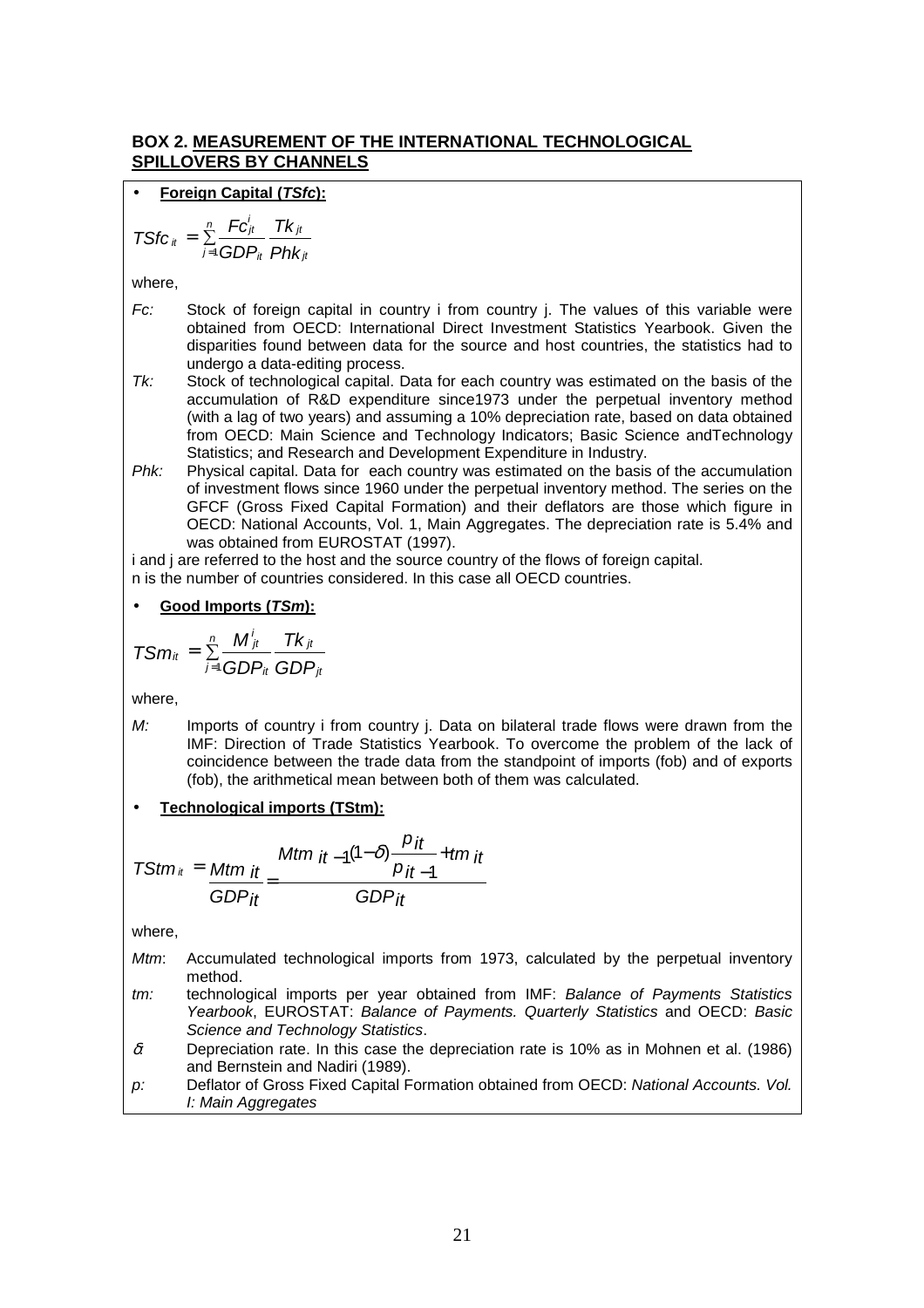

Source: OECD: *National Accounts. Main Aggregates*; OECD: *Main Science and Technology Indicators*; OECD: *Basic Science and Technology Statistics*; OECD: Services. *Statistics on International Transactions*; EUROSTAT: *International Trade in Services*; EUROSTAT: *Balance of Payments*; IMF: *Balance of Payments Statistics Yearbook* and own elaboration.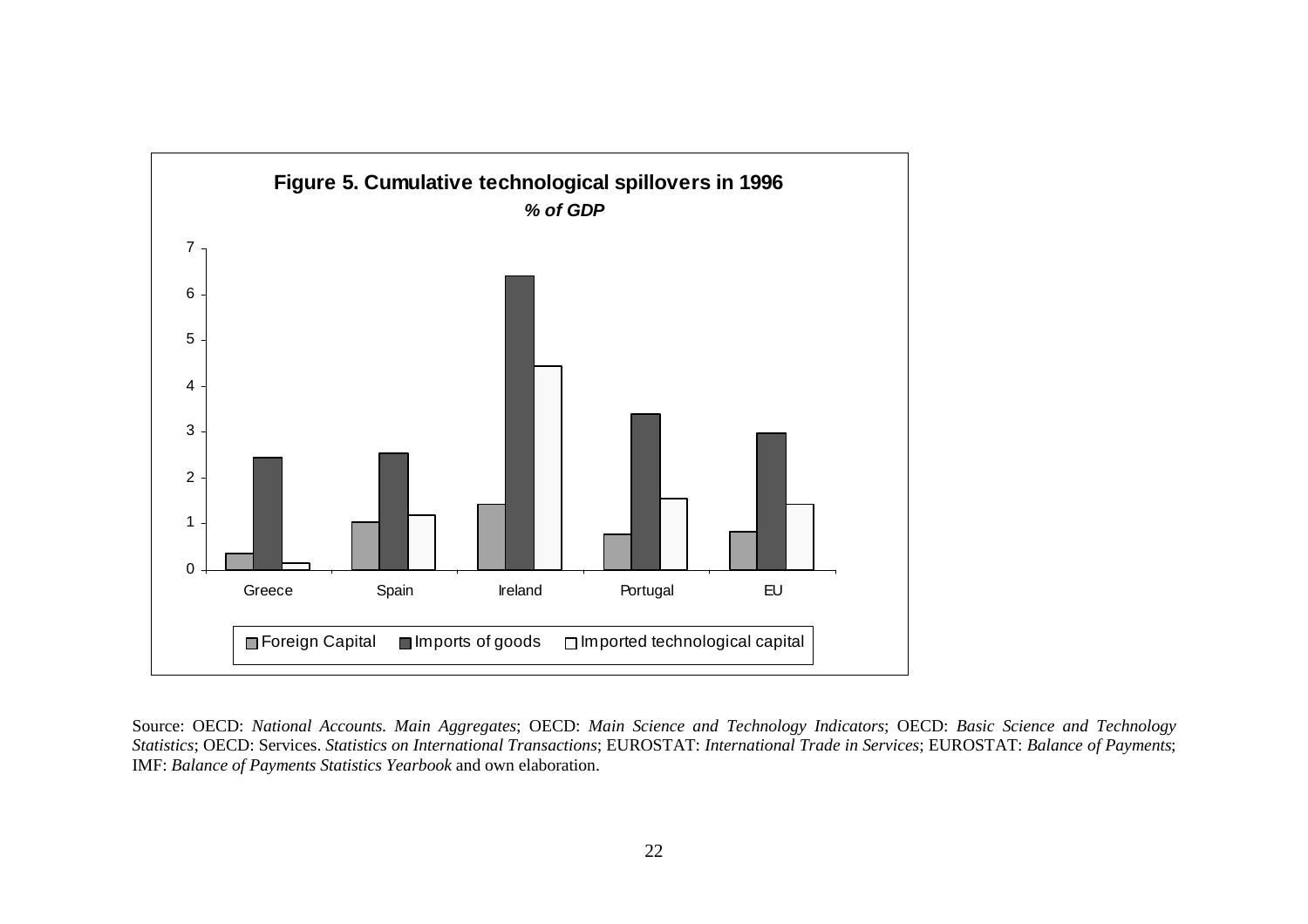

Source: OECD: *International Direct Investment Statistics Yearbook*; EUROSTAT: *European Union Direct Investment Yearbook*; UN: *World Investment Report* and own elaboration.

 Needless to say, the diagnosis of real convergence achievements in the EU cohesion countries would be very limited if it did not discuss the contribution of the EU regional policy. We will devote, therefore, the next section to a consideration of this important issue.

#### **4.3. The Regional dimension in the EU Budget**

 In this section we will examine the role played by the Community budget, and especially by the Structural Measures, in the convergence observed in the EU. In this respect, it is advisable to start off by pointing out that the limit established for EU budgetary spending is 1.27% of the GNP of the Fifteen, whereas national public spending for the average of the Member States amounts, according to European Commission data, to 46.3%. This therefore shows that the scope of any EU budgetary-based policy is rather limited.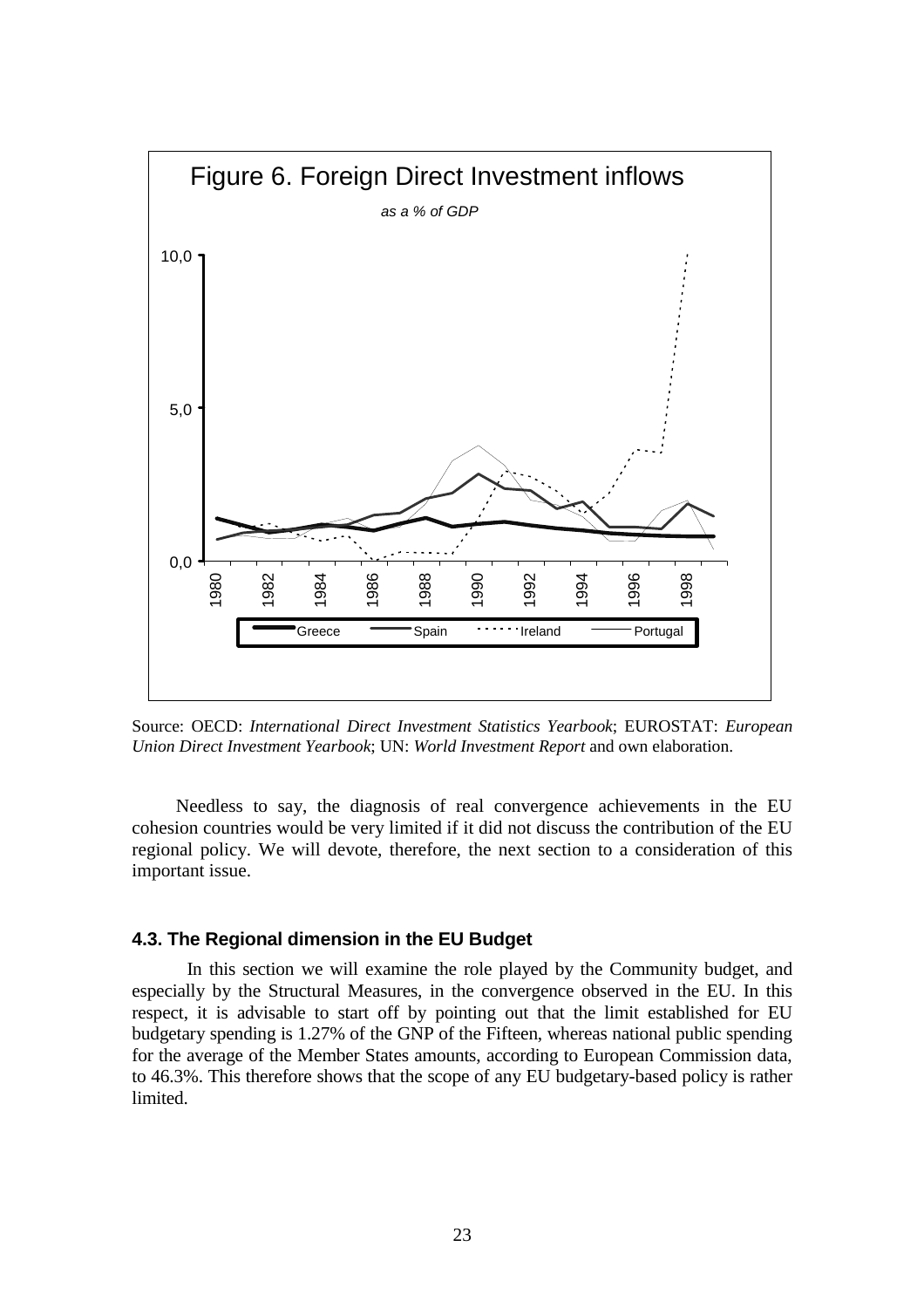In the last few years, however, the Community budget has undergone major changes in its composition, particularly on the expenditure side, which may have affected the spatial distribution of income in the EU. Thus, since 1986 a substantial increase has taken place in the share of the Structural Measures in total EU expenditure: from just 15% in 1986 they have gone up to represent over 35% at the present time, while the Common Agricultural Policy (CAP) has declined in importance, but without ceasing to be the most substantial item, accounting for close to 45%.

 Generally speaking, it is observed that the Member States with lower per capita income - the recipients of the Cohesion Fund - have been increasing their net balances with the EU (see Table 3). In this respect, we may single out the case of Ireland, which was receiving funds to the tune of 5% of its GDP until the mid-1990s. The second country that has most benefited from the EU regional policy is Greece, which has obtained funds of an annual amount of around 4% of its GDP. Lastly come Portugal and Spain. Note that the position regarding the receipt of budgetary funds seems to have been more associated with the seniority of the countries being members of the Union than with their relative development level. This leads us to think that the experience gained in participating in EU regional policy programs confers an advantageous position for benefiting from  $it^{23}$ .

 Overall, the distribution of all the budgetary resources of the Fifteen may be said to have become more equitable with time. In fact, if the two Lorenz pseudo-curves produced from statistics of 1986 and 1998 are compared, in a way analogous to that used in Martín  $(2000)^{24}$ , it is confirmed that distribution of funds was more equitable in the latter year (see Figure 7).

 $^{23}$  Furthermore, as showed by Kandogan (2000), once countries join the EU they may use their votes to modify the budgetary rules and improve the percentage of the Community funds they receive.

 $24$  Lorenz' pseudo-curve is an extremely useful instrument for analyzing the regional dimension of taxes and expenditure. Specifically, by comparing the accumulated income of the countries making up the EU, arranged in descending order of per capita income, with the resources received from the EU also expressed in cumulative terms, we may deduce whether expenditures have contributed to territorial equity (when the curve is situated above the 45º line) or whether they have not done so.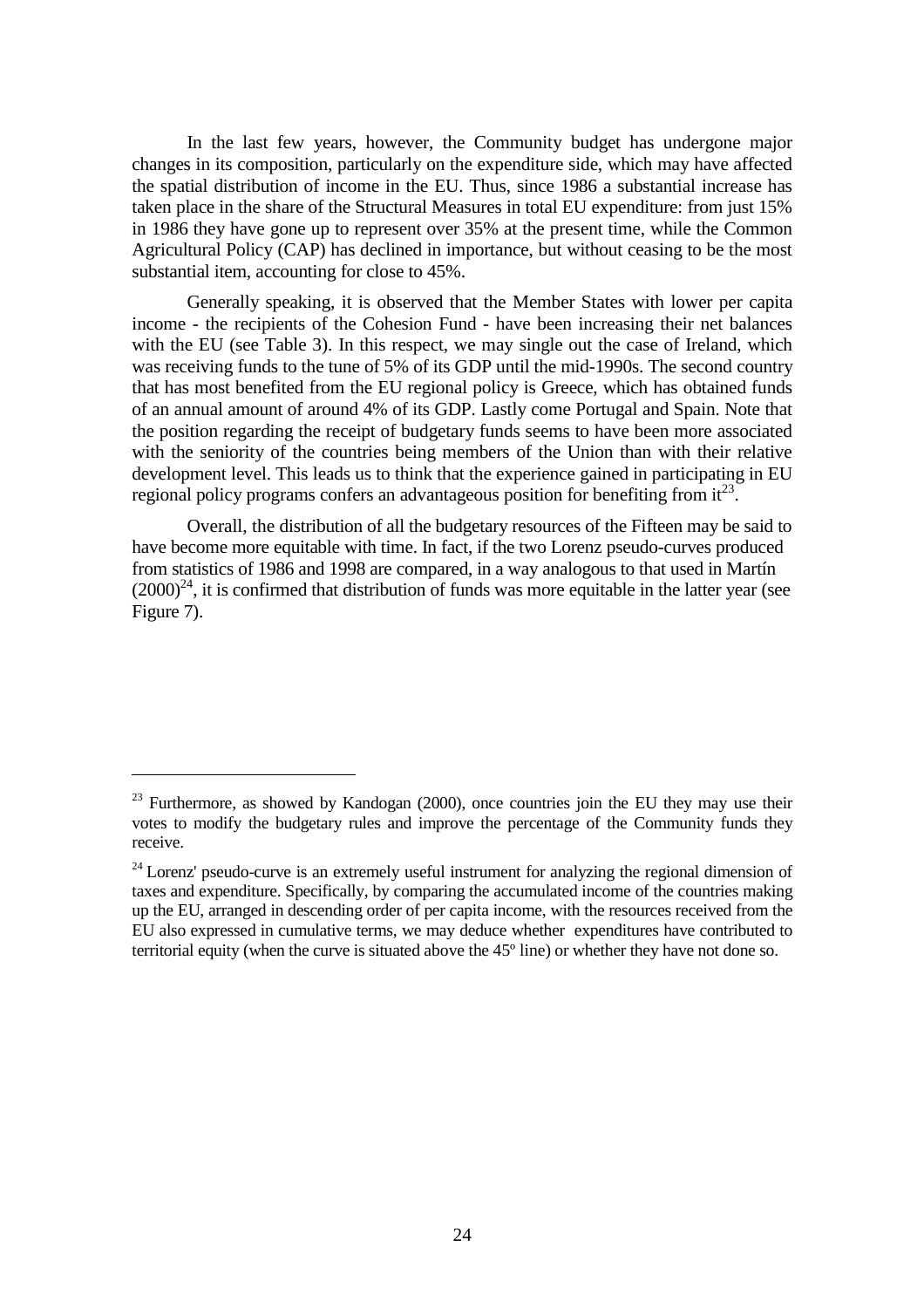|                    | (% of GDP) | Average annual contributions to Community budget |         | Average annual revenue to Community budget | (% of GDP)  |             |             |                | Average annual budget balance<br>(% of GDP) |             |             |
|--------------------|------------|--------------------------------------------------|---------|--------------------------------------------|-------------|-------------|-------------|----------------|---------------------------------------------|-------------|-------------|
| Country            | 1986-88    | 1989-93                                          | 1994-98 | Country                                    | 1986-<br>88 | 1989-<br>93 | 1994-<br>98 | Country        | 1986-<br>88                                 | 1989-<br>93 | 1994-<br>98 |
| 1. Austria         |            |                                                  | 0.9     | 1. Austria                                 |             |             | 0.6         | 1. Austria     |                                             |             | $-0.3$      |
| 2. Belgium         | 1.3        | 1.3                                              | 1.4     | 2. Belgium                                 | 0.8         | 1.1         | 1.0         | 2. Belgium     | $-0.5$                                      | $-0.2$      | $-0.4$      |
| 3. Denmark         |            |                                                  | 1.0     | 3. Denmark                                 | 1.4         | 1.2         | 1.1         | 3. Denmark     | 0.4                                         | 0.3         | 0.1         |
|                    | 1.0        | 0.9                                              |         |                                            |             |             |             |                |                                             |             |             |
| 4. Finland         |            |                                                  | 0.8     | 4. Finland                                 |             |             | 0.7         | 4. Finland     |                                             |             | $-0.1$      |
| 5. France          | 1.0        | 1.0                                              | 1.1     | 5. France                                  | 0.9         | 0.8         | 0.9         | 5. France      | $-0.1$                                      | $-0.2$      | $-0.1$      |
| 6. Germany         | 0.9        | 1.0                                              | 1.1     | 6. Germany                                 | 0.5         | 0.4         | 0.5         | 6. Germany     | $-0.5$                                      | $-0.6$      | $-0.7$      |
| 7. Greece          | 0.9        | 1.0                                              | 1.1     | 7. Greece                                  | 3.7         | 5.2         | 5.4         | 7. Greece      | 2.8                                         | 4.2         | 4.2         |
| 8. Holland         | 1.3        | 1.4                                              | 1.5     | 8. Holland                                 | 1.6         | 1.3         | 0.7         | 8. Holland     | 0.3                                         | $-0.1$      | $-0.7$      |
| 9. Ireland         | $1.2$      | 1.2                                              | 1.3     | 9. Ireland                                 | 5.4         | 6.5         | 5.0         | 9. Ireland     | 4.2                                         | 5.3         | 3.7         |
| 10. Italy          | 0.8        | 0.9                                              | 0.9     | 10. Italy                                  | 0.8         | 0.8         | 0.7         | 10. Italy      | 0.0                                         | $-0.1$      | $-0.2$      |
| 11. Luxembourg     | 1.2        | 1.2                                              | 1.3     | 11. Luxembourg                             | 0.2         | 1.9         | 1.3         | 11. Luxembourg | $-1.0$                                      | 0.7         | 0.0         |
| 12. Portugal       | 0.9        | 1.1                                              | $1.2$   | 12. Portugal                               | 1.9         | 3.4         | 4.1         | 12. Portugal   | 1.0                                         | 2.3         | 2.9         |
| 13. Spain          | 0.9        | 1.1                                              | 1.1     | 13. Spain                                  | $1.1$       | 1.6         | 2.3         | 13. Spain      | 0.2                                         | 0.5         | 1.3         |
| 14. Sweden         |            |                                                  | 0.9     | 14. Sweden                                 |             |             | 0.4         | 14. Sweden     |                                             |             | $-0.4$      |
| 15. United Kingdom | 0.8        | 0.8                                              | 0.9     | 15. United                                 | 0.5         | 0.5         | 0.6         | 15. United     | $-0.3$                                      | $-0.3$      | $-0.3$      |
|                    |            |                                                  |         | Kingdom                                    |             |             |             | Kingdom        |                                             |             |             |

# **Table 3: Community budget: contributions, revenue and net balance of the EU countries**

Source: European Court of Auditors: Annual Report; European Commission: The Community Budget: the Facts in Figures and own elaboration.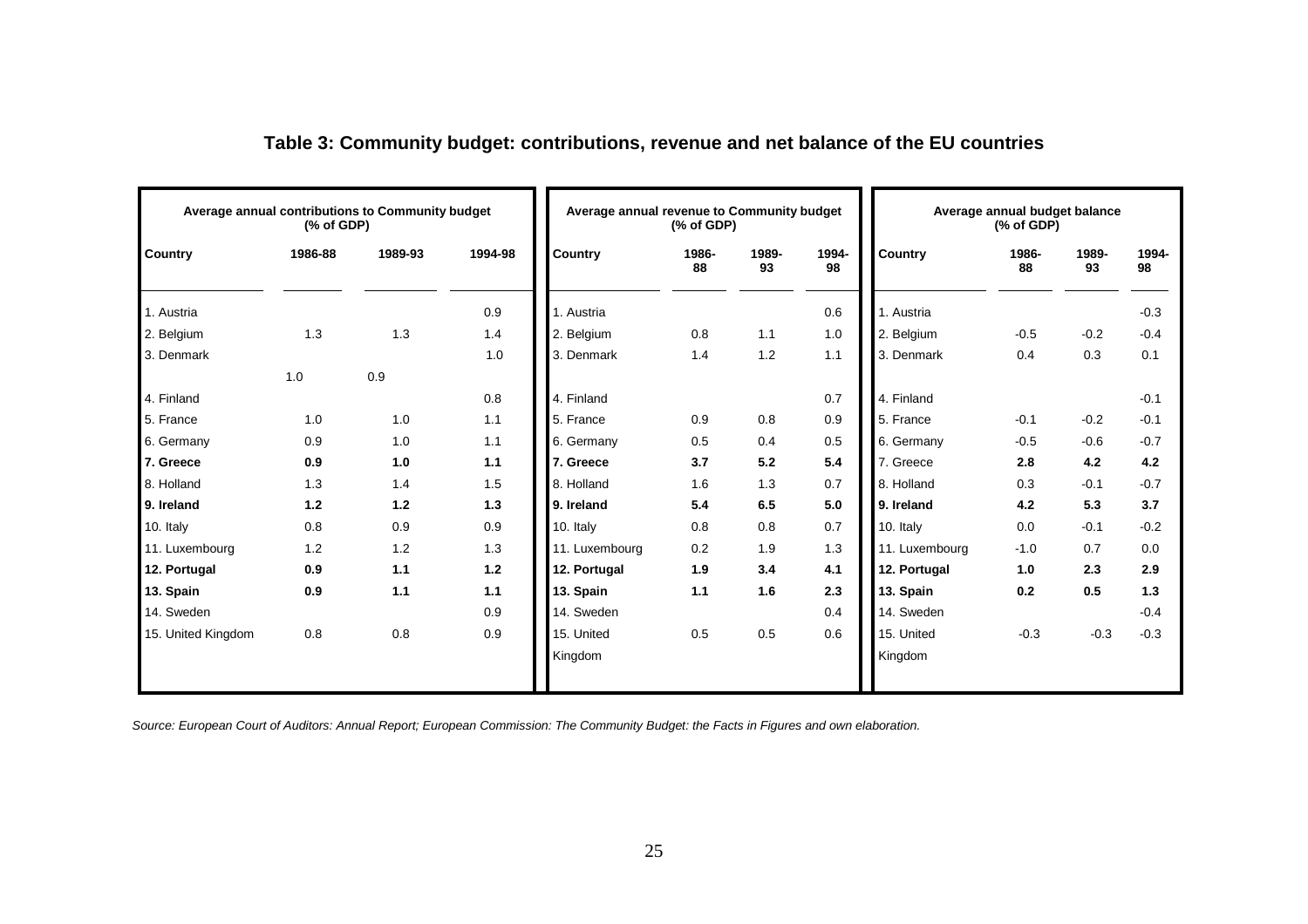

**Figure 7: Concentration of Resources Received from the Community Budget by EU Countries\*** 

\* To be able to compare the curves for 1986 and 1998 they were calculated for the countries which formed part of the European Union throughout the period. Nonetheless, the curve for 1998 that includes all 15 members is very similar.

Source: European Court of Auditors: Annual Report; European Commission: The Community Budget: the Facts in Figures; OCDE: National Accounts. Volumen I: Main Aggregates and own elaboration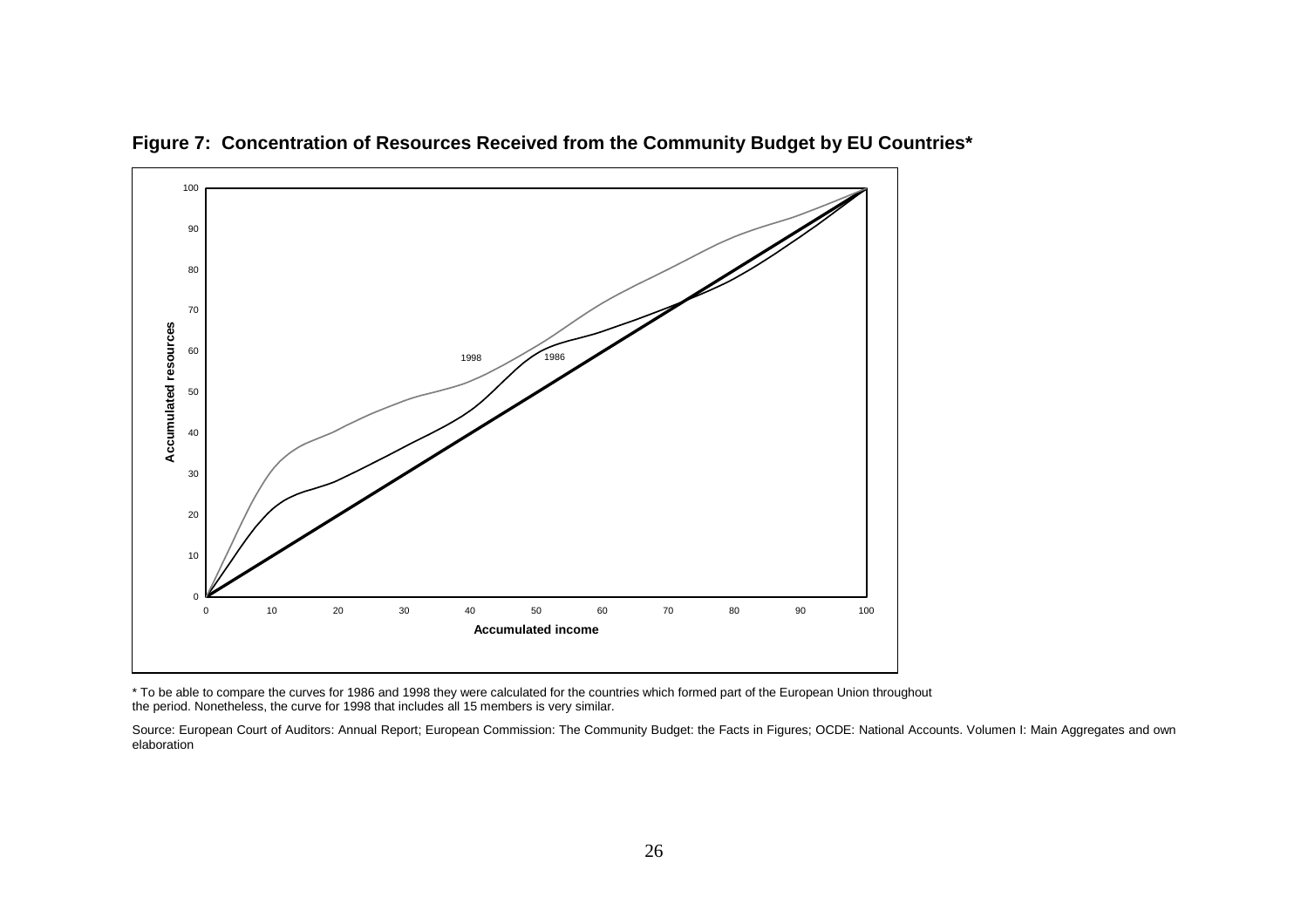Having analyzed the net contribution of the individual Member States to the Community budget, it is of interest to find out what the specific incidence of each one of the actions financed by the Budget has been. One way of doing this is by calculating Gini's pseudo-indices of the distribution of the items of expenditure associated with each type of policy amongst the different Member States<sup>25</sup>. The values obtained - shown in Table 4 underline the fact that expenditures under the EAGGF-Guarantee Section (the European Agriculture Guidance and Guarantee Fund) made no contribution to convergence at the start of the period<sup>26</sup>: the Gini's coefficient of these expenditures was negative  $(-0.05)$ ; later, however, these expenditures were restructured and led to a favorable effect  $(+0.16)^{27}$ . Similarly, it is deduced that Structural Measures were more effective in 1998 than in 1986 in their aim of fomenting economic and social cohesion, as the index rose from 0.36 to 0.46. Lastly, insofar as funds allocated to R&D activities are concerned, it should be pointed out that the Framework Program funds have focused traditionally on a series of twelve 'innovation islands' situated in the most advanced EU countries. A few recent initiatives of the Commission, however, have helped the cohesion group to step up their participation in the Framework Program, as is underlined by the value attained by Gini's index  $(+0.03)$ .

 In short, the data analyzed suggests that the Community Budget has been largely benefiting the less prosperous countries of the EU, particularly through the Structural Measures.

 $25$  Thus, in the case of the resources received from the EU Budget by each country, a positive index represents a equalitarian effect. In addition, the pseudo-index for the total expenditure is obtained as the weighted sum of every one of its components, so it is possible to analyze the contribution of the different policies to the improvement (or deterioration) of the equity achieved (see, Martín 2000). Martín (2000) uses this procedure for each item of income, and it turns out that only slight progress is made towards cohesion in the case of the contributions made in the form of VAT.

 $^{26}$  In De la Dehesa and Krugman (1992) and the references of studies on the subject provided there, conclusive results are offered on the inequity of this policy in the eighties.

 $27$  A similar conclusion is reached in Zanias (1994).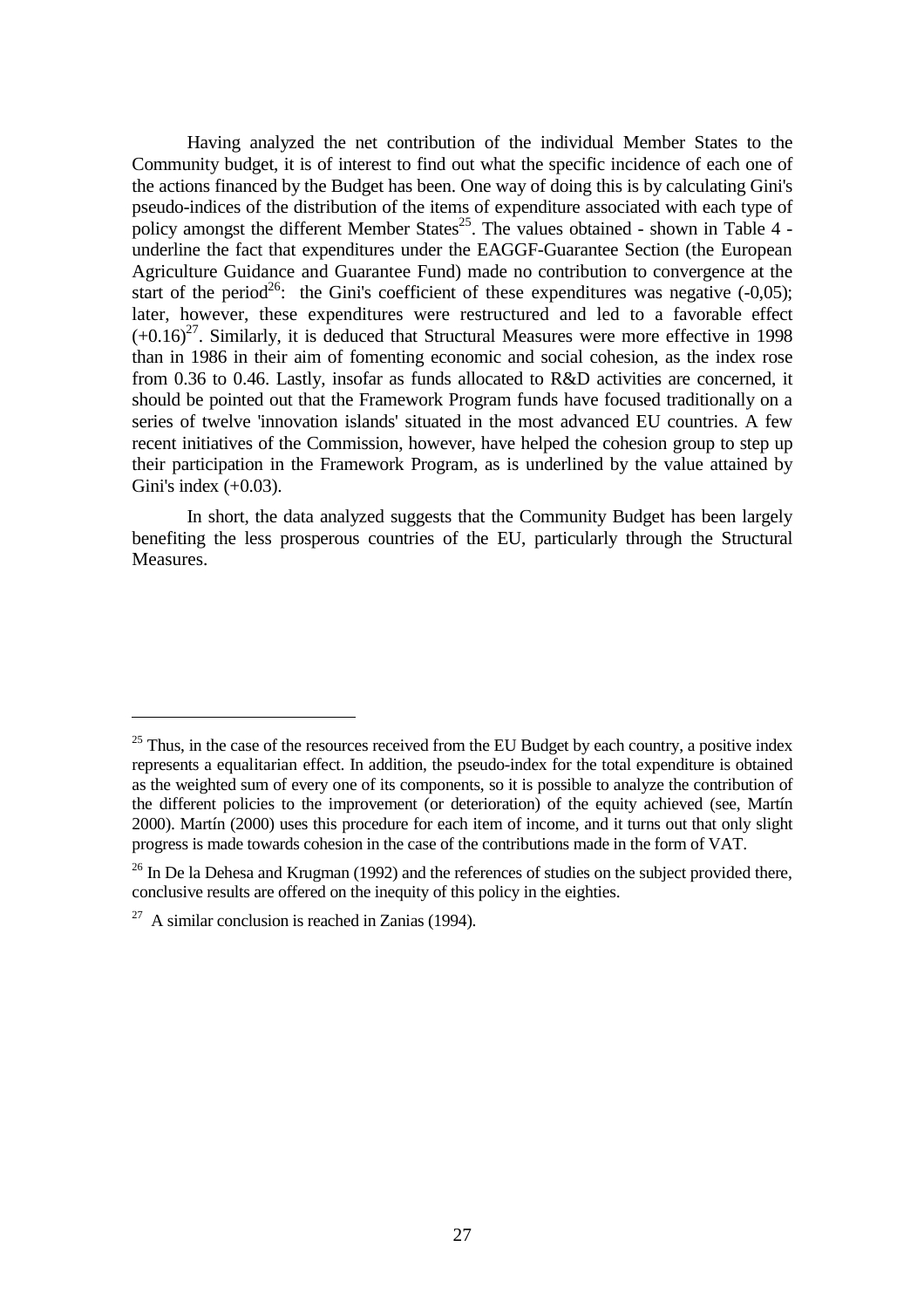|      |                             |                       | <b>Resources from:</b>           |                               |                |                      |
|------|-----------------------------|-----------------------|----------------------------------|-------------------------------|----------------|----------------------|
|      |                             | GDP in euro<br>$(\%)$ | <b>EAGGF</b><br><b>Guarantee</b> | <b>Structural</b><br>measures | R&D            | <b>Total</b>         |
|      | Cohesion (P, GR, E and IRL) | 9.4                   | 13.1                             | 29.3                          |                | 21.0                 |
|      | Rest                        | 90.6                  | 86.9                             | 60.7                          |                | 79.0                 |
|      | Gini coefficient            |                       | $-0.05$                          | 0.36                          |                | 0.08                 |
| 1998 |                             |                       |                                  |                               |                |                      |
|      |                             |                       | <b>Resources from:</b>           |                               |                |                      |
|      |                             | GDP in euro<br>$(\%)$ | <b>EAGGF</b><br><b>Guarantee</b> | <b>Structural</b><br>measures | <b>R&amp;D</b> |                      |
|      | Cohesion (P, GR, E and IRL) | 10.4                  | 26.1                             | 52.1                          | 11.7           | <b>Total</b><br>35.3 |
|      | Rest                        | 89.6                  | 73.9                             | 47.9                          | 88.3           | 64.7                 |

**Table 4: Distribution of Resources from the EU Budget to the Cohesion Countries and the Rest of Member Countries** 

\* To compare the coefficients for 1986 and 1998 they were calculated by including the countries which belonged to the European Union throughout the period. Nonetheless, note that the value of the coefficient calculated for 1998 that includes the 15 members is very similar.

Source: European Court of Auditors: Annual Report; European Commission: The Community Budget: the Facts in Figures; OECD: National Accounts. Volume I: Main Aggregates and own elaboration.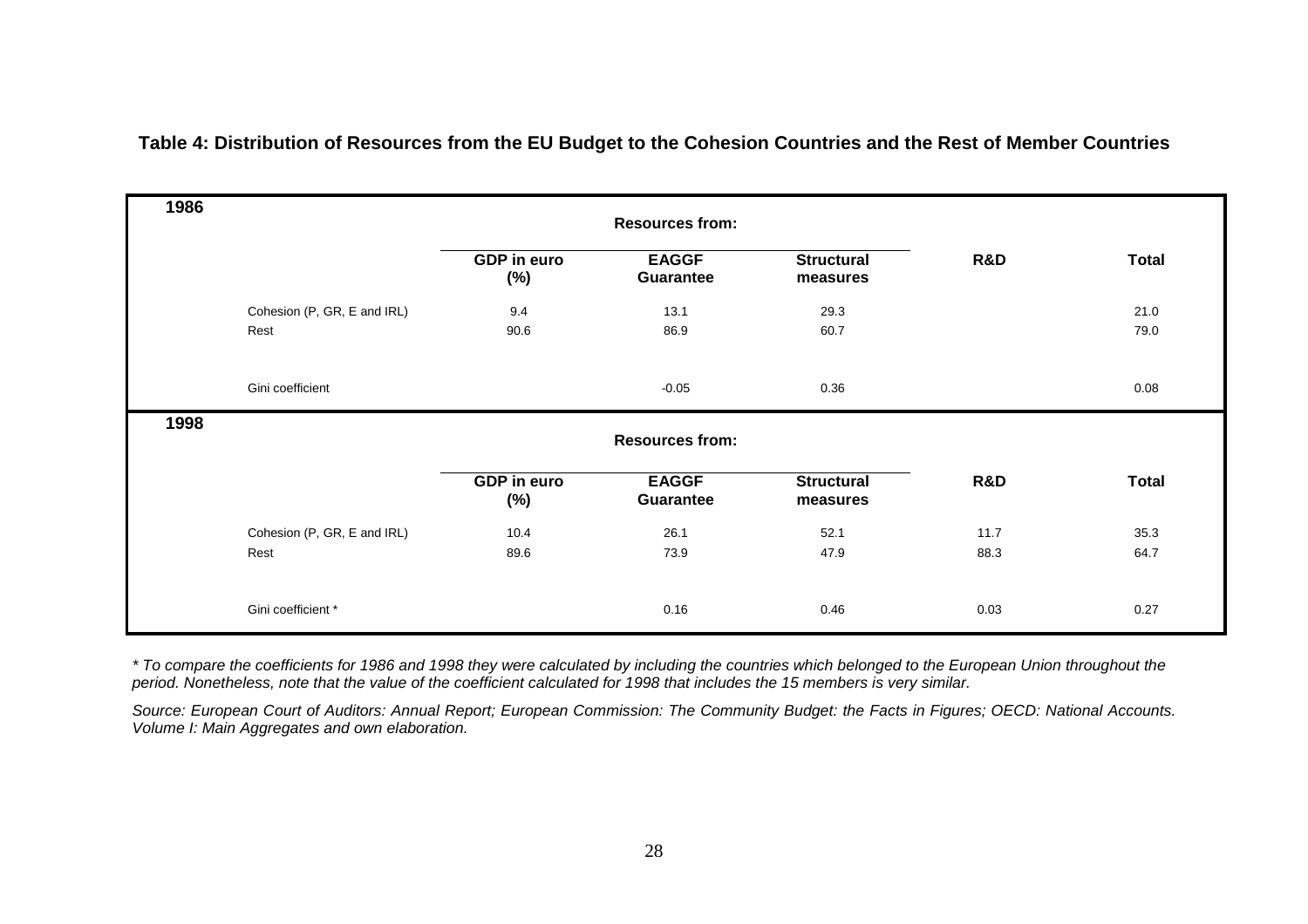It should be pointed out, however, that the analysis carried out does not allow us to estimate the extent to which the increase in the budgetary funds received by the cohesion group has contributed to the improvement that has taken place in income convergence across the members of the EU. Various studies have shown, however, that Structural Measures have indeed made a significant contribution to the economic growth of the poorest regions and countries of the EU. Thus, Cappelen, Fagerberg and Verspagen (2000) find a significant favorable effect of Community funds on the economic growth of the EU regions in the period 1989-1993, through estimation of a production function in which they also include initial per capita income level, percentage of industrial and agricultural employment and long-term unemployment<sup>28</sup>. Domenech, Maudes and Varela (2000) find that the Community Budget reduced per capita income differences across EU Member States by 5% in the period 1986-1998. The Economic and Social Cohesion Laboratory (1997) has also estimated that the Cohesion Fund has had a considerable impact on the regional and national economies of Spain, Portugal, Greece and Ireland.

 Lastly, another series of papers that perform macroeconomic model simulations find that the Structural Actions have stimulated economic growth by around 0.5 to 1 percentage point<sup>29</sup>. Thus, Beutel (1995), using an input-output model, finds a favorable effect of the Community Support Frameworks (CSFs) in the countries receiving funds from Objective 1, whereas Herce and Sosvilla (1994 and 1999), Bradley, Modesto and Sosvilla (1995), Bradley (2000) and Christodoulakis and Kalyvitis (1998) - by means of the HERMIN model - also estimate a favorable impact of the CSFs on the cohesion group countries<sup>30</sup>. Finally, Roeger (1998) also finds a favorable effect of the CSFs on growth, employment and investment in the cohesion group by means of the QUEST II model.

 Nevertheless, there are also some studies that question the effectiveness of the Structural Measures in the reduction of territorial income disparities in the EU. Thus, Boldrin and Canova (2000) contend that the EU regional policy has been ineffective in achieving the convergence of the per capita income levels of the poorest regions towards the richest and they even claim that this convergence will only be possible if emigration is fomented from the former to the latter<sup>31</sup>. Martin (1998) also maintains that financing of

 $28$  This estimation, however, may be biased by the high correlation between initial per capita income and the high percentage of agricultural employment with structural funds.

 $29$  Lolos (2000) points out that these analyses are based on an ex ante assessment, so it is being implicitly assumed that the recipient countries are capable of absorbing all the funds and implementing the programs efficiently and that the macroeconomic conditions on which the models are based do not change.

<sup>&</sup>lt;sup>30</sup> Christodoulakis and Kalyvitis (2000), however, state that these favorable effects only appear when the externalities of the projects financed by the Commission are taken into consideration, as they estimate the effects on demand separately beforehand, and they find no impacts on the economic growth of Greece. Hence, they conclude that these projects have to be coordinated on a large scale if they are to be efficient.

 $31$  Puga (1999), however, has devised a theoretical model in which the absence of migrations from the poorest to the richest regions may halt the polarization and agglomeration process. In fact, in this model, to begin with the integration process encourages the localization of companies in areas with better infrastructure through reducing transport costs, but if emigration does not take place from the less prosperous to the richer regions after that, companies will then tend to disperse.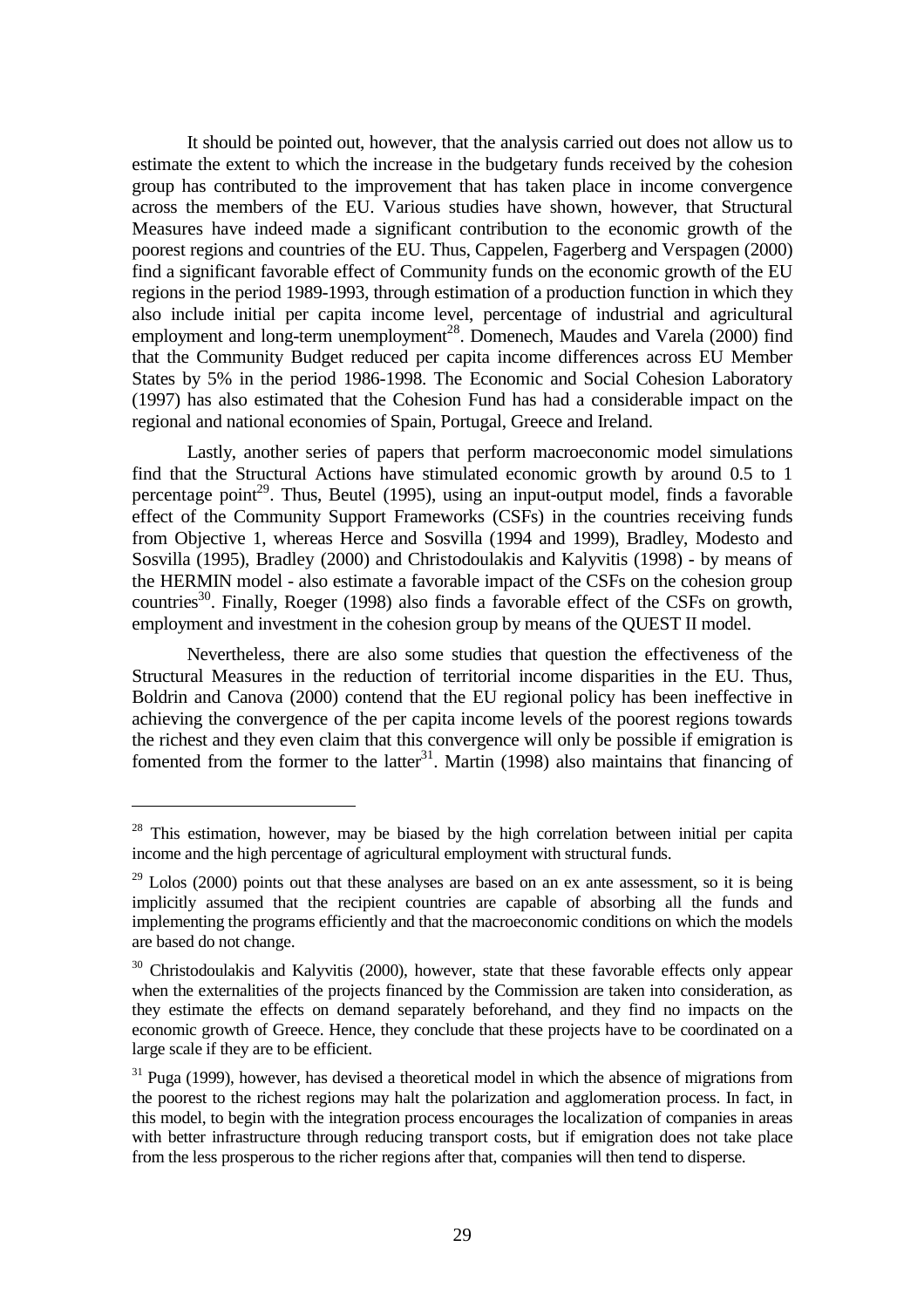infrastructure in the poorest regions stimulates large-scale importing of products manufactured in the rich areas and is therefore counterproductive for convergence. In this respect, he states that a more effective policy for convergence would be support for research and development in the regions with the lowest per capita income.

 In short, although the evidence is not conclusive, most of the studies conducted suggest that the EU regional policy has had a significant favorable impact on income convergence in the EU.

## **5. Conclusions and lessons for the Central and Eastern European candidates**

 This study started off by carrying out a brief survey of the convergence *versus* divergence debate, which has appeared in the most recent literature on economic growth. In this way, it has been made clear that neither the theory nor the empirical evidence are conclusive. Accordingly, it may not be affirmed that removal of the barriers to trade and to factor mobility between countries - as carried out between the fifteen members of the EU, or which will have to be carried out when the candidates join the union - will necessarily entail a convergence in their income levels. In fact, there are many models - particularly models of endogenous growth - that identify the coexistence of factors both conducive and contrary to convergence.

 However, the majority of the empirical evidence suggests that convergence is the most likely outcome, although it is a convergence conditional upon investments on the part of the laggard countries (regions) in order to overcome their deficit in tangible and intangible capital endowments, which lies at the root of their lower level of economic development. In this respect, it may be claimed that governments can influence the capability of countries to converge toward the higher level of income in the more advanced countries by means of public investment, especially in the capital investments - such as infrastructure, R&D and human capital - which play a more decisive role in growth than other types of investments.

 The results obtained when making an assessment of real convergence in the EU, both at country and regional level, are compatible with such hypotheses. Thus, our study confirms, by means of calculating the different indicators that are normally used in studies of this type, that in the course of the last few years a process of convergence has taken place between the per capita income levels of the EU regions and also, to a larger extent, of the Member States. More specifically, by means of estimating the *beta*- (absolute and conditional), *sigma-* and *gamma-convergence indices*, we found that the Member States appear to be converging towards the same steady state, whereas the regions are doing so towards different ones and at a slower pace.

 As regards the countries that were of special interest in this study, the four cohesion countries, the advances towards convergence are noticeable in all of them. Nevertheless, also marked differences could be identified: Ireland is undoubtedly the most successful of the four, while Greece showed the least satisfactory performance. In this respect, the differences that may be observed between these countries suggest that, advances in real convergence are far from being a spontaneous outcome of the accession to the EU, but are largely determined by the growth strategy implemented by the countries themselves.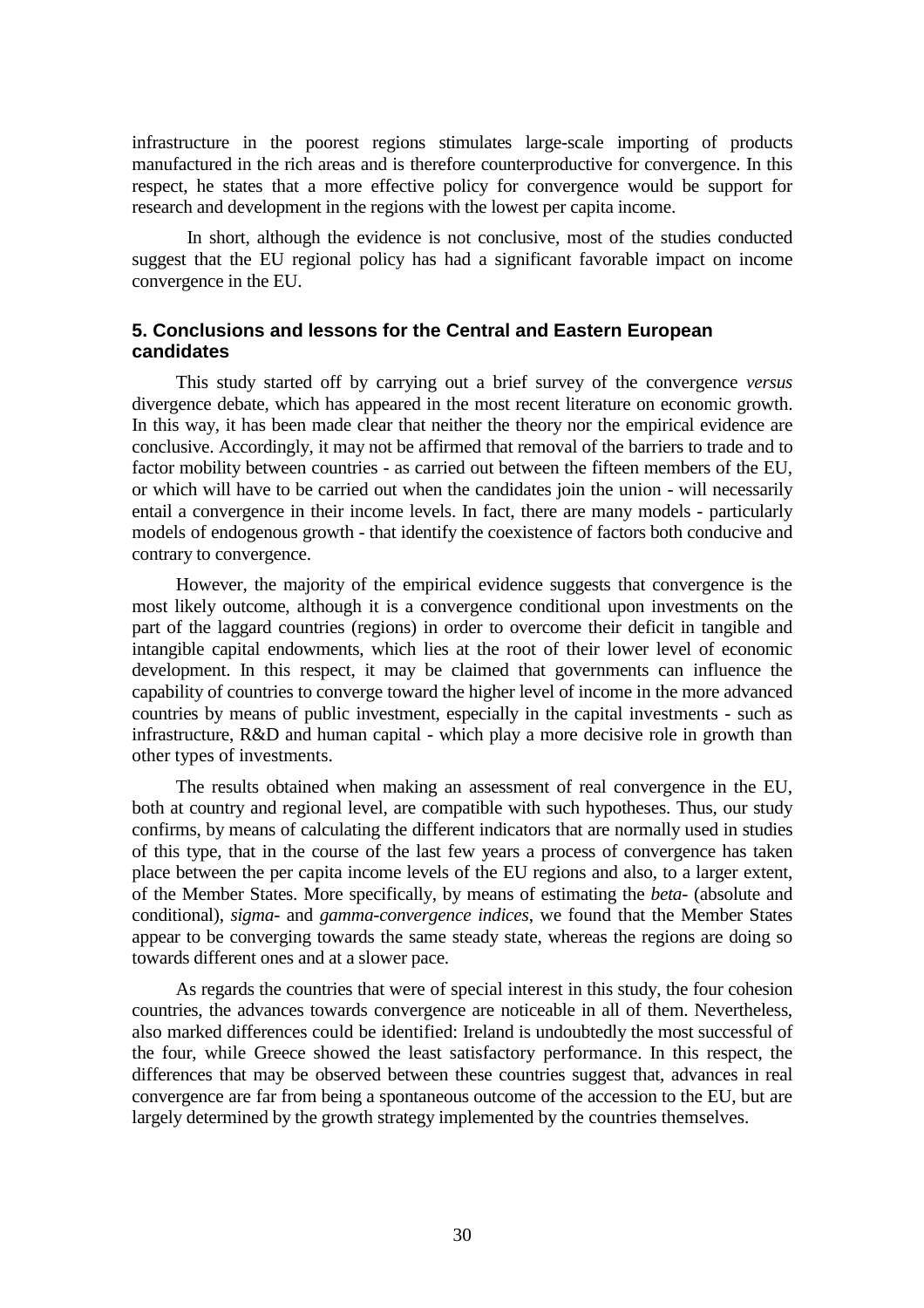In fact, the assessment of the physical and intangible capital endowments of these countries and of the investment efforts made to enlarge them, which was undertaken in section 4, shows that both are positively related to the progress in real convergence achieved in each of the cohesion countries. Furthermore, the extent of the achievements in terms of real convergence is apparently also associated with the varying capacity to attract direct foreign investments displayed by the countries. Indeed, this appears to be one of the essential factors to explain the exceptional path of convergence recorded by Ireland.

 Lastly, our study suggests that the Community's regional policy has played a significant role in favor of real convergence between the Member States of the EU. In this respect, it should be mentioned that Ireland has been precisely the country that has most benefited from Structural Actions, which represented a financial support of around 5% of its GDP. However, the experience of Greece – this was the second country most favored by Community regional policy funds, but it has recorded the worst results in terms of convergence - suggests that the impact of EU's financial assistance on the beneficiary countries depends not only on its amount, but also on the efficiency with which its allocation is carried out.

 All these results regarding the experience of the Member States, and especially of the four least developed ones, provide some useful lessons for the candidate countries which, like them, are going to join the EU while having an income level considerably below the average of the EU partners.

One important lesson to be drawn from the experience of the four cohesion Member States is that the accession is likely to contribute significantly to improving the possibilities of the current Central and Eastern European candidates in aligning their per capita income levels with those of the more advanced current EU members. However, on the basis of the differentials found across the cohesion countries, we have also learnt that the prospects of growth and income convergence towards EU levels in the current candidates will depend crucially on the measures taken by each country, and particularly on their capacity to invest more and more efficiently. In this respect, there is little doubt that domestic efforts to increase human capital endowments and infrastructure are essential ingredients for taking advantage of integration in terms of real convergence.

The European regional policies can be expected to be of help to fostering the capacity of income convergence of the Central and Eastern newcomers. Nevertheless, as the evidence of the current EU members show, the efficient use of the financial assistance is not assured. Moreover, there is a risk that the EU subsidies - the structural and cohesion funds - transferred to the laggard regions may generate distortions and waste of public resources. It seems, therefore, to be clear that the efficient use of the financial assistance of the EU regional policies requires that the CEECs build up an administrative capacity that allows appropriate monitoring and evaluation of the subsidized projects.

On the basis of the catch–up experiences of the cohesion countries, the Central and Eastern candidates should also learn about the importance of macroeconomic stability as a condition for economic growth and, consequently, for real convergence. In this respect, the case of Greece, an economy that until recently exhibited large macroeconomic stabilization problems and slow catching up, is particularly illustrative.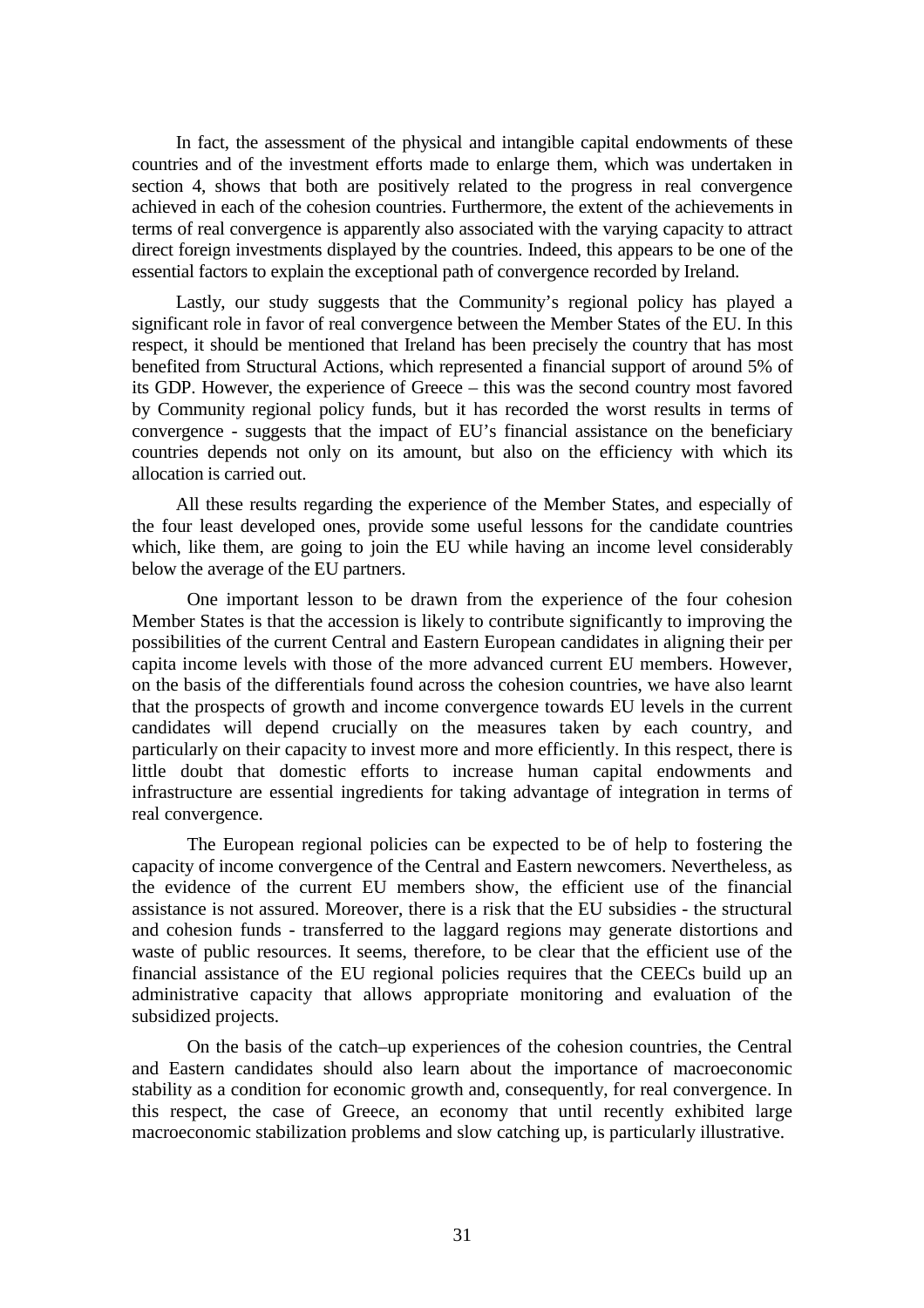In sum, the analysis of the convergence achievements in the EU cohesion countries suggests that the Central and Eastern candidates have to confront a huge task in order to meet what, in the end, is the ultimate goal of accession: convergence towards the higher standards of living of the future partners in the EU. But it also suggests that, in spite of the difficulty, this task is likely to be favored by integration. In addition, it should be pointed out that in the case of CEECs integration induced effects are reinforced by those stemming from the dismantling central planning.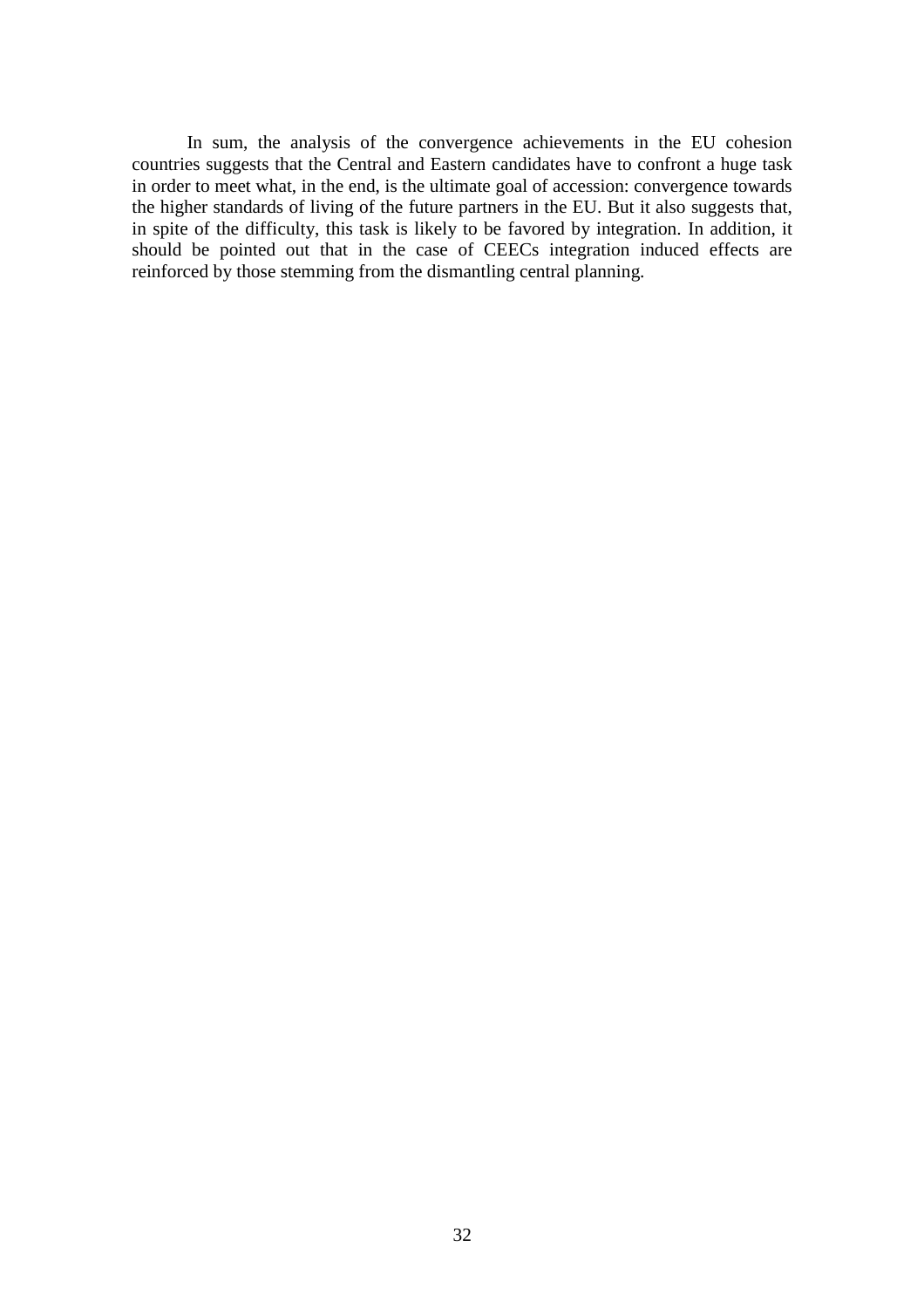#### **References**

Aghion, P. and Howitt, P. (1998): *Endogenous Growth Theory*, The MIT Press, Mass.

- Argimon, I.; González Páramo, J.M., and Roldán, J. M. (1997): 'Evidence of Public Spending Crowding-out from a Panel of OECD Countries', *Applied Economics*, 29: 1001-10.
- Armstrong, H. W. (1995): 'An appraisal of the evidence from cross-sectional analysis of the regional growth process within the European Union', in H. W. Armstong and R. W. Vickerman (eds.): *Convergence and Divergence among European Regions*, Pion, London
- Aschauer, D.A. (1989): 'Is Public Expenditure Productive?', *Journal of Monetary Economics*, 23: 177-200.
- Aschauer, D.A. (2000): 'Public Capital and Economic Growth: Issues of Quantity, Finance, and Efficiency', *Economic Development and Cultural Change*, 48(2): 391-406.
- Baldwin, R.R.; Braconier H. and Forslid, R. (1999): 'Multinationals, endogenous growth and technological spillovers: theory and evidence', Working Paper 2155, CEPR, London.
- Baldwin, R. and Venables, A. (1995): 'Regional Economic Integration', in G. M. Grossman and K. Rogoff (eds.): *Handbook of International Economics*, vol. 3: 1597-1644, Elsevier, Amsterdam.
- Barro, R.J. (1990): 'Government spending in a simple model of endogenous growth', *Journal of Political Economy*, 106, 407-444.
- Barro, R. J. and Lee, J. W. (1993): 'International comparisons of educational attainment', *Journal of Monetary Economics*, 32, 363-394.
- Barro, R. J. and Lee, J. W. (1996): 'International Measures of Schooling Years and Schooling Quality', *American Economic Review. Papers and Proceedings*, 86(2): 218-23.
- Barro, R. J. and Lee, J. W. (2000): 'International Data on Educational Attainment: Updates and Implications', *NBER Working Paper* 7911, September.
- Barro, R. and Sala-i-Martin, X. (1995): *Economic Growth*, McGraw-Hill, Inc., USA.
- Barry, F. (ed.) (1999): *Understanding Ireland's Economic Growth*, Macmillan.
- Baumol, W.; Nelson, R. and Wolff, E. (1994): *Convergence of Productivity: Crossnational Studies and Historical Evidence*, Oxford University Press, Oxford.
- Bernstein, J. I. and Nadiri, M. I. (1989): 'Rates of Return on Physical and R&D Capital and Structure of the Production Process: Cross section and Time Series Evidence', in Raj, B. (ed.): *Advances in Econometrics and Modeling*: 169-187. Kluwer Academic Publishers, London.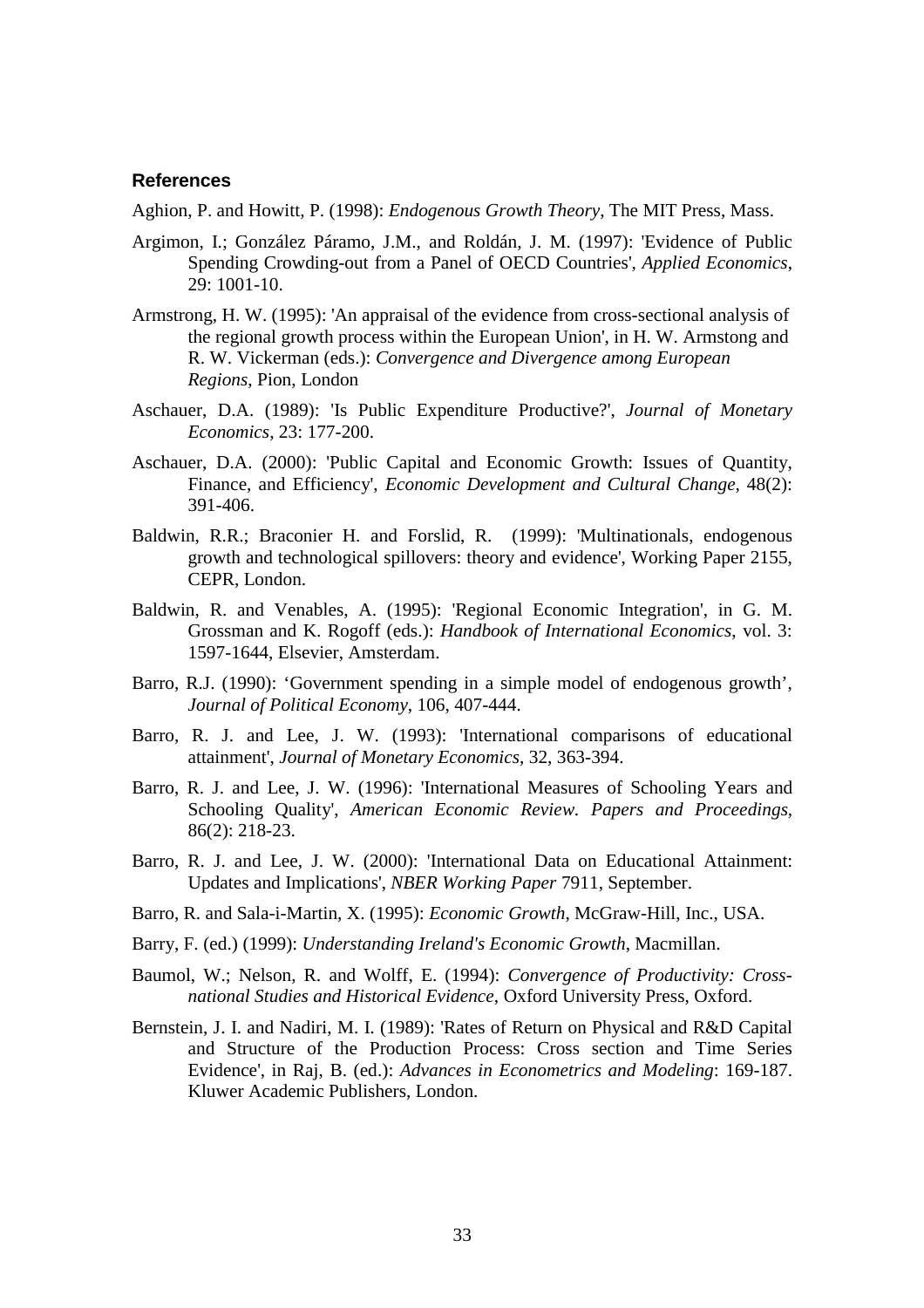- Beutel, J. (1995): 'The Economic Impacts of the Community Support Frameworks for the Objective 1 Regions 1994-1999'*,* Report to the Directorate-General for Regional Policies, Commission of the European Communities.
- Blomström, M. and Wolff, E. (1994): 'Multinational Corporations and Productivity Convergence in Mexico', in Baumol, W., Nelson, R. and Wolff, E. (eds.): op. cit.
- Boldrin M. and Canova, F. (2000): 'Inequality and Convergence: Reconsidering European Regional Policies', *31*st *Panel Meeting of Economic Policy*, Lisbon, April, 2000*.*
- Boyle, G. E. and McCarthy, T. G. (1997): 'A Simple Measure of β-Convergence', *Oxford Bulletin of Economics and Statistics*, 59(2): 257-264.
- Boyle, G. E. and McCarthy, T. G. (1999): 'Simple Measures of Convergence in per Capital GDP: a Note on Some Further International Evidence', *Applied Economics Letters*, 6: 343-347.
- Bradley, J. (2000): 'The impact of CSF on objective 1 countries-1989-2006', *Regional Policy DG XVI* of the European Commission, Luxembourg.
- Bradley, J., Modesto, L. and Sosvilla, S. (1995): 'HERMIN: A Macroeconomic Modelling Framework for the EU Periphery' , *Economic Modelling* 12: 221-247.
- Bresnaham, T. F. and Trajtenberg, M. (1995): 'General Purpose Technologies: Engines of Growth', *Journal of Econometrics*, 65: 83-108.
- Cannon, E. (2000): 'Human capital: level versus growth effects', *Oxford Economic Papers* 52: 670-676.
- Cappelen, A; Fagerberg, J. and Verspagen, B. (2000): 'Regional Convergence, Clustering and European Policies', Paper for *the Regional Science Association World Congress 2000*, Lugano, May 2000.
- Christodoulakis, N and Kalyvitis, S. (1998): 'A four-sector macroeconometric model for Greece and the evaluation of the community support framework 1994-1999', *Economic Modelling* 15(4): 575-620*.*
- Christodoulakis, N and Kalyvitis, S. (2000): 'The Effects of the Second Community Support Framework 1994-1999 on the Greek Economy', *Journal of Policy Modelling* 22 (5): 611-624.
- Coe, D. T. and Helpman, E.(1995): 'International R&D Spillovers', *European Economic Review*, 39 (5): 859-887.
- Crandall, R. W. (1997): 'Are Telecommunications Facilities 'Infrastructure'? If the are, so what?', *Regional Science and Urban Economics*, 27: 161-179.
- Cuadrado, J. R.; García, B. and Raymond J. L. (1999): 'Regional Convergence in Productivity and Productive Structure: The Spanish Case', *International Regional Science Review* 22 (1): 35-53.
- De la Fuente, A. (2000): 'Convergence across countries and regions: theory and empirics', *Discussion Paper Series* 2465, CEPR, London.
- De la Dehesa, G. and Krugman, P. (1992): 'EMU and the Regions'. Group of Thirty, *Occasional Papers* 39.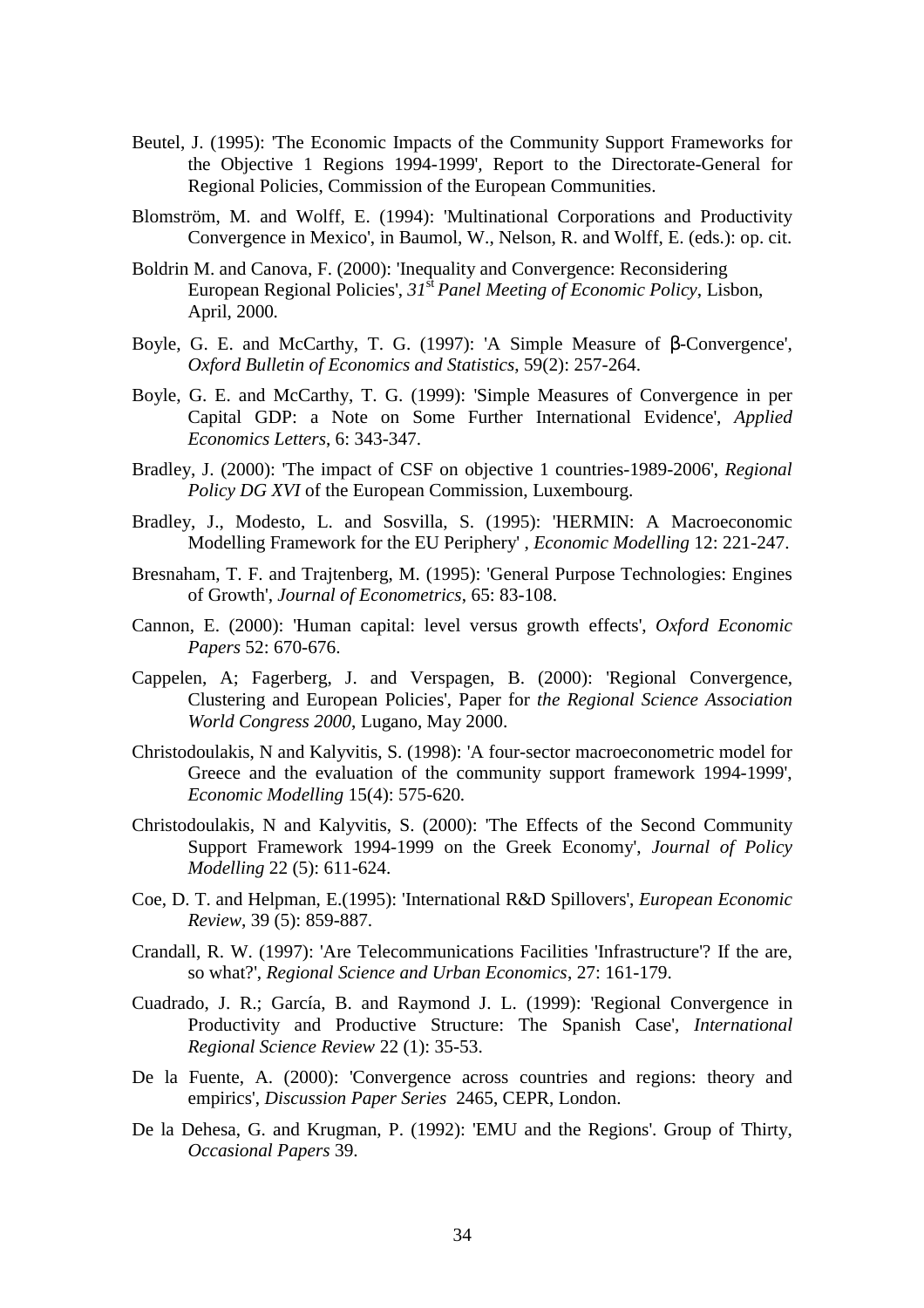- Devarajan, S.; Swaroop, V. and Zou, H. (1996): 'The composition of public expenditure and economic growth' *Journal of Monetary Economics,* 37, 313-344.
- Domenech, R.; Maudes, A. and Varela, J. (2000): 'Fiscal flows in Europe, the Redistributive Effects of the EU', Working Paper D-2000-04, Ministry of Finance of Spain, Madrid.
- Easterly, W. and Rebelo, S. (1993): 'Fiscal Policy and Economic Growth', *Journal of Monetary Economics*, 32: 417-58.
- Economic and Social Cohesion Laboratory (1997): *The Socio-economic Impact of Projects Financed by the Cohesion Fund*, London School of Economics, London.
- European Commission (1996): 'First Cohesion Report', Luxembourg.
- European Commission (1999): 'Sixth Periodic Report on the Social and Economic Situation and Development of Regions in the European Union', Luxembourg.
- European Commission (2001): 'Second Cohesion Report', Luxembourg.
- EUROSTAT (1997): 'The Capital Stock in the European Union. Structural Diagnosis and Analytical Aspects', EUROSTAT, Luxembourg.
- Grossman, G. M. (1996): *Economic Growth: Theory and Evidence*, vol. I and II, Elgar, Cheltenham.
- Helpman, E. (ed.) (1998): *General Purpose Technologies and Economic Growth*, MIT Press.
- Herce, J. A and Sosvilla, S. (1994): 'The Effects of CSF 1994-99 on the Spanish Economy: An Analysis Based on the HERMIN Model'*,* Working Paper 10R, FEDEA, Madrid*.*
- Herce, J. A. and Sosvilla, S. (1999): 'Los efectos macroeconómicos de la Agenda 2000', Working Paper 99-21, FEDEA, Madrid.
- Hervé, Y. (1999): 'EU regional transfers and macroeconomic fiscal reactions in the cohesion countries: an empirical analysis', Paper presented at the World Bank, March 1999*.*
- Hine, R. (1994): 'International Economic Integration', in D. Greenaway and A. Winters (eds.), *Surveys in International Trade*, Blackwell, Oxford.
- Kandogan, Y. (2000): 'Political economy of eastern enlargement of the European Union: Budgetary costs and reforms in voting rules', *European Journal of Political Economy*, 16: 685-705.
- Keller, W. (1999): 'How trade patterns and technology flows affect productivity growth', Working Paper 6990, NBER, Cambridge, Mass.
- Kneller, R.; Bleaney, M. and Gemmell, N. (1999): 'Fiscal Policy and growth: evidence from OECD countries' *Journal of Public Economics* 74, 171-190.
- Koski, H. A. and Majumdar, S. K. (2000): 'Convergence in Telecommunications Infrastructure Development in OECD Countries', *Information Economics and Policy*, 12: 111-131.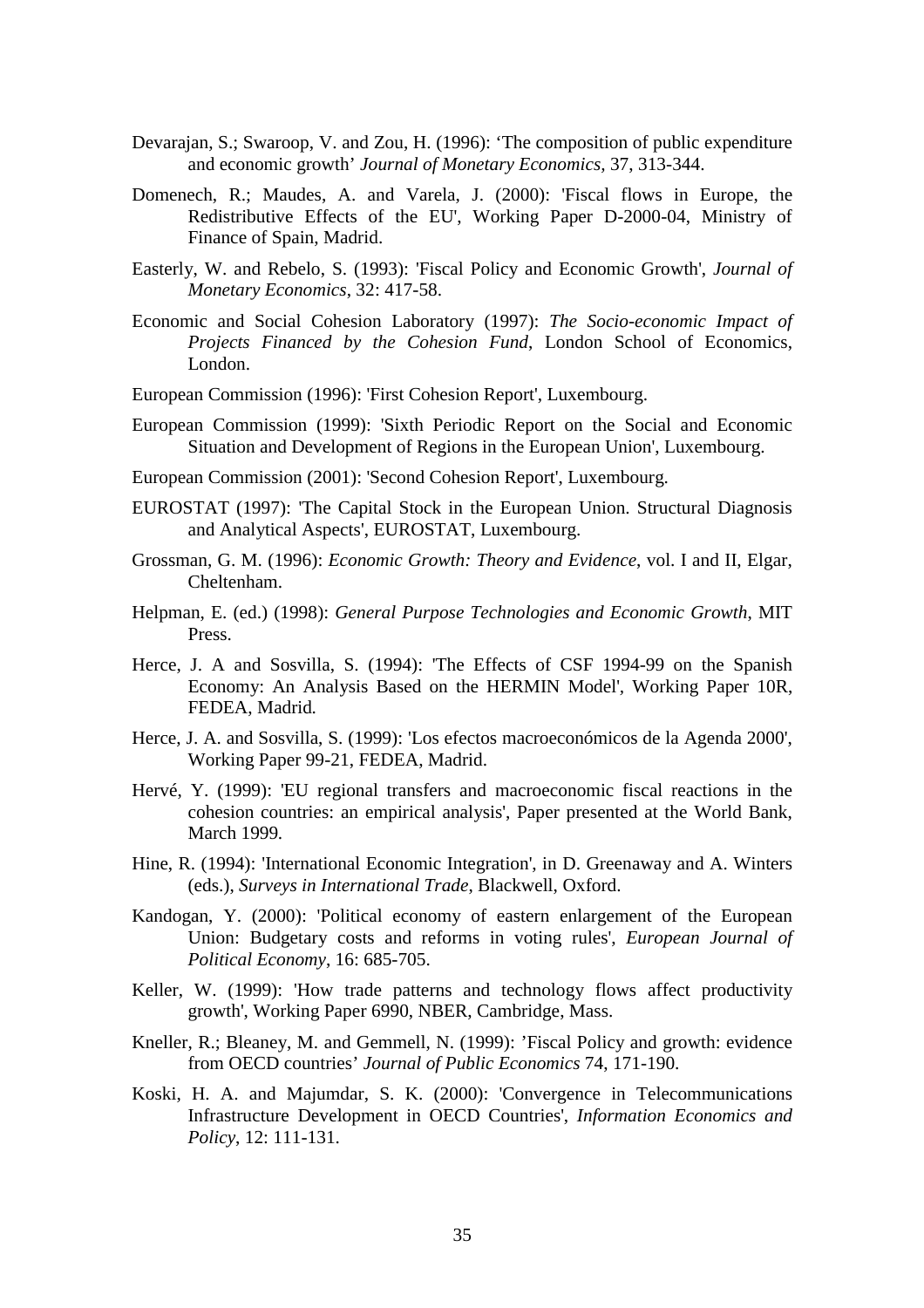Krugman, P. (1991): *Geography and Trade*, MIT Press, Cambridge, Mass.

- Lolos, S. (2000): 'The Impact of EU Structural Transfers on the Development of the First and Second Wave Countries', Paper for the Workshop on *Catching Up and EU Accession: Prospects for First and Second Wave Countries*, Budapest, 28- 29, January 2000*.*
- Lucas, R. E. (1988): 'On the Mechanics of Economic Development', *Journal of Monetary Economics*, 22(1): 3-42.
- Mankiw, N. G., Romer, D. and Weil, D. N. (1992): 'A Contribution to the Empirics of Economic Growth', *Quarterly Journal of Economics*, 107 (2): 407-437.
- Martín, C. (2000): *The Spanish Economy in the New Europe*, Macmillan, UK and St. Martin's Press, USA.
- Martín, Ph (1998): *Public Policies, Regional Inequalities and Growth*, CEPR 1841, London.
- Martín, R. (1999): *The Regional Dimension in European Public Policy, Convergence or Divergence*, Macmillan Press Ltd., UK and St. Martin's Press, Inc., USA.
- Mohnen, P. A.; Nadiri, M. I. and Prucha, I. R. (1986): 'R&D, production structure and rates of return in the U.S., Japanese and German manufacturing sectors', *European Economic Review*, 30: 749-771.
- Munnell, A. (1990): 'How does public infrastructure affect regional economic performance?' in: Munnell, A. (ed.): *Is there a shortfall in public capital investment?*, Federal Reserve Bank of Boston, Boston.
- Nadiri, M. I. (1993): 'Innovations and Technological Spillovers', NBER Working Paper 4423, Cambridge, Mass.
- Nadiri, M. I. and Kim, S. (1996): 'International R&D Spillovers, Trade and Productivity in Major OECD Countries', NBER, Working Paper 5801, Cambridge, Mass.
- Nelson, R. and Phelps, E. (1966): 'Investment in Humans, Technological Diffusion, and Economic Growth', *American Economic Review*, 61: 69-75.
- OECD (1999): *OECD Economic Surveys: Ireland*, Paris.
- Ottaviano and Puga (1998): 'Agglomeration in the Global Economy: A Survey of the New Economic Geography', *World Economy* vol. 21(6): 707-731.
- Puga, D (1999): 'The Rise and Fall of Regional Inequalities', *European Economic Review* 43: 303-334*.*
- Quah, D. T. (1993): 'Galton's Fallacy and Tests of the Convergence Hypothesis', *The Scandinavian Journal of Economics*, 95: 427-43.
- Quah, D. T. (1995): 'Empirics for Economic Growth and Convergence', London School of Economics, Economics Department, Mimeo, February.
- Quah, D. (1996): 'Convergence Empirics Across Economies with Some Capital Mobility', *Journal of Economic Growth*, 1(1): 95-124.
- Rodríguez-Pose, A. (1996): *The socio-political bases of regional growth in Western Europe,* European University Institute, Florence.